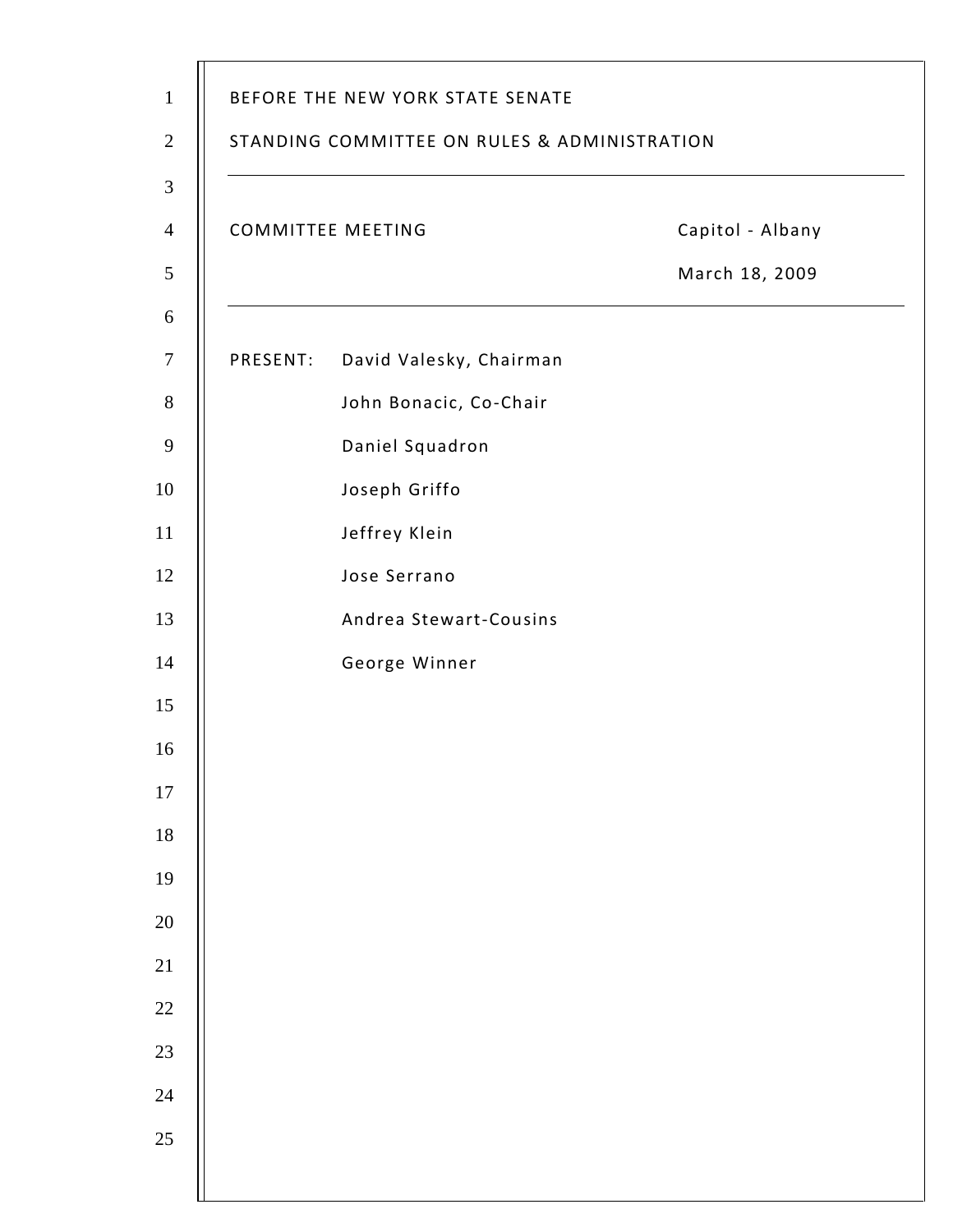| $\mathbf{1}$   | PROCEEDING)                                            |
|----------------|--------------------------------------------------------|
| $\overline{2}$ | CHAIRMAN VALESKY: -- has been a temporary              |
| $\mathfrak{Z}$ | committee on Rules and Administration Reform. This is  |
| $\overline{4}$ | actually a meeting, despite what the poster says       |
| 5              | there, this is actually a meeting of the Committee,    |
| 6              | and it's our intention as the Co-Chairs, to, in just a |
| $\tau$         | moment, provide some suggestions for rules reform in   |
| 8              | the Senate that have been gleaned from the four public |
| 9              | hearings that we've already held in Albany, Syracuse,  |
| 10             | New York City and in Suffolk County.                   |
| 11             | Before we do that, and before I ask John to            |
| 12             | make some opening comments, I did just want to review  |
| 13             | for the purposes of the public, who may be watching    |
| 14             | today, and I would just point out that this Committee, |
| 15             | it's been the practice of this Committee to webcast    |
| 16             | all of its deliberations, both in hearings and these   |
| 17             | meetings, and we continue to offer the public an       |
| 18             | opportunity to comment.                                |
| 19             | The current rules, by way of a brief review,           |
| 20             | the current rules that the Senate is operating under   |
| 21             | that were adopted under January of this year, which    |
| 22             | will expire at the end of 2009, made a few changes to  |
| 23             | the existing rules, including a Discharge Motions from |
| 24             | Committees and Amendments with Full Debate and         |
|                |                                                        |
|                |                                                        |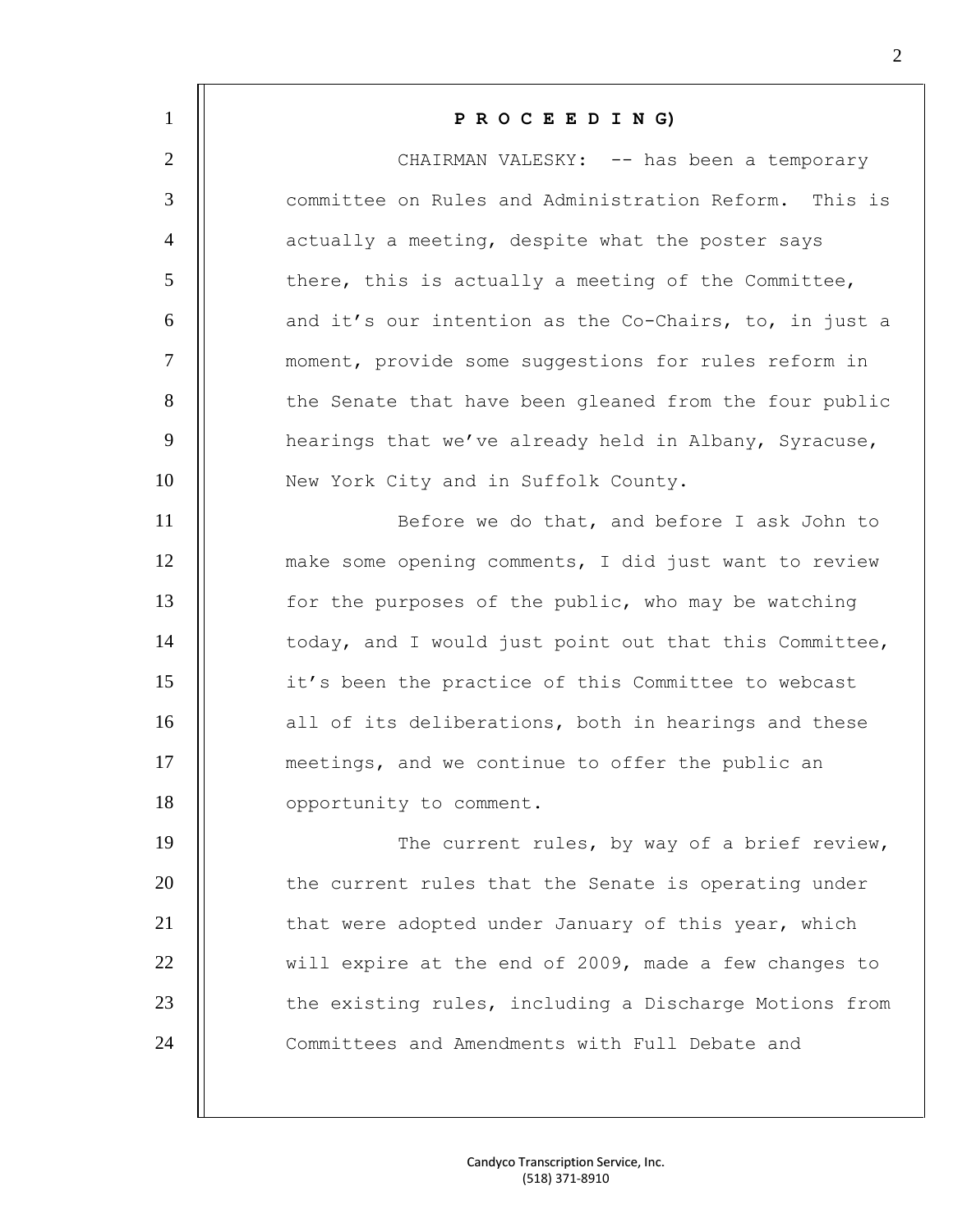1 | Recorded Votes, Open Co-Sponsorship of Bills, a 2 | Commitment to Transparency, and also Duel References 3 | of bills in cases where legislation is effected by 4  $\parallel$  more than one committee, so, those are some of the 5 | changed that have already been made to the rules of 6 | the Senate, and perhaps most significantly, the 7 | establishment of this Committee. We are changed with 8 | reporting back to the Senate Majority and Minority 9 | Leaders within 90 days as to recommendations for 10 | additional changes of the rules of this House. 11 So with that, I ask Senator Bonacic to make 12 | some opening comments, and we can begin. 13 | SENATOR BONACIC: Thank you, David. 14 | You know, we've had four public hearings, 15 | and I have thanked Malcolm Smith for putting himself 16 **1** out there, to allowing this process to go forward on 17 | reform. And I believe that good process results in 18 **d** opod policy. And the problem for years in Albany, the 19 Albany culture, is that there is too much power in the 20 leaders and it diminishes the power of the members. 21  $\parallel$  And I am hopeful, if we have people of good will that  $22$   $\parallel$  want to change the culture of Albany, it starts today. 23 | And when leaders control money, they control 24 | everything in terms of whose chair people, chairwomen,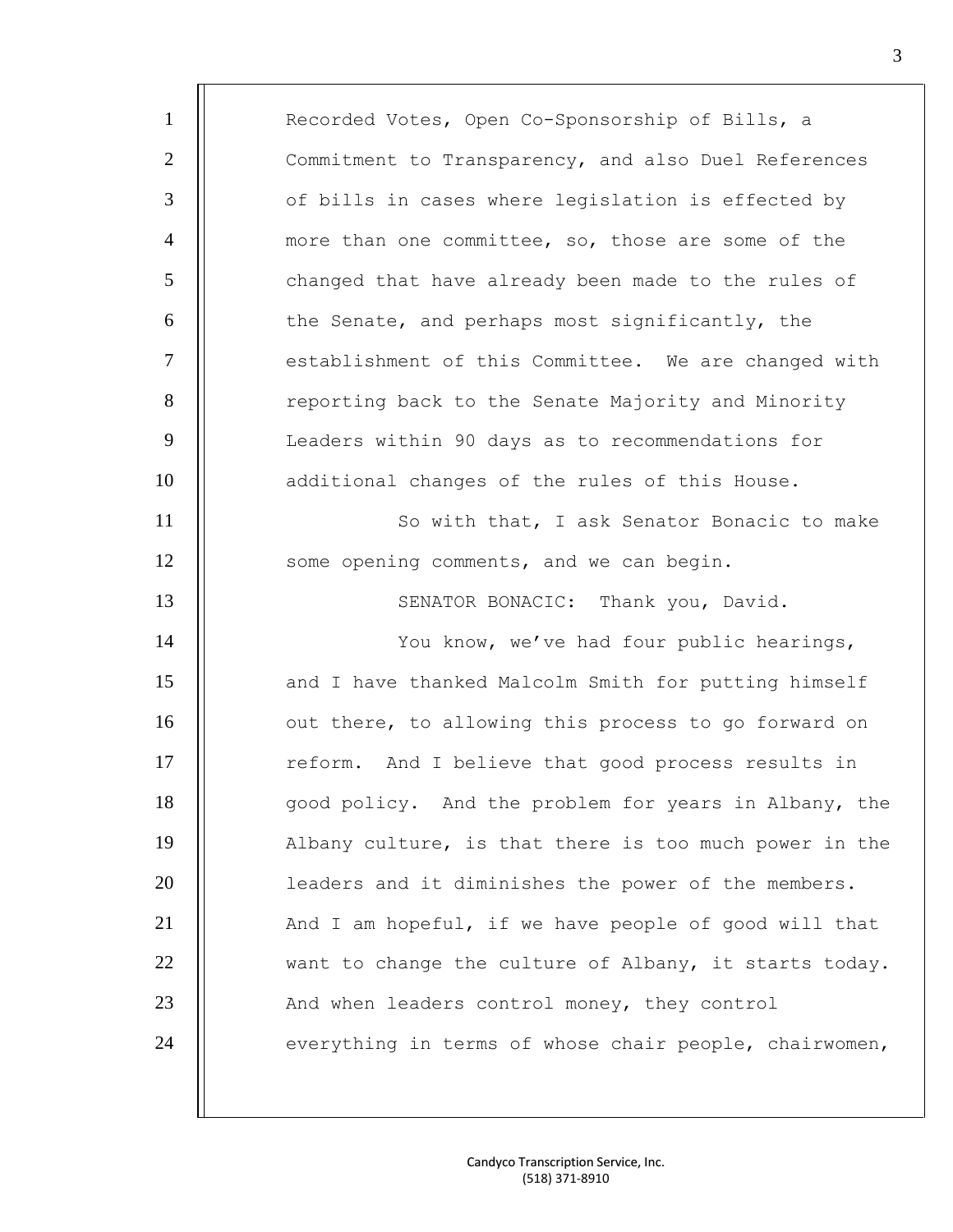| $\mathbf{1}$   | men and women, allowing bills never to come to the     |
|----------------|--------------------------------------------------------|
| $\overline{2}$ | floor. Democracy is stifled. And we get tagged as      |
| 3              | dysfunctional.                                         |
| $\overline{4}$ | Now it's difficult to change this culture.             |
| 5              | The Republicans didn't do it when they were in power,  |
| 6              | and if that's going to be the barrier to prevent us    |
| $\tau$         | from going forward, then this Committee will be a non- |
| 8              | starter.                                               |
| 9              | It would be my goal that every member would            |
| 10             | be more empowered, that we would have the best of what |
| 11             | that member could offer, each other; their             |
| 12             | intelligence, their expertise, to work in a bipartisan |
| 13             | fashion, in committee, to share ideas, legitimate      |
| 14             | ideas, and then have those bills go to the floor for a |
| 15             | vote. That would be my goal. And members have to be    |
| 16             | accountable.                                           |
| 17             | So what I have done, I've handed it to                 |
| 18             | Senator Klein, who's come in, and I've handed to each  |
| 19             | of you, what I believe is a blueprint for what I heard |
| 20             | at the four public hearings.                           |
| 21             | And the other thing that I'd like to share             |
| 22             | with you, I've had private conversations with Senator  |
| 23             | Valesky before this meeting, and it's very difficult   |
| 24             | for us to get started in this environment, this        |
|                |                                                        |
|                |                                                        |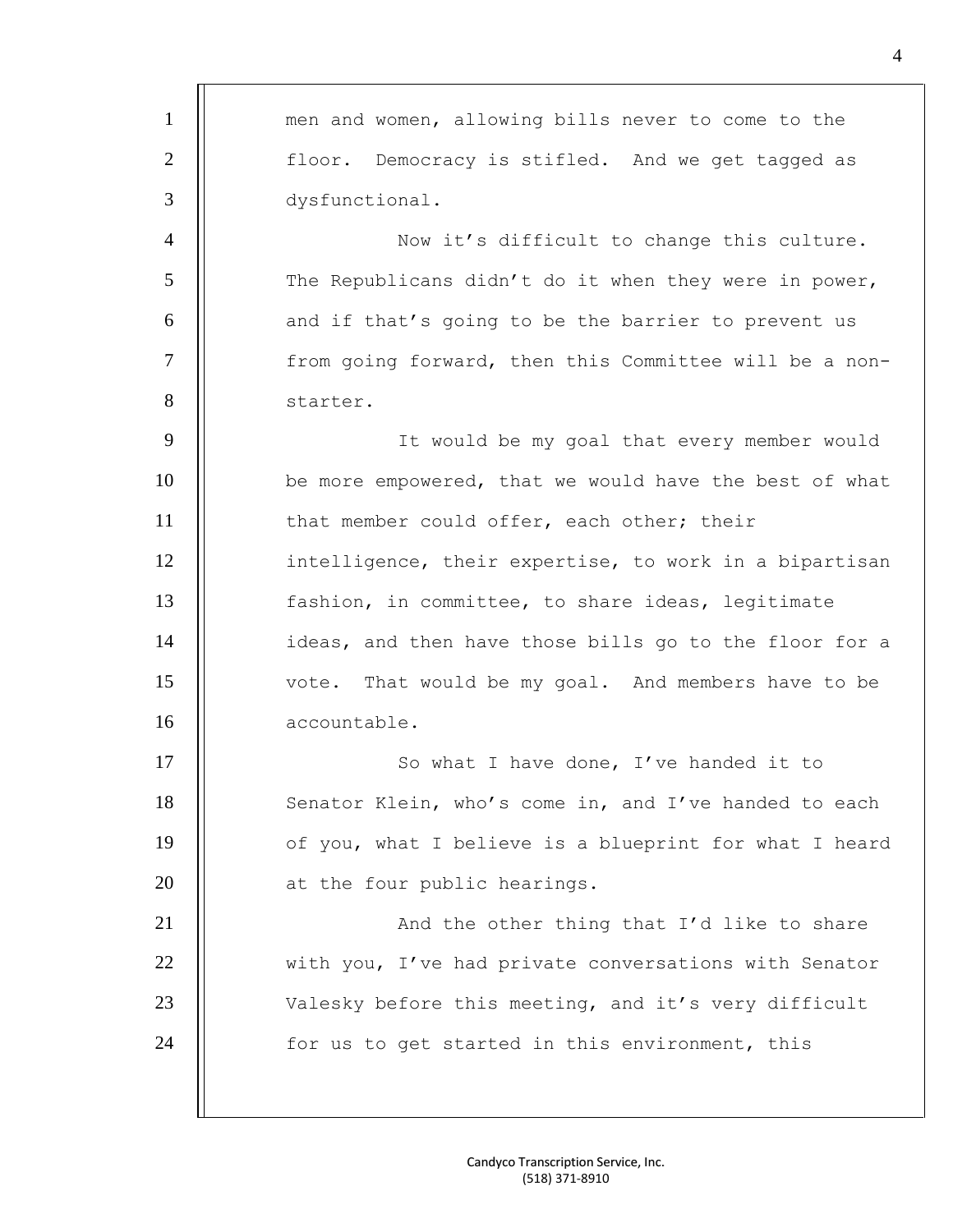1 | environment of hostility, of name calling on the 2 | floor, partisan politics, the darkness of the budget 3 | reform process. It has a way of choking us all before 4 | we even get started, when I say people of good will. 5 | Are we going to actually try to change the process and 6 make it better? 7 | And I say to you, in conclusion, if we're 8 | able to do this, our legacies will be greater than 9 | | anything you do individually after you leave this 10 | Senate. So, that concludes my remarks, and, you know, 11 anyone else like to speak, please do. 12 CHAIRMAN VALESKY: Comments? Okay. 13 **What we'd like to do, this is clearly a** 14 | working meeting of this Committee, there's nothing to 15 vote on today. The intent is to get comments on some 16 | of the suggestions that we have heard throughout the 17 | public hearing process and that John and I have tried 18 | to consolidate, and actually a couple of documents. 19 | So you should each have two documents with you: 20 || Che, a packet that John has handed out, 21  $\parallel$  which we'll go through in just a moment. The other, 22 | vou should have a two-page document entitled Draft 23 | Rules Proposals, that is a bit more concise, but 24 | | actually there's a significant amount of overlap, I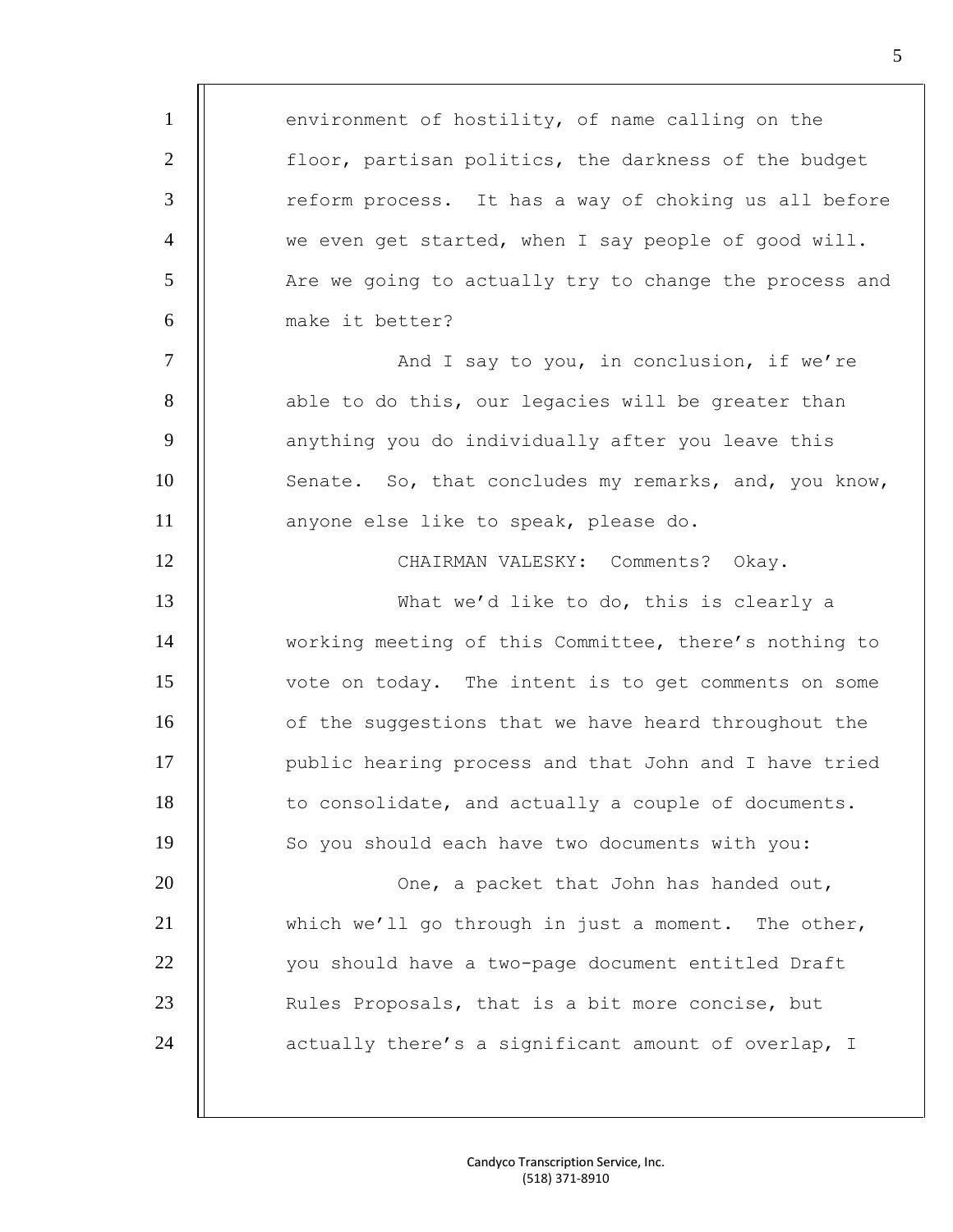1 believe. 2 | | Do you have this document? 3 UNIDENTIFIED SENATOR: No. 4 || CHAIRMAN VALESKY: Can you? 5 We'll just make sure everyone has this. 6 We'll work off of the two-page document entitled Draft 7 | Rules Proposals and then move to the larger packet, 8 **and go from there.** 9 | SENATOR BONACIC: Sure. 10 CHAIRMAN VALESKY: Does everyone have this? 11 | | SENATOR SQUADRON: I'm getting it now. 12 | CHAIRMAN VALESKY: You're getting it. Well, 13 we'll wait a minute until everyone has it. 14 | SENATOR SQUADRON: Thank you, very much. 15 CHAIRMAN VALESKY: I think for the members 16 Who had an opportunity to participate in the, in one 17  $\parallel$  or more of the public hearings that we held, I think 18 | vou will all recall that there were at least a couple 19 | of major areas that it seemed that many of those who 20 | testified could agree on. 21 | One was the Committee process itself, and  $22$   $||$  the large area of progress that we think can be made 23 | in regard to strengthening the committee process, and 24 | ensuring a process where real work gets done by the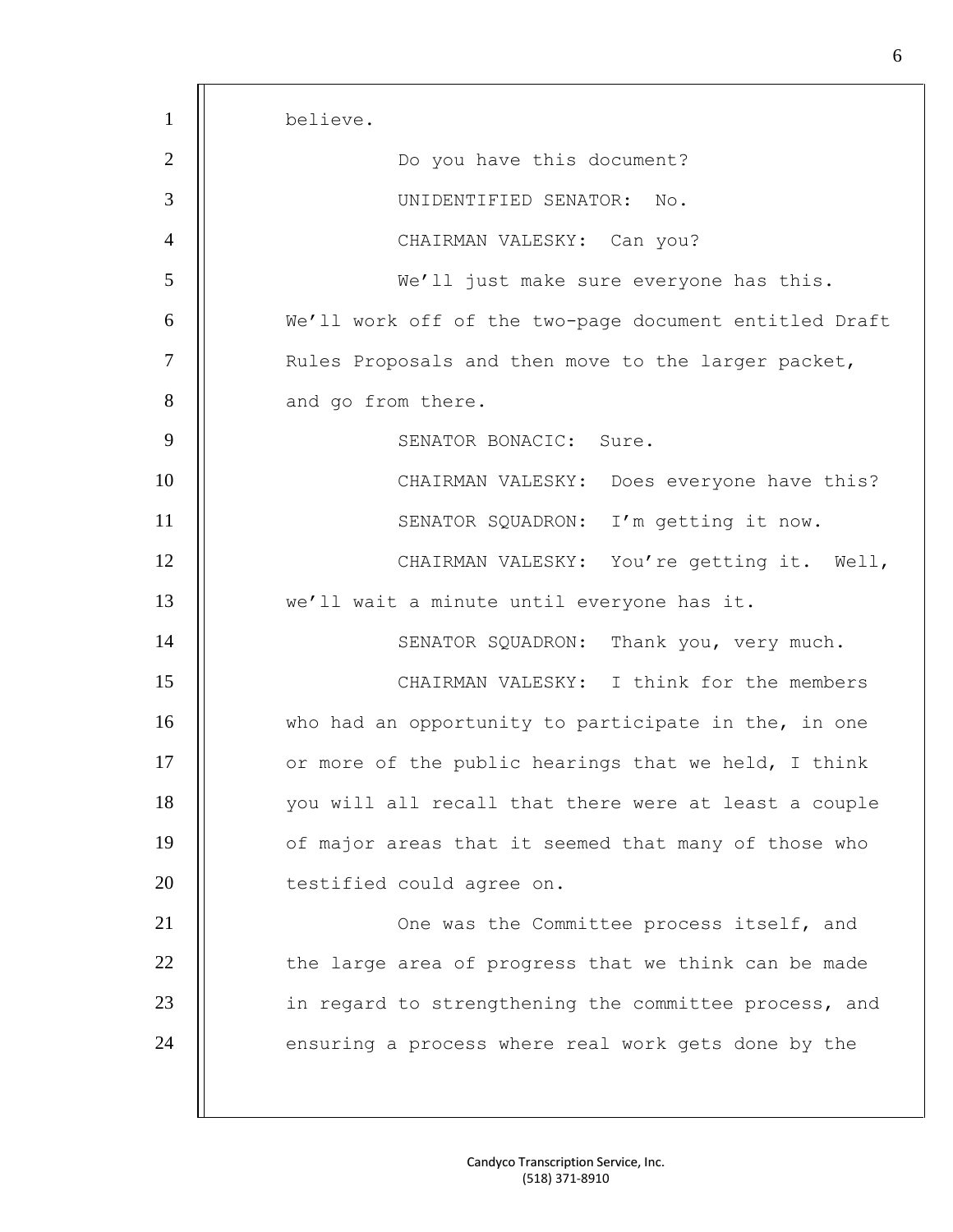| $\mathbf{1}$   | Standing Committees of the Senate.                     |
|----------------|--------------------------------------------------------|
| $\overline{2}$ | The other had to do with transparency and              |
| 3              | openness, and certainly this being Sunshine Week, it's |
| $\overline{4}$ | appropriate to be talking about that as well. So as    |
| 5              | we have laid these out, let's start with the committee |
| 6              | process, and I think the best way to proceed, John, if |
| 7              | this works, is we can read through these and ask       |
| 8              | members to comment point by point, and we will, Andrew |
| 9              | and Langdon is here, I believe, we'll take their       |
| 10             | comments from the members and then take that and go    |
| 11             | back and prepare, begin to prepare the report that's   |
| 12             | due by April, April 13 <sup>th</sup> .                 |
| 13             | SENATOR GRIFFO: If I may, Chairman.                    |
| 14             | CHAIRMAN VALESKY: Yes. Sure.                           |
| 15             | SENATOR GRIFFO: I think that, you know,                |
| 16             | from sitting in in the majority of the hearings, I     |
| 17             | think you've summarized it pretty accurately, but you  |
| 18             | left out something. I think that it was about member   |
| 19             | involvement, and empowerment. It was, particularly to  |
| 20             | the committee process.                                 |
| 21             | CHAIRMAN VALESKY: Right.                               |
| 22             | SENATOR GRIFFO: And it was to try to                   |
| 23             | diminish the stranglehold that leadership has on all   |
| 24             | members regardless of where they sit. It was on        |
|                |                                                        |
|                |                                                        |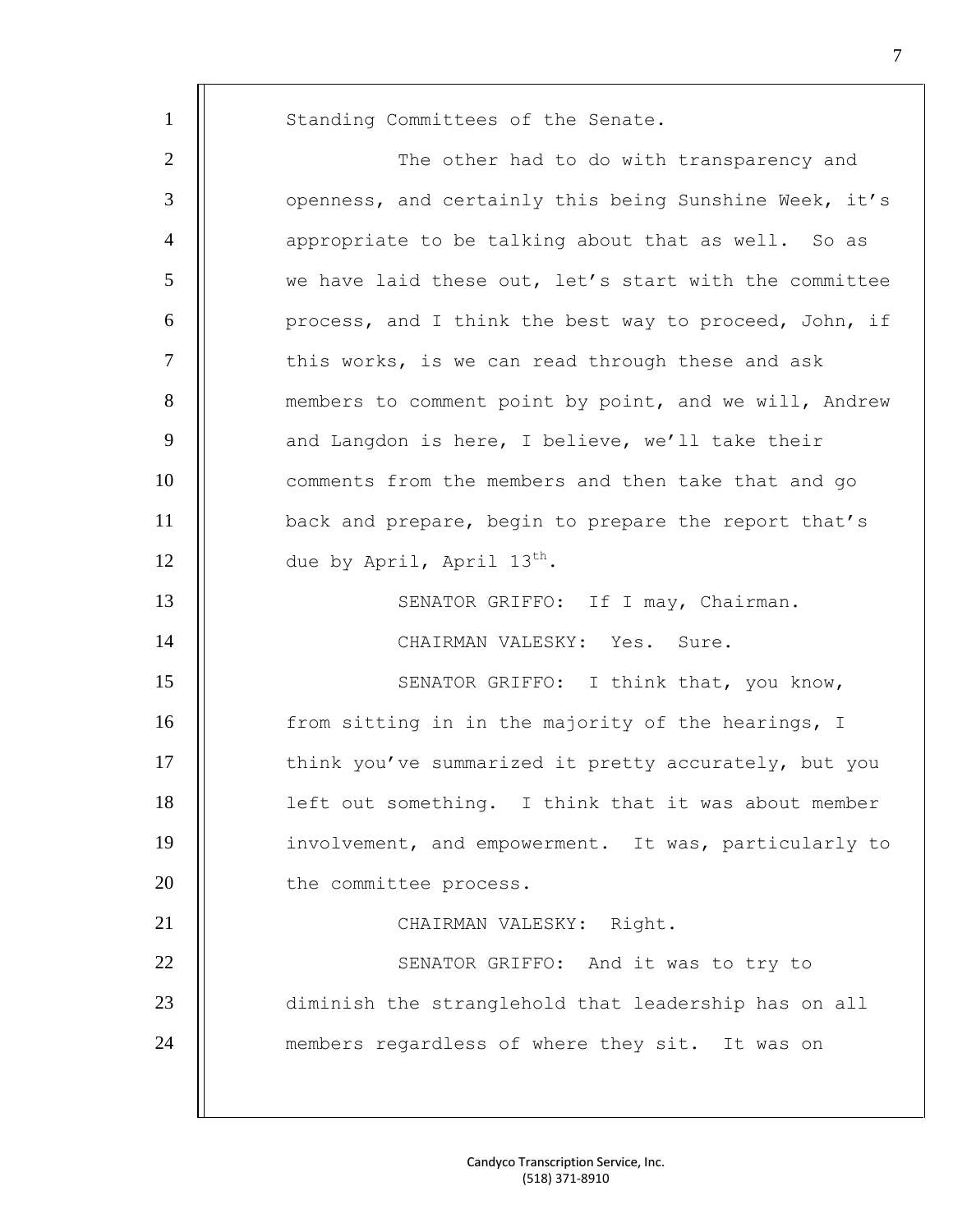| $\mathbf{1}$   | transparency, greater transparency, and efficiency,    |
|----------------|--------------------------------------------------------|
| $\overline{2}$ | and public involvement also --                         |
| 3              | CHAIRMAN VALESKY: Right.                               |
| $\overline{4}$ | SENATOR GRIFFO: -- to try to encourage the             |
| 5              | public to get involved.                                |
| 6              | And it was also, and many of them talked               |
| 7              | about this, in many groups, like Common Cause, League  |
| 8              | of Women Voters, and NYPIRG, about the equal           |
| 9              | distribution of resources, and the opportunity         |
| 10             | potentially to consolidate some of the resources that  |
| 11             | we have here to save money, to make them more          |
| 12             | nonpartisan, and to be more equal in the delivery of   |
| 13             | those resources to all the members to ensure that      |
| 14             | every member who represents the same citizens across   |
| 15             | the state, have the same opportunity in that           |
| 16             | representation.                                        |
| 17             | So that was not mentioned today, and I want            |
| 18             | to, I'm sure that that was a critical part, I believe, |
| 19             | for many of those groups that came and spoke before    |
| 20             | the, our public hearings.                              |
| 21             | CHAIRMAN VALESKY: Okay, let's begin with               |
| 22             | the committee infrastructure, consolidating the number |
| 23             | of committees, reducing membership on committees.      |
| 24             | Some specific recommendations that we have             |
|                |                                                        |
|                |                                                        |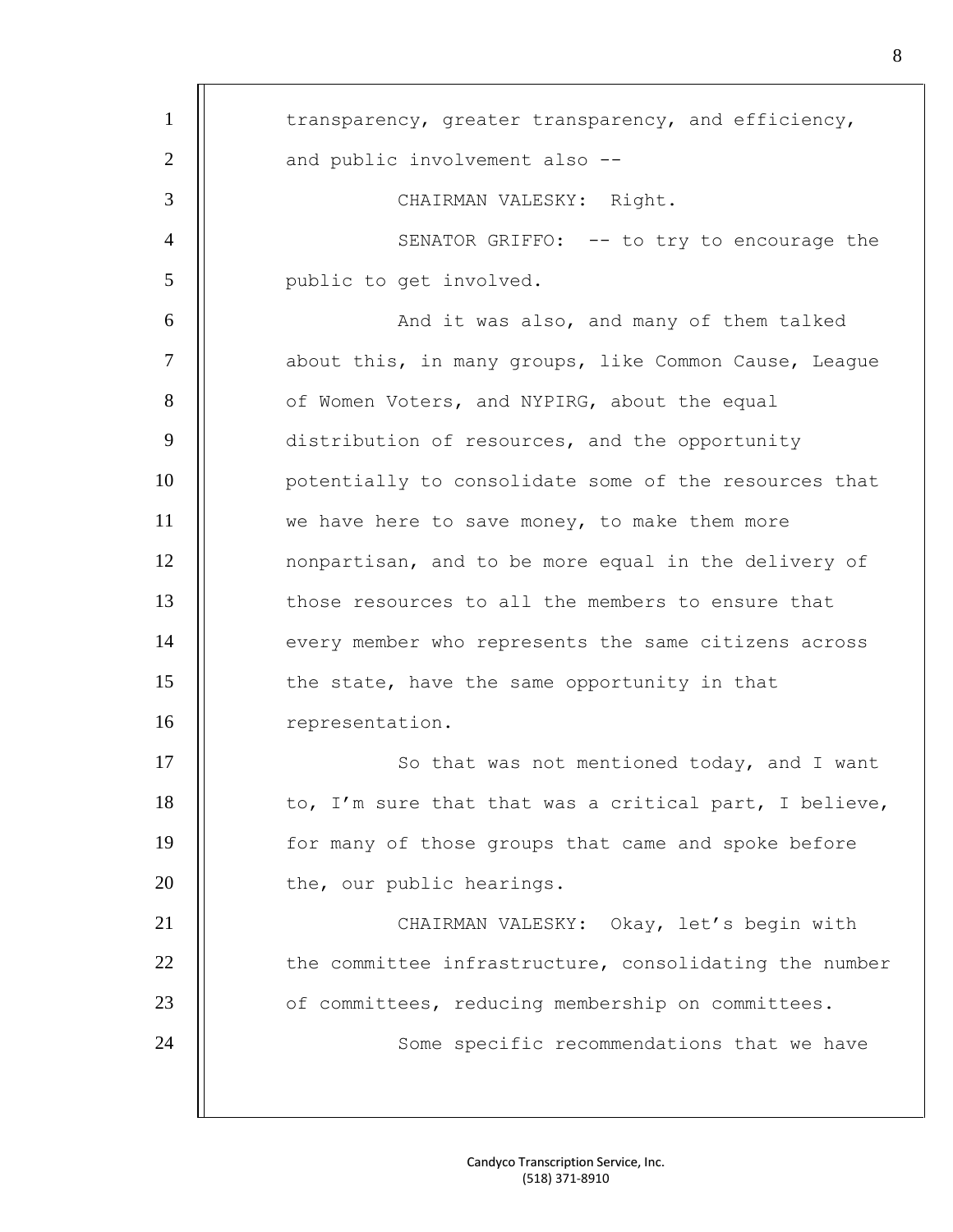| $\mathbf{1}$   | would be to limit membership by any individual Senator |
|----------------|--------------------------------------------------------|
| $\overline{2}$ | to four committees and one sub-committee. We've also   |
| 3              | heard the possibility of looking at term limits for    |
| $\overline{4}$ | committee chairs.                                      |
| 5              | Comments on those areas, from any member?              |
| 6              | SENATOR SQUADRON: No, but forgive me if I              |
| $\tau$         | have to leave today to go to another committee         |
| 8              | meeting.                                               |
| 9              | CHAIRMAN VALESKY: Right. Any thoughts?                 |
| 10             | Are we all in general agreement that that's the        |
| 11             | direction we want to move?                             |
| 12             | SENATOR STEWART-COUSINS: I think so.                   |
| 13             | CHAIRMAN VALESKY: Senator Klein?                       |
| 14             | SENATOR KLEIN: I didn't --                             |
| 15             | CHAIRMAN VALESKY: On reducing the number of            |
| 16             | committees, reducing membership on committees. The     |
| 17             | possibility of looking at term limits on committee     |
| 18             | chairs. Anyone feel strongly positive or negative on   |
| 19             | any of those?                                          |
| 20             | SENATOR KLEIN: Yes, I think --                         |
| 21             | SENATOR BONACIC: Go ahead, Jeff.                       |
| 22             | SENATOR KLEIN: Yes, I feel very strongly.              |
| 23             | I think Senator Bonacic raised some very important     |
| 24             | points. I think any way that we can effectively        |
|                |                                                        |
|                |                                                        |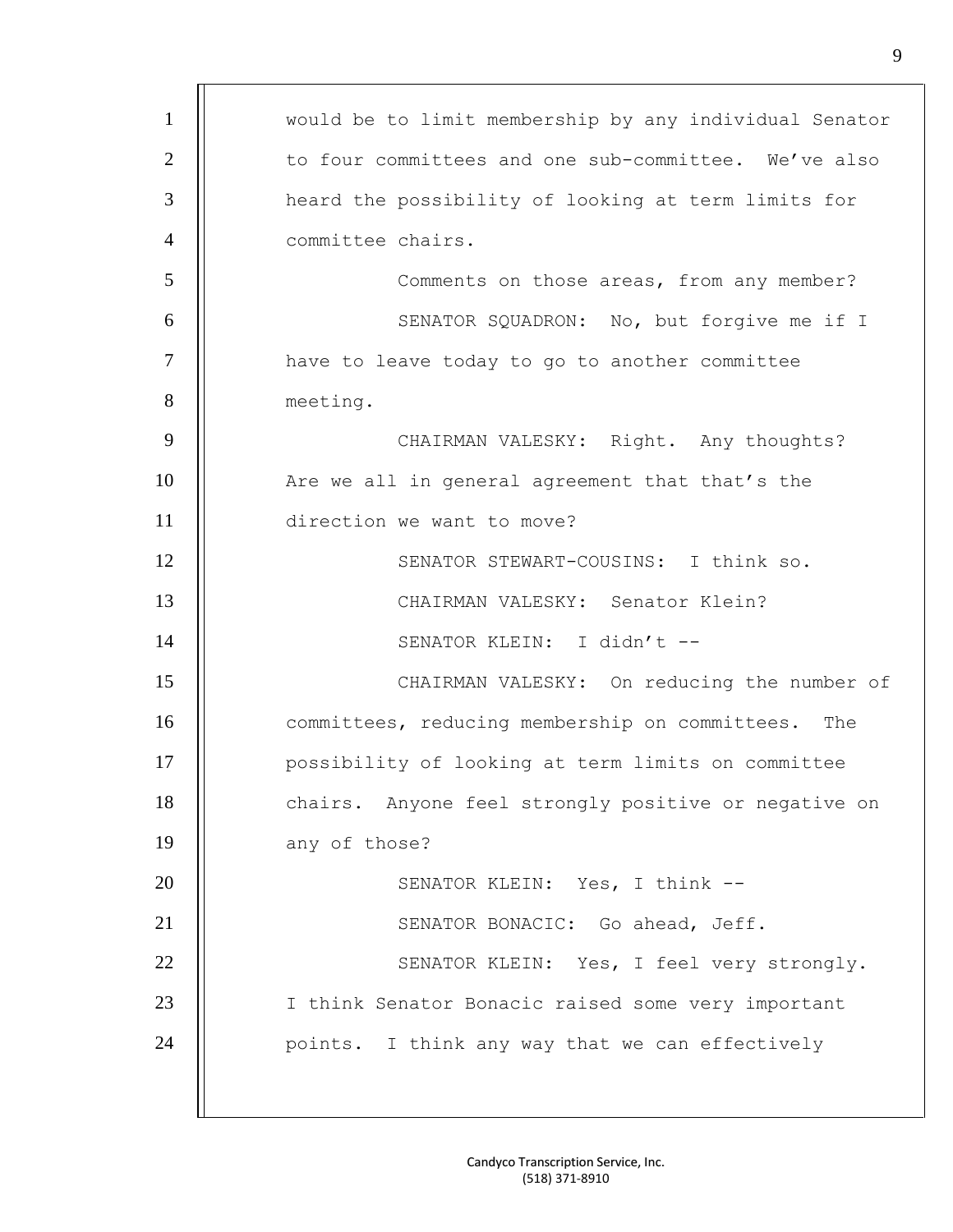1 | reform this process, is by empowering rank and file 2 | members. And I think the way we do this is really 3 | through the committee process. 4 | North How, I think we need to consolidate 5 | some of the committees. Some of our members serve on 6 | seven committees. It's virtually impossible to be 7 | able to get all of your committees; some of them are 8 | scheduled at the same time. And I think, just to back  $9$  | up for a second, I think we need to get rid of proxy 10 | voting. So that's why we need to consolidate the 11 committees, also have members serve on fewer 12 committees. 13 || I think the least we can expect of our 14 | legislators is to show up and vote. They show up and 15 | vote on the floor, they should have to show up and 16 | vote at the committee level. 17 I think also having members there, and 18 having a more manageable committee, would force a 19 | debate, which I think is very, very important. 20 **Because I** think a lot of the work needs to be, needs 21  $\parallel$  to get done at the committee level; have hearings, 22 | truly debate bills, amend bills at the recommendation  $23$   $\parallel$  on both sides of the aisle, and I think really 24 | reforming the committee process is going to go a long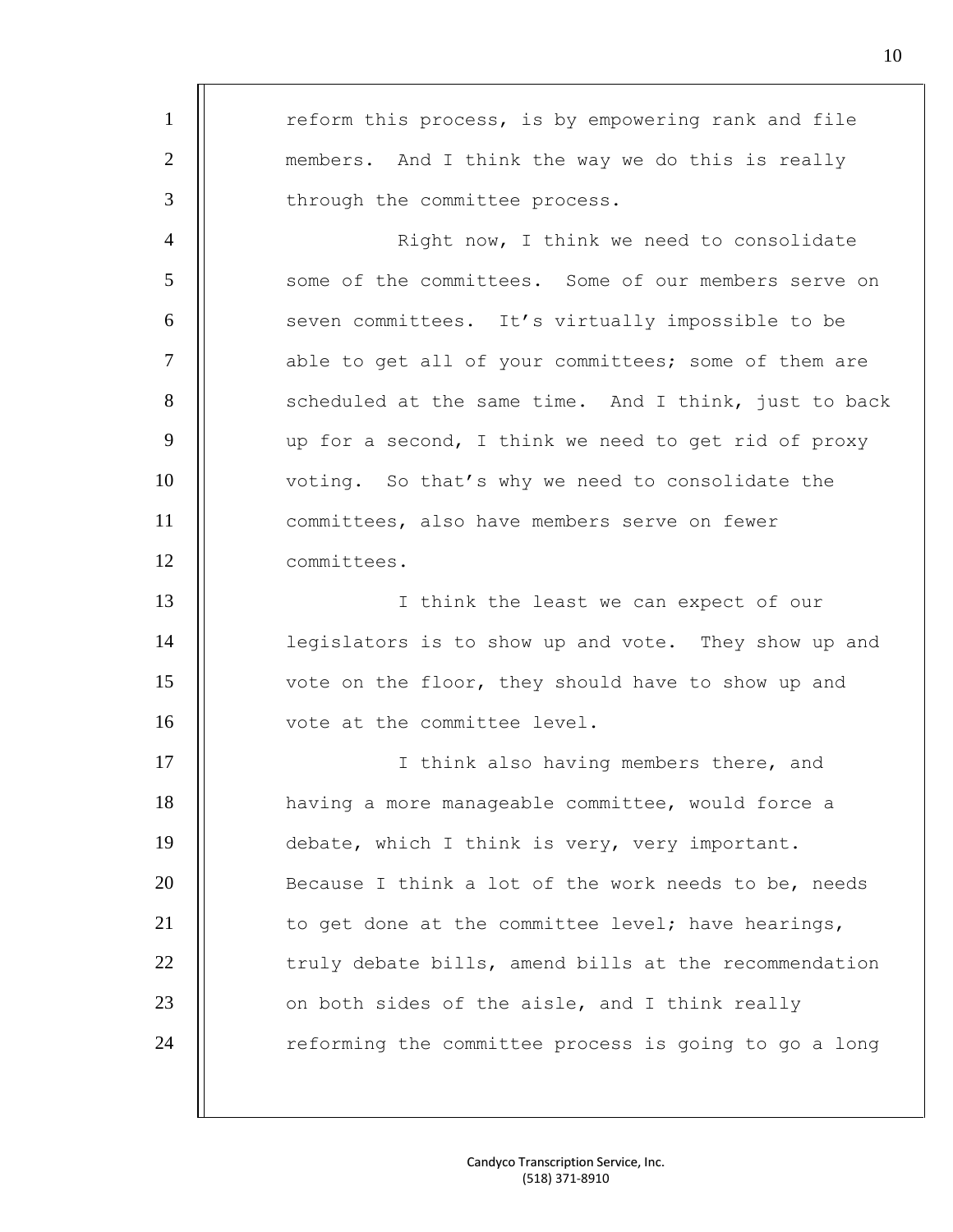| $\mathbf{1}$   | way towards really full reform within our legislative  |
|----------------|--------------------------------------------------------|
| $\overline{2}$ | body, so I think all the committee reforms that were   |
| 3              | recommended by the committee, I think, should be       |
| $\overline{4}$ | adopted.                                               |
| 5              | CHAIRMAN VALESKY: Sure, and I'll go through            |
| 6              | more specifics, but -- Senator Winner.                 |
| $\tau$         | SENATOR WINNER: Just along the same line, I            |
| 8              | mean obviously, I think that reforming the, or         |
| 9              | reducing the number of committees is absolutely        |
| 10             | critical. And I, and we're not talking about           |
| 11             | eliminating jurisdictions, we're talking about --      |
| 12             | CHAIRMAN VALESKY: Right.                               |
| 13             | SENATOR WINNER: -- consolidating --                    |
| 14             | CHAIRMAN VALESKY: Right.                               |
| 15             | SENATOR WINNER: -- committees so that we're            |
| 16             | still taking up the important subject areas. We're     |
| 17             | not sort of leaving children and families out there in |
| 18             | the, in Neverland, but we're talking about folding in  |
| 19             | obviously committees that, and it will be difficult as |
| 20             | far as getting some Committee Chairs to have to forego |
| 21             | some of those positions, but it is impossible to meet  |
| 22             | the schedule here, to be able to serve with any kind   |
| 23             | of competency on the level of the number of committees |
| 24             | that we're assigned to.                                |
|                |                                                        |
|                |                                                        |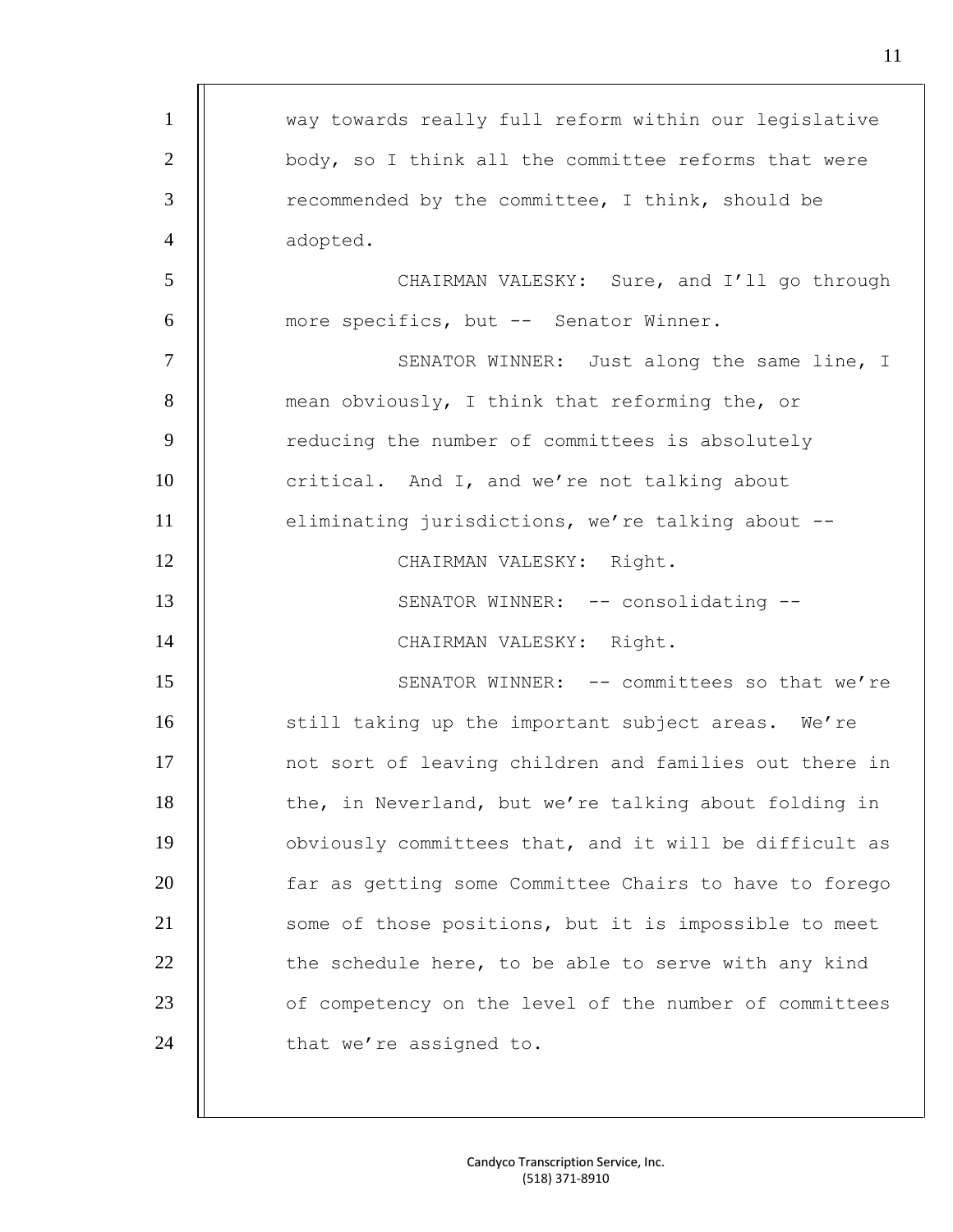1 | But moving forward on the area of the 2 | process, as you, or as you were talking about  $3$  |  $\vert$  accountability, or whatever, I mean, I, that is 4 || something that I think I heard throughout the, in the 5 **h** hearings, and that was the fact that our votes need to 6 **6** mean something. 7 | CHAIRMAN VALESKY: Right. 8 | SENATOR WINNER: And they have to be  $9$   $\parallel$  accountable for our votes, and not only should we be 10 | there to vote, but we should have a vote mean what it 11 | says. I mean, a vote yes, should be a vote on the 12 | merits. We shouldn't have, I think, votes that are 13 | aye without recommendation. I think we should have 14 | ves or no votes, and whatever, because that is the 15 | whole spirit of accountability, so that people have, 16 | or know, the public knows how you stand on a 17 | particular issue. I'm not afraid of my position on 18 | any particular issue. I'm never going to make 19 | everybody happy, nobody is, and I think that account, 20 | aye without recommendation, is an effort to try to 21 | Shield accountability for taking a position on 22 | something, and I think that it should be eliminated  $23$   $\parallel$  and we should have yes or no votes, and we ought to be 24 | there.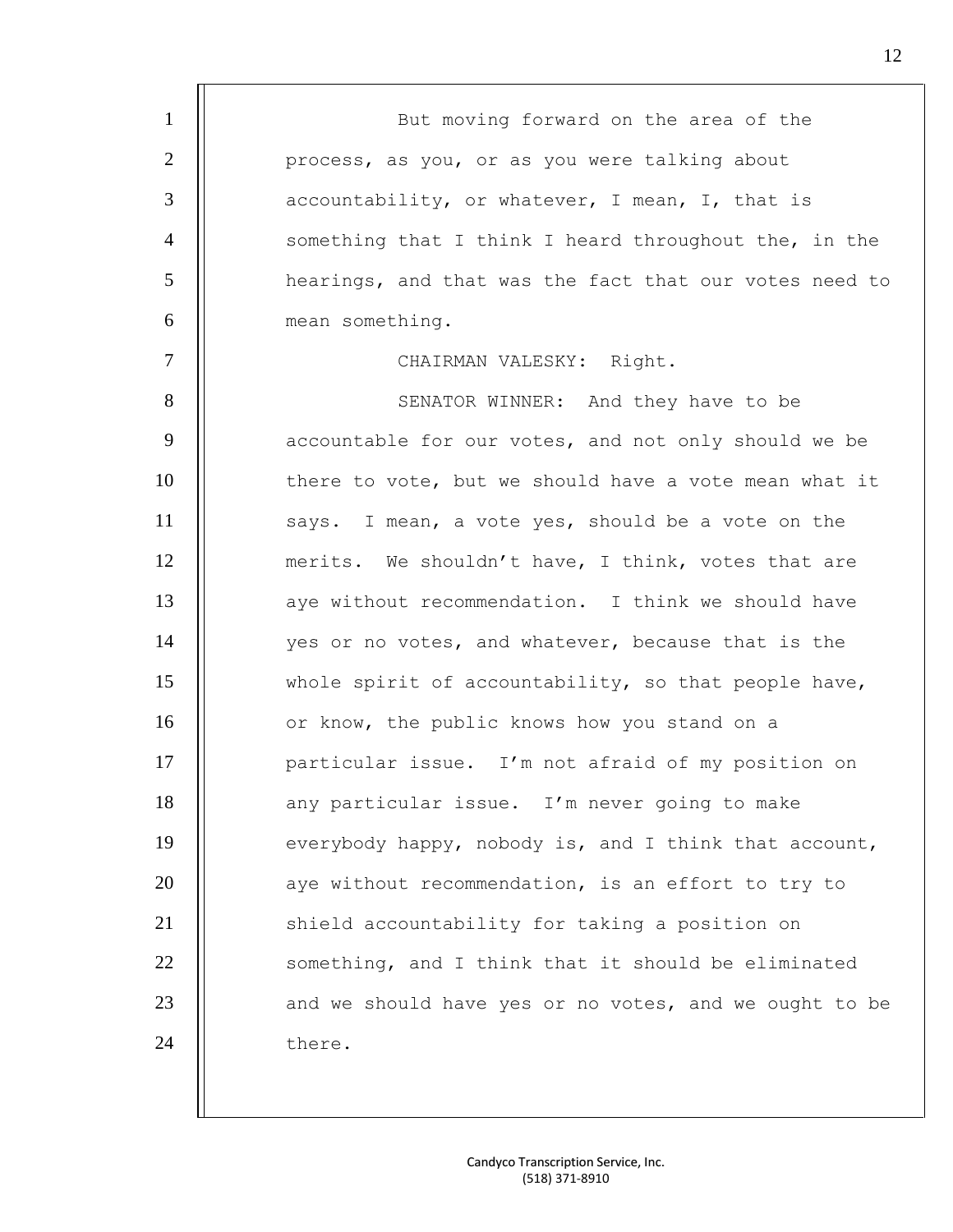| $\mathbf{1}$   | SENATOR SQUADRON: Right. I think, and I                |
|----------------|--------------------------------------------------------|
| $\overline{2}$ | think that that follows, you know, consolidating the   |
| 3              | committees is the first step.                          |
| $\overline{4}$ | CHAIRMAN VALESKY: Mm-hmm.                              |
| 5              | SENATOR SQUADRON: And I think it's very                |
| 6              | appropriate that the Chair and Co-Chair put this       |
| $\overline{7}$ | first.                                                 |
| 8              | CHAIRMAN VALESKY: Mm-hmm.                              |
| 9              | SENATOR SQUADRON: This isn't the one that's            |
| 10             | the conclusion; this is the one that sets the          |
| 11             | foundation when we can start talking about committees. |
| 12             | You know, I, I feel the same way as a newcomer, you    |
| 13             | know, that aye without rec is hard to understand when  |
| 14             | you're not here.                                       |
| 15             | Now when you have, I'm on nine committees,             |
| 16             | when you have nine committees and however many bills   |
| 17             | you have to vote on, I really try to read the bills    |
| 18             | before I vote on them. I try to really understand      |
| 19             | them, understand the context. And there have been,     |
| 20             | there are cases in which, when you're on nine          |
| 21             | committees and you have so many bills, especially as a |
| 22             | newcomer, especially as you're building your staff and |
| 23             | your support structure, it's very hard to have an      |
| 24             | educated vote. So, you know, this is a, this is a      |
|                |                                                        |
|                |                                                        |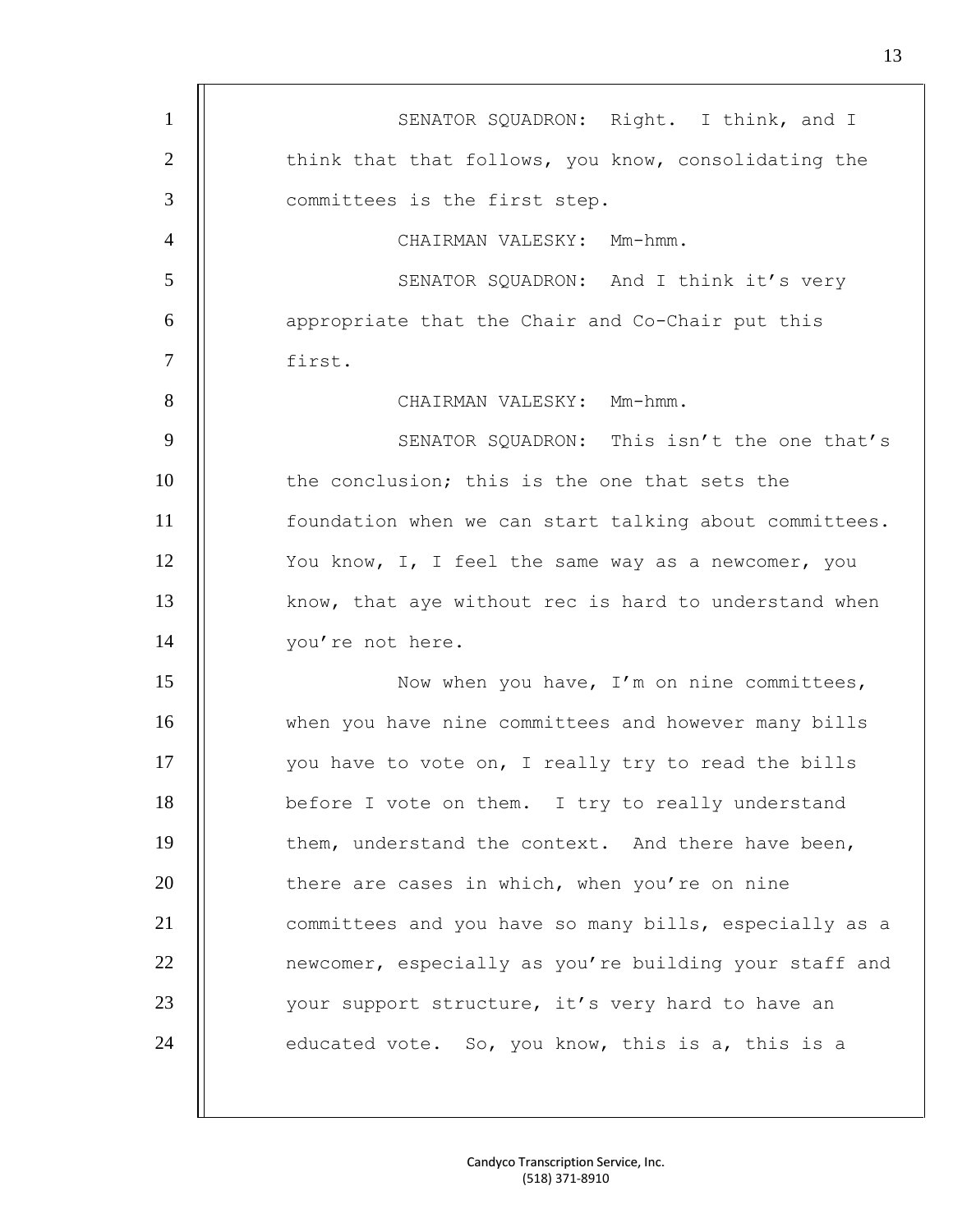| $\mathbf{1}$   | logical extension, and, you know, step one, step two,  |
|----------------|--------------------------------------------------------|
| $\mathbf{2}$   | I don't know, but it's a logical step that comes out   |
| 3              | of having a reasonable number of committees, a         |
| $\overline{4}$ | reasonable amount of work that you focus on, you       |
| 5              | become a true expert on.                               |
| 6              | CHAIRMAN VALESKY: Did you want to say                  |
| $\tau$         | something?                                             |
| 8              | Andrea.                                                |
| 9              | SENATOR STEWART-COUSINS: Well, you know, I             |
| 10             | was going to dovetail on that.                         |
| 11             | CHAIRMAN VALESKY: Yes.                                 |
| 12             | SENATOR STEWART-COUSINS: The ability for               |
| 13             | all of us, and again, I think so much of this reform   |
| 14             | process will help us, as Senator Squadron was saying,  |
| 15             | to really be informed when we sit down and we, we deal |
| 16             | with the issue at hand. Again, I, you know, this is    |
| 17             | the beginning of my second term, but there many times, |
| 18             | because of the lack of real preparation, you know, you |
| 19             | were handed bills in committee that you just had to    |
| 20             | make a decision on, and I think it's a legitimate      |
| 21             | thing to say that, you know what, I need to know more  |
| 22             | information.                                           |
| 23             | Ultimately, there are no abstentions on the            |
| 24             | floor, so when that bill reaches the floor, you do     |
|                |                                                        |
|                |                                                        |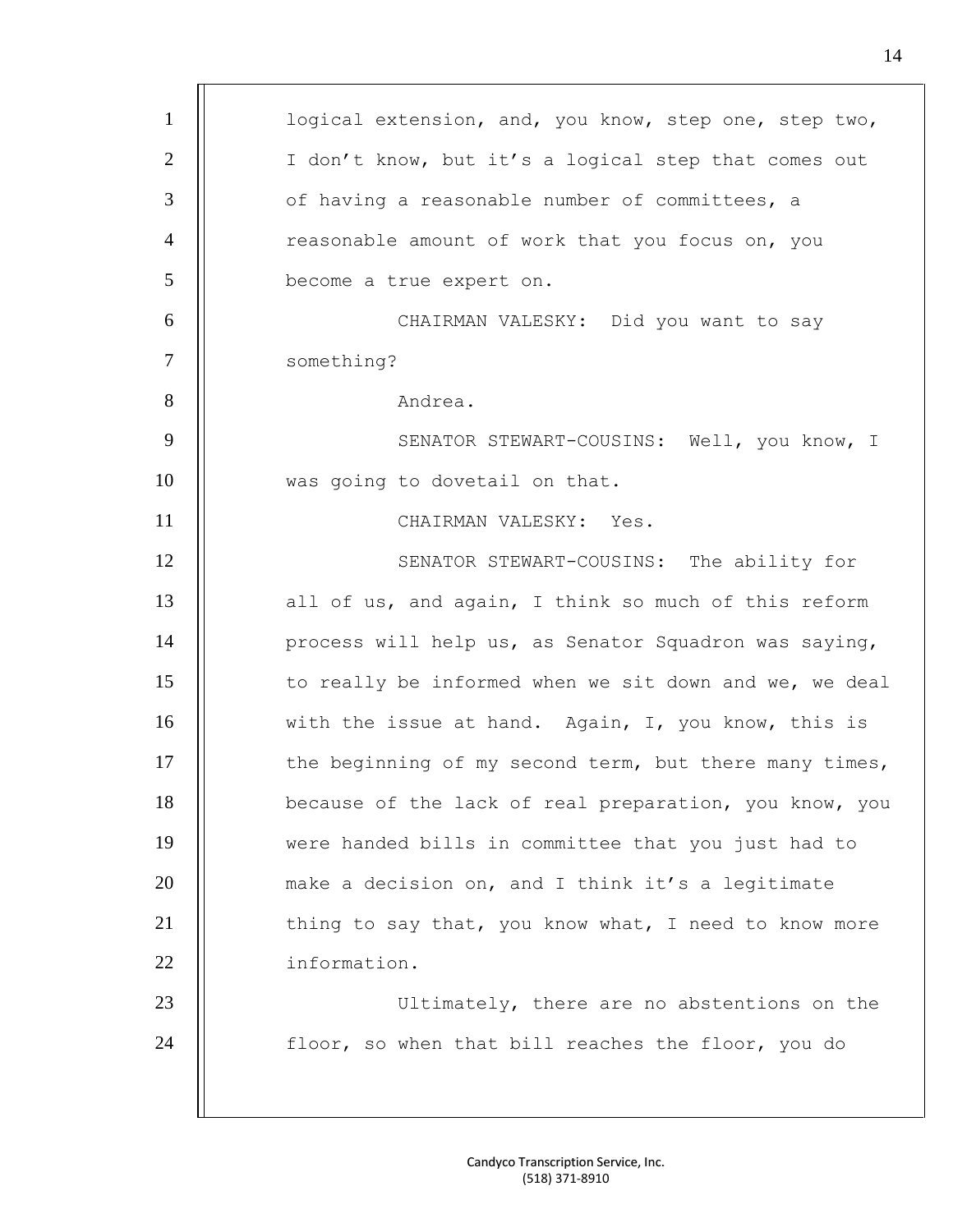1 | vote aye or nay, it is not something that you can do 2 | on the floor. So I am a little concerned, in the  $3$  | present context, of taking away those ayes, but 4  $\parallel$  certainly in the reformed context, I think it would be 5 more comfortable situation because of the more 6 information that we'll have. 7 | CHAIRMAN VALESKY: And Senator Griffo, and 8 | then we'll come back, okay. 9 | SENATOR GRIFFO: I would just ask that as we 10 | look towards the consolidation, yes, this is a good 11 way to approach this and it's a good road to go down, 12 **but** as we look at the consolidation of the committees 13 || and the number of committees that members would be 14  $\parallel$  assigned to, I would urge again that we, if we keep 15 | that in mind with the leadership issue that we have, 16 **that we'd establish a mechanism so how we are going to** 17 determine how the new committees will be formed, how 18 | they will be consolidated, so that members are 19 | involved in that in a non-partisan way. Members are 20 | brought together to determine what type of committees 21 | would come out of this consolidation right now, and 22 | what areas of germaneness they would have, so that's 23 | not just determined by a couple of people. 24 | | SENATOR VALESKY: Well I would think that, I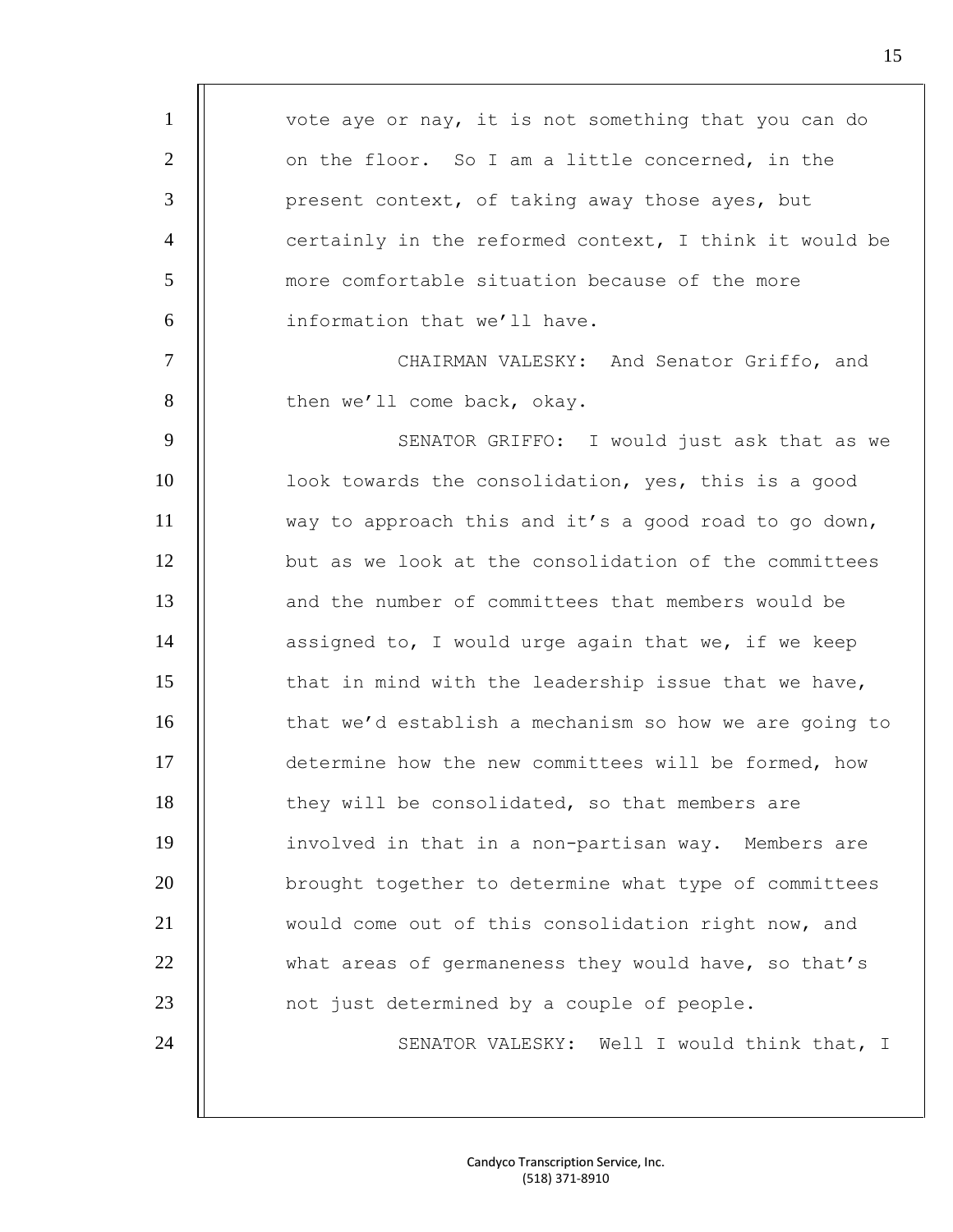1 | would hope that one of the recommendations that would 2  $\parallel$  come out of this Committee would be to continue the 3 work of this Committee. Which, technically, by the 4 | resolution that was approved lasts for only 90 days. 5 | I would certainly be willing to suggest that not only  $\begin{array}{c|c|c|c|c|c} \hline \bullet\end{array}$  we continue the work of this Committee, but that it be 7 | this Committee's responsibility to identify what the 8 | new committee structure would actually look like. 9 | Senator Serrano. 10 **SENATOR SERRANO:** Thank you, Senator 11 Valesky. 12 I also wanted to just say that as we move to 13 **consolidate the overall committees, that we also look** 14 | to hold, around this time of year, budget oversight 15 hearings for the agencies that each committee 16 | oversees. It's something that we do in the City 17 | Counsel, and I find it to be very helpful, and Senator 18 | Griffo and I, Senator Griffo, who is the ranking 19 member on the Cultural Affairs Committee, which I 20 | chair, we actually held an open hearing, which was on 21 | You Tube, which was broadcast, and I applaud Senator 22 | Malcolm Smith for making that a reality, but I think 23 | we touched upon budget issues that were extremely 24 | important, and we gave advocates in the field, those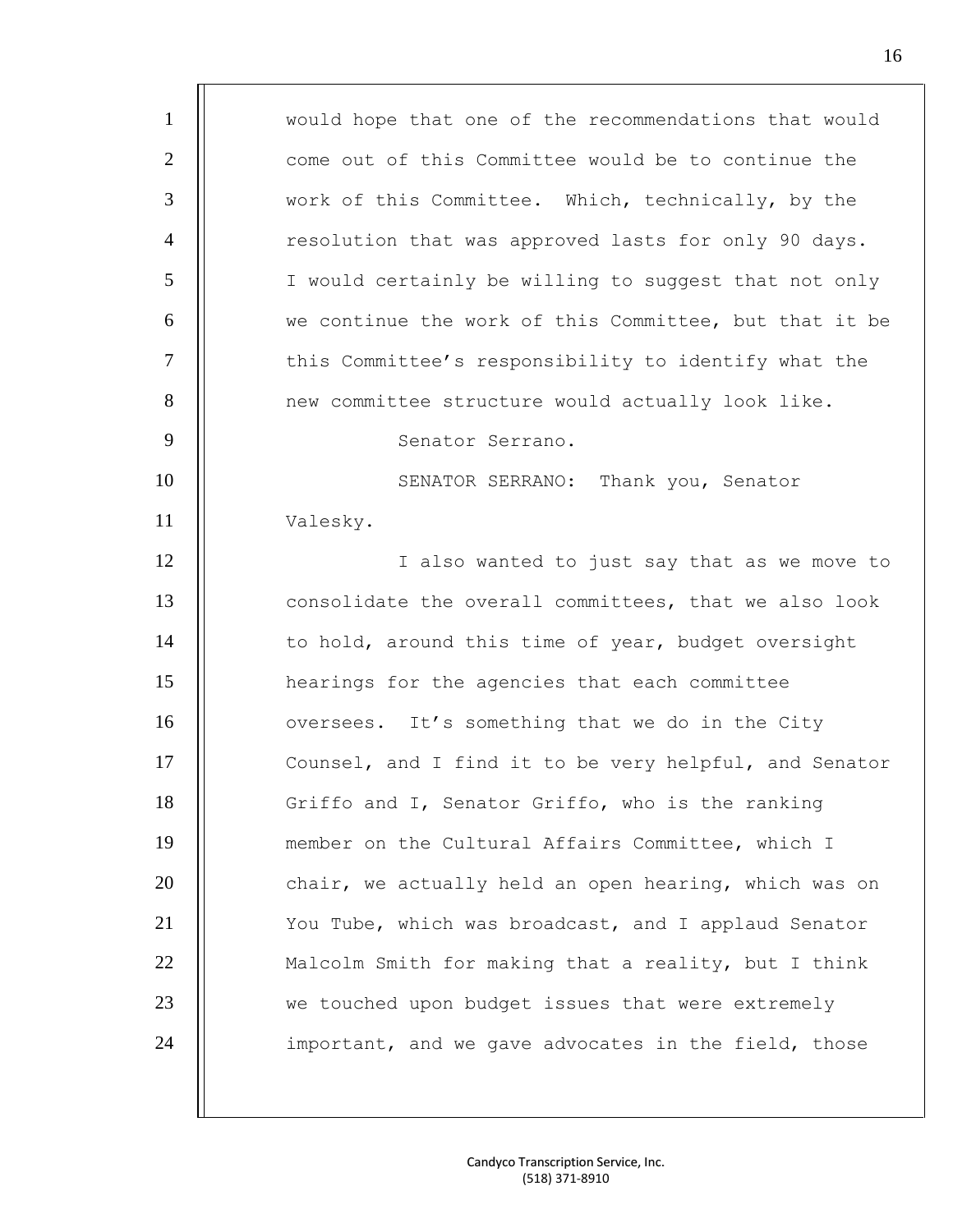1 | who know better than we do, what the budget will mean 2 | to them, to come before the Committee and talk about 3 | possible implications of the Executive Budget 4 | Proposal. And I believe that that should be something  $5$   $\parallel$  that should be done every year, for every committee,  $6$   $\parallel$  so that we can use that testimony that's given, 7 | testimony given at that committee, but also all other 8 | times throughout the year, to formulate our processes 9 | qoing forward. 10 || So I think, really budget oversight hearings 11 for the agencies involved, should not simply be for 12 | one or two committees within the Senate, but actually 13 | all of us can help in formulating the, our budget 14 | response. 15 CHAIRMAN VALESKY: Let me pick up on some of 16 | the specific items in regard to the committee process, 17 | which some of you have already touched on, and I think 18 | where we can, it appears to me we can find some 19 consensus on: 20 || Attendance being recorded for meetings and 21 | hearings, members must be present to vote unless 22 | conflicting meeting or hearing, which in the 23 | consolidation process, there should be far fewer  $24$  || conflicts. That, I sense, a general agreement.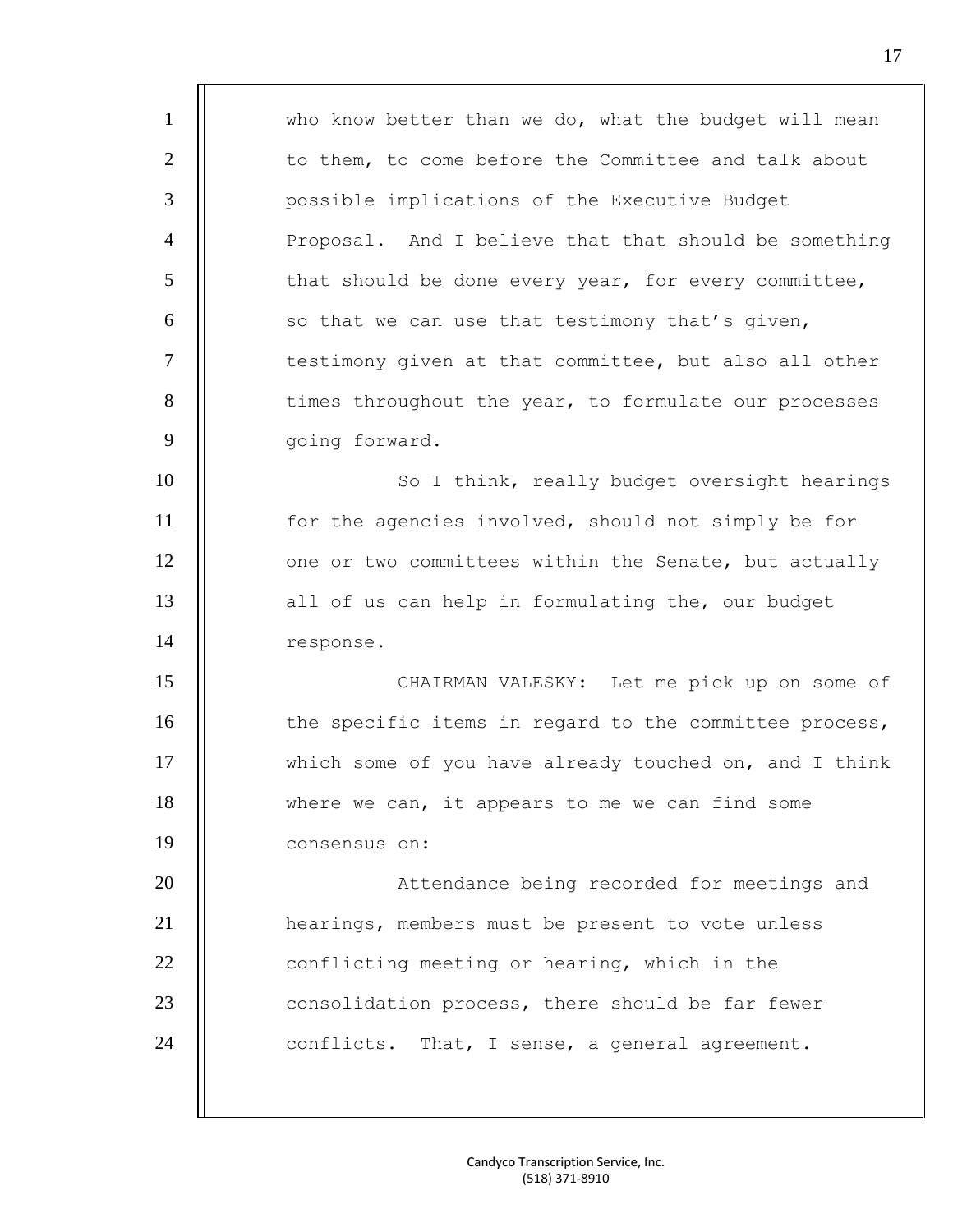| $\mathbf{1}$   | What's not $--$                                       |
|----------------|-------------------------------------------------------|
| $\overline{2}$ | SENATOR BONACIC: Yes and no.                          |
| 3              | SENATOR VALESKY: Yes and no?                          |
| $\overline{4}$ | SENATOR BONACIC: No. The voting.                      |
| 5              | SENATOR VALESKY: Yes, correct, I was just             |
| 6              | going to get to that.                                 |
| $\overline{7}$ | SENATOR BONACIC: Sorry.                               |
| 8              | SENATOR VALESKY: It appears we have                   |
| 9              | consensus to eliminate the aye without recommendation |
| 10             | vote. It's not on this sheet, but we'll add it as a   |
| 11             | recommendation of this Committee.                     |
| 12             | SENATOR STEWART-COUSINS: Is that a                    |
| 13             | consensus?                                            |
| 14             | SENATOR GRIFFO: And not the substitute a              |
| 15             | similar type of --                                    |
| 16             | CHAIRMAN VALESKY: Correct.                            |
| 17             | SENATOR GRIFFO: Like a motion to hold --              |
| 18             | CHAIRMAN VALESKY: Correct. Yes or no. As              |
| 19             | on the floor.                                         |
| 20             | SENATOR GRIFFO: Yes or no.                            |
| 21             | CHAIRMAN VALESKY: As on the floor. Yes.               |
| 22             | Right?                                                |
| 23             | SENATOR STEWART-COUSINS: Mm-hmm.                      |
| 24             | CHAIRMAN VALESKY: I mean, is that --                  |
|                |                                                       |
|                |                                                       |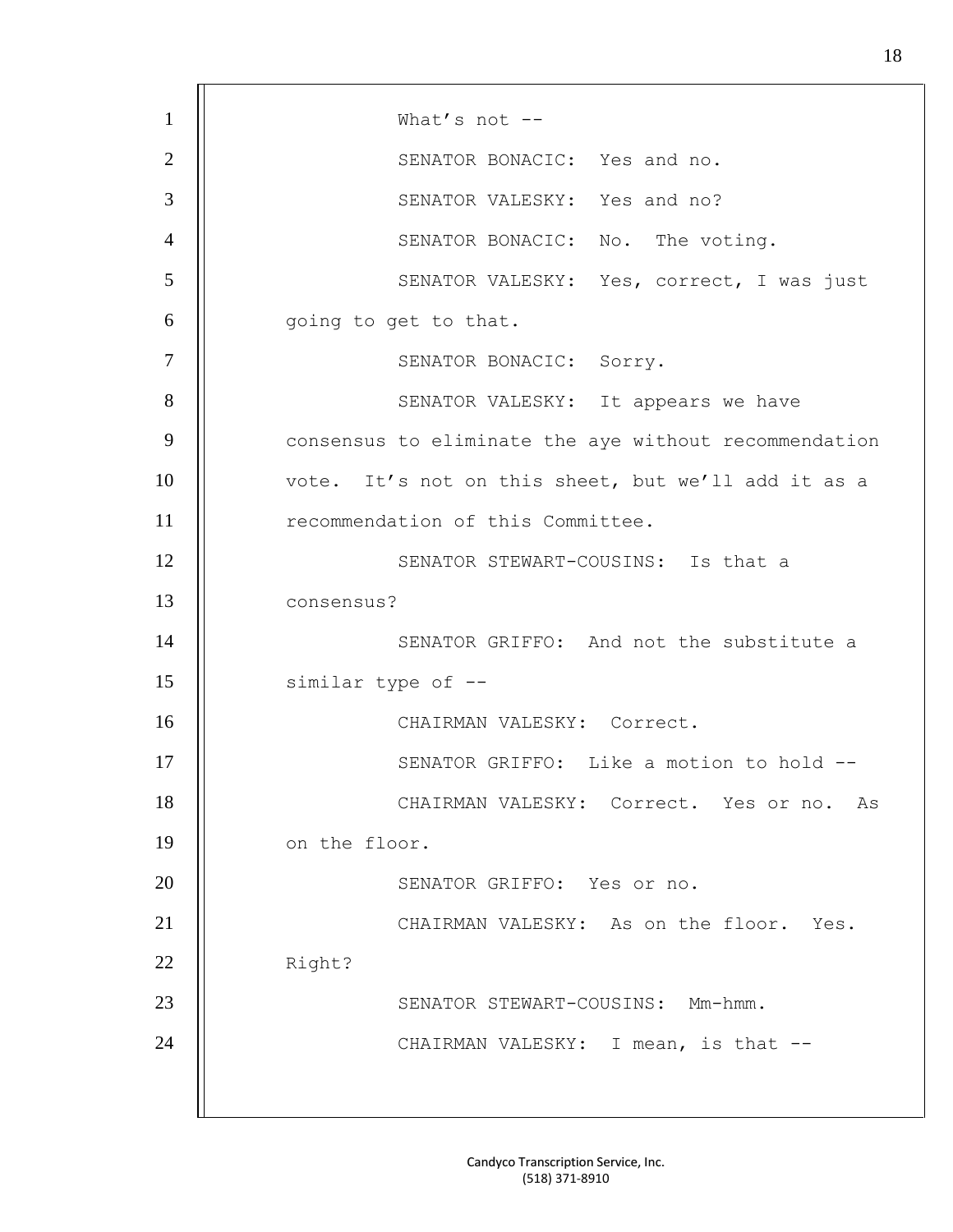| $\mathbf{1}$   | SENATOR STEWART-COUSINS: Well, I think                 |
|----------------|--------------------------------------------------------|
| $\overline{2}$ | again, the consensus would be in the context of the    |
| 3              | new --                                                 |
| $\overline{4}$ | CHAIRMAN VALESKY: In the context --                    |
| 5              | SENATOR STEWART-COUSINS: Of the new --                 |
| 6              | CHAIRMAN VALESKY: -- of the new structure.             |
| $\tau$         | SENATOR STEWART-COUSINS: -- structure.                 |
| 8              | CHAIRMAN VALESKY: Okay.                                |
| 9              | SENATOR SQUADRON: And actually dovetailing             |
| 10             | off that, I think that in that case, there should be a |
| 11             | process. In fact, there's nothing in the rules now     |
| 12             | that prevent it, although I know by custom we don't do |
| 13             | it, to have a mark up in committee.                    |
| 14             | SENATOR BONACIC: Yes.                                  |
| 15             | SENATOR SQUADRON: Because that allows                  |
| 16             | people to, you know, and, you know, if you're not      |
| 17             | comfortable with something, you can continue to        |
| 18             | suggest your mark up, you can, that way, explain why   |
| 19             | you end up voting no on something, even if --          |
| 20             | CHAIRMAN VALESKY: Yes.                                 |
| 21             | SENATOR SQUADRON: -- generally you agree               |
| 22             | with it. It's actually something that on my            |
| 23             | committee, on the City's Committee, I'd be happy to be |
| 24             | a guinea pig on even before these take hold on a bill  |
|                |                                                        |
|                |                                                        |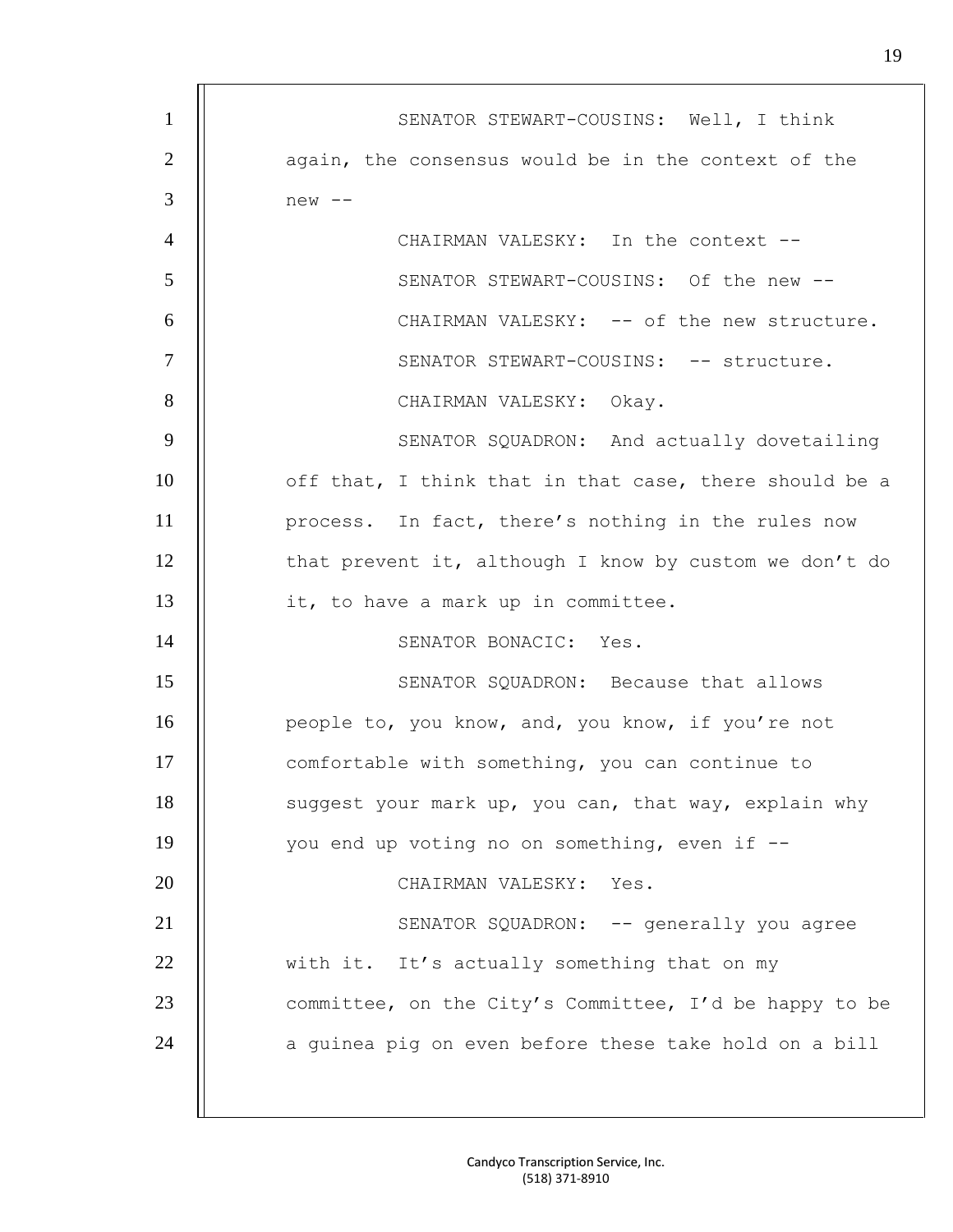or two.

| $\overline{2}$ | CHAIRMAN VALESKY: We may take you up on                |
|----------------|--------------------------------------------------------|
| 3              | that. Senator Bonacic and I just had a long            |
| $\overline{4}$ | discussion over moving to some form of a mark-up       |
| 5              | committee system as the Congress uses. I think we see  |
| 6              | that that may be a longer-term goal. I'm not sure      |
| $\overline{7}$ | that getting to where we would need to get to that     |
| 8              | point that, you know, we've got to sort of walk before |
| 9              | we can run.                                            |
| 10             | SENATOR SQUADRON: And if you were to come              |
| 11             | to the City's Committee at 9:30 on Tuesday, I'm sure   |
| 12             | you'll see why that's true.                            |
| 13             | CHAIRMAN VALESKY: Ah. Okay.                            |
| 14             | SENATOR SQUADRON: At some point in the next            |
| 15             | couple of weeks.                                       |
| 16             | CHAIRMAN VALESKY: Okay. Okay.                          |
| 17             | SENATOR BONACIC: Can we come to any                    |
| 18             | consensus as to the amount of committees? Because I    |
| 19             | know now, most of us serve on about seven.             |
| 20             | CHAIRMAN VALESKY: Eight or nine.                       |
| 21             | SENATOR BONACIC: Eight or nine, right. So              |
| 22             | it was a suggestion of anywhere, no more than four.    |
| 23             | Two to four. And we would try to pick committee        |
| 24             | chairs and rankers that have some expertise in that    |
|                |                                                        |
|                |                                                        |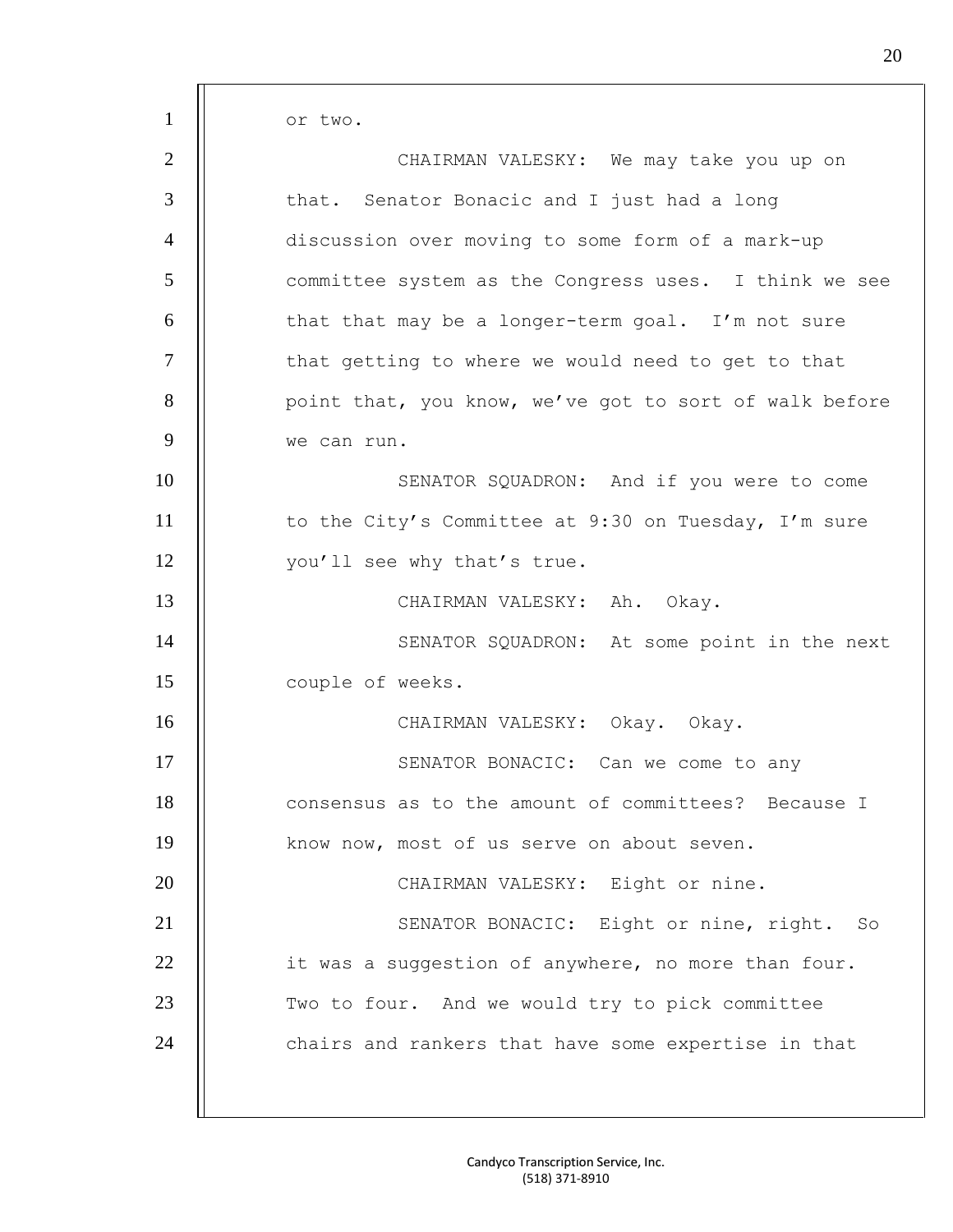| $\mathbf{1}$   | specialty. So I'm just throwing it out as to, there's |
|----------------|-------------------------------------------------------|
| $\overline{2}$ | no magic number.                                      |
| 3              | CHAIRMAN VALESKY: Right.                              |
| $\overline{4}$ | SENATOR BONACIC: But we're thinking at                |
| 5              | least half of, at least in half. It gives us a better |
| 6              | chance of participating more professionally and being |
| $\overline{7}$ | more informed.                                        |
| 8              | SENATOR KLEIN: And we recommended four,               |
| 9              | right?                                                |
| 10             | CHAIRMAN VALESKY: Well serving on four. I             |
| 11             | think your question is, how many committees, standing |
| 12             | committees --                                         |
| 13             | SENATOR BONACIC: Yes, I mean, yes.                    |
| 14             | CHAIRMAN VALESKY: -- with the Senate.                 |
| 15             | SENATOR BONACIC: And I'm just trying to get           |
| 16             | a sense of where we can, I mean, once we get a        |
| 17             | consensus, we can have Andrew and Langdon put, you    |
| 18             | $know --$                                             |
| 19             | CHAIRMAN VALESKY: Right.                              |
| 20             | SENATOR BONACIC: -- consolidate the                   |
| 21             | language. But what I'm trying to do is get consensus  |
| 22             | on as many things as we can.                          |
| 23             | CHAIRMAN VALESKY: Right, right.                       |
| 24             | SENATOR WINNER: Right, I think instead of             |
|                |                                                       |
|                |                                                       |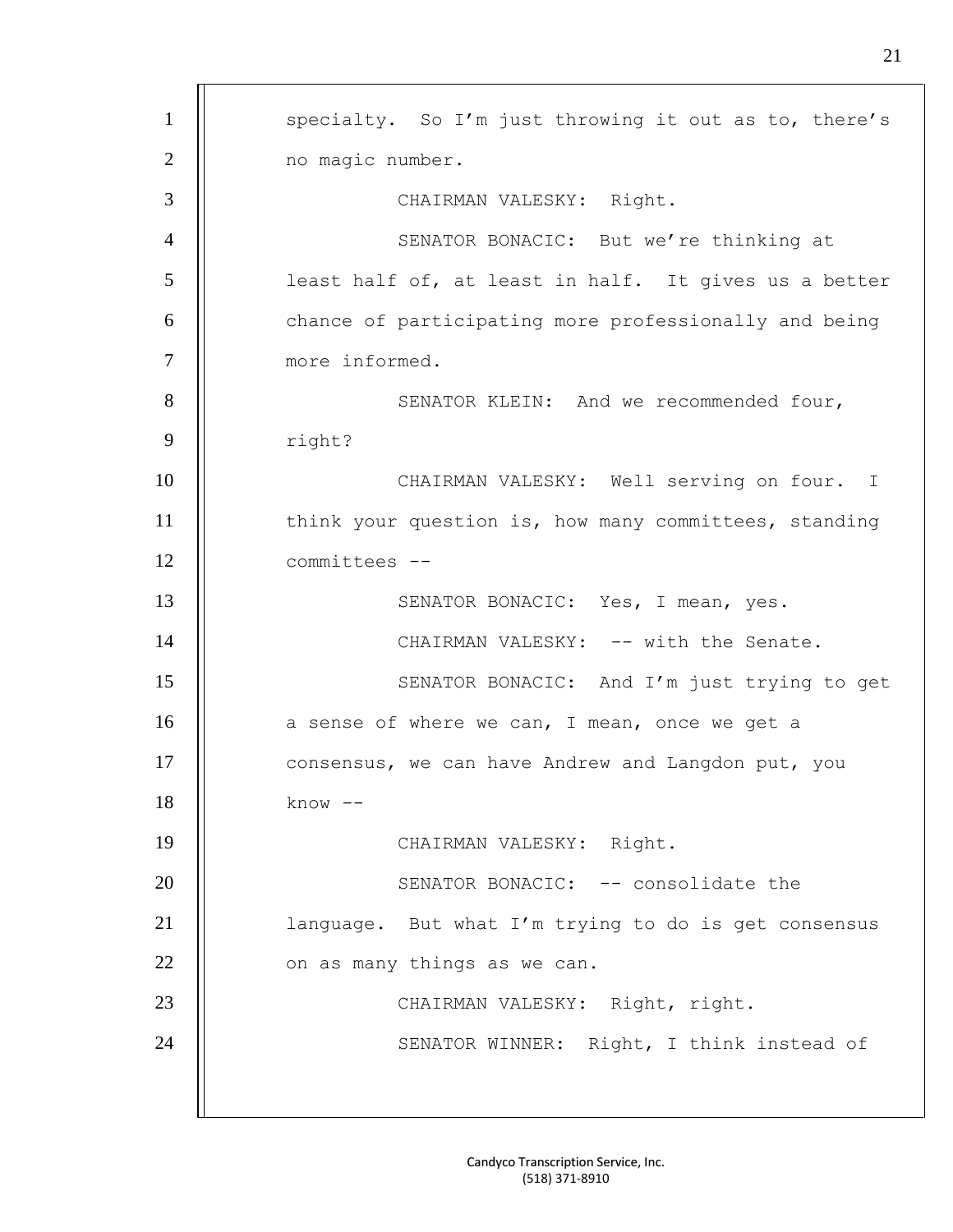| $\mathbf{1}$   | doing a finite number, I think we have to sort of     |
|----------------|-------------------------------------------------------|
| 2              | figure out which committees would easily be merged.   |
| 3              | SENATOR GRIFFO: But I think we --                     |
| $\overline{4}$ | CHAIRMAN VALESKY: In terms of by topic.               |
| 5              | SENATOR GRIFFO: By topic.                             |
| 6              | CHAIRMAN VALESKY: Subject area. Right.                |
| $\overline{7}$ | SENATOR GRIFFO: And I think what we've                |
| 8              | agreed to in concept though, if I understand this, is |
| 9              | that members would serve on fewer committees.         |
| 10             | CHAIRMAN VALESKY: Right.                              |
| 11             | SENATOR GRIFFO: And there would be a total,           |
| 12             | a number, a total number of less committees.          |
| 13             | CHAIRMAN VALESKY: That's correct. Correct.            |
| 14             | SENATOR GRIFFO: Fewer committees.                     |
| 15             | CHAIRMAN VALESKY: Exactly.                            |
| 16             | SENATOR GRIFFO: So there would be fewer --            |
| 17             | CHAIRMAN VALESKY: That's correct.                     |
| 18             | SENATOR GRIFFO: -- committees, and members            |
| 19             | would then be served on few committees.               |
| 20             | CHAIRMAN VALESKY: Correct.                            |
| 21             | SENATOR BONACIC: It's just hard --                    |
| 22             | SENATOR GRIFFO: So both concepts.                     |
| 23             | SENATOR BONACIC: -- to come up with a                 |
| 24             | number of committees --                               |
|                |                                                       |
|                |                                                       |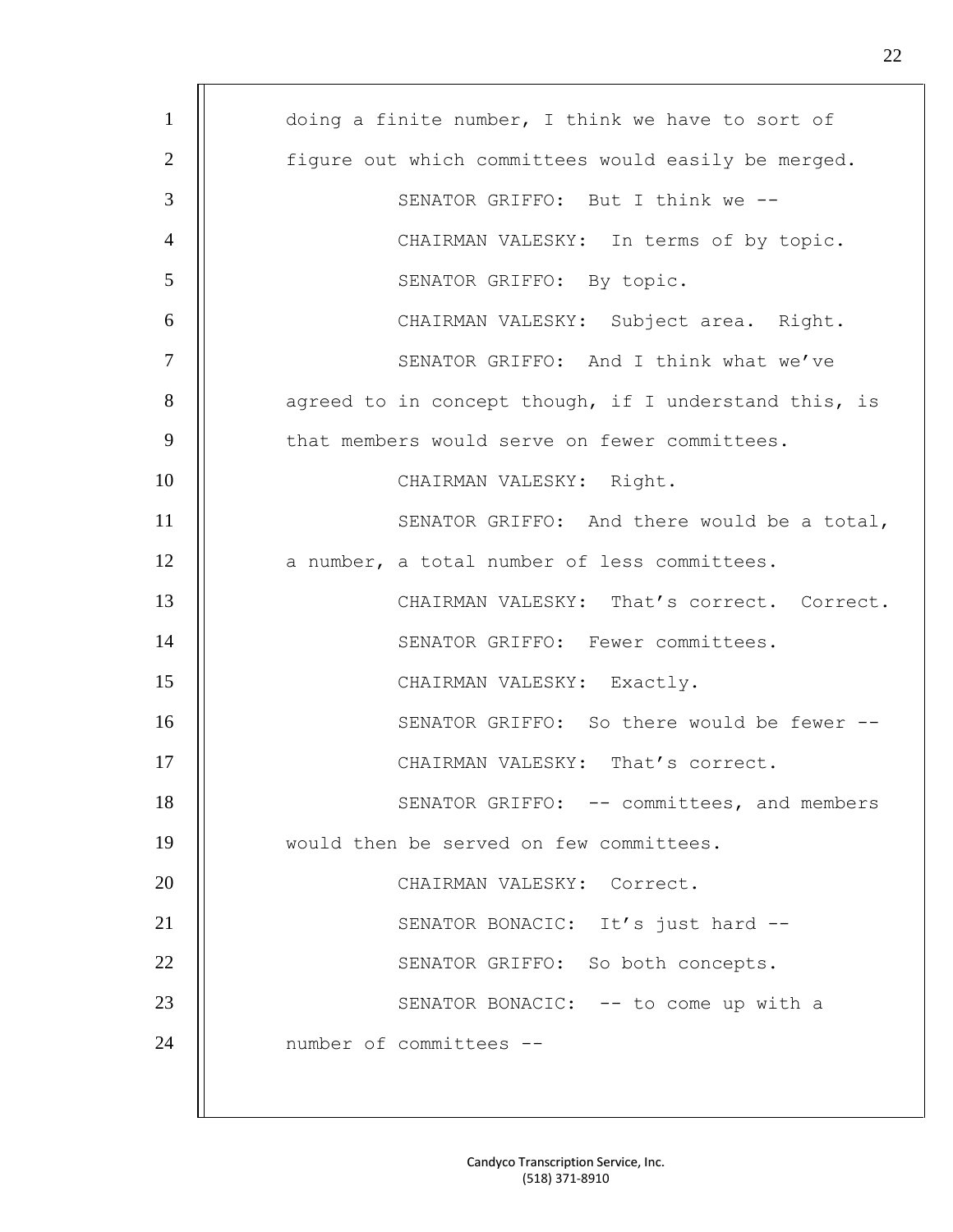| $\mathbf{1}$   | SENATOR GRIFFO: Right.                                |
|----------------|-------------------------------------------------------|
| $\mathbf{2}$   | SENATOR BONACIC: -- when we don't know                |
| 3              | which committees we can actually merge together.      |
| $\overline{4}$ | SENATOR GRIFFO: Right, but we've talked               |
| 5              | about a committee decrease, and consolidation.        |
| 6              | CHAIRMAN VALESKY: Yes.                                |
| $\tau$         | SENATOR GRIFFO: As well as limited --                 |
| 8              | CHAIRMAN VALESKY: Correct.                            |
| 9              | SENATOR GRIFFO: -- memberships.                       |
| 10             | CHAIRMAN VALESKY: That's two separate                 |
| 11             | issues, right.                                        |
| 12             | SENATOR GRIFFO: So there might be there the           |
| 13             | areas that we agree, at least in concept on that, and |
| 14             | then we have to determine that.                       |
| 15             | SENATOR GRIFFO: There's also --                       |
| 16             | SENATOR BONACIC: And not as many members.             |
| 17             | CHAIRMAN VALESKY: Right.                              |
| 18             | SENATOR BONACIC: I think on finance, what             |
| 19             | is it?                                                |
| 20             | CHAIRMAN VALESKY: Thirty-five members.                |
| 21             | SENATOR BONACIC: I mean, that becomes                 |
| 22             | unworkable. Too many Indians.                         |
| 23             | SENATOR SQUADRON: Right, well that's what I           |
| 24             | was about to -- there's also an issue of committee    |
|                |                                                       |
|                |                                                       |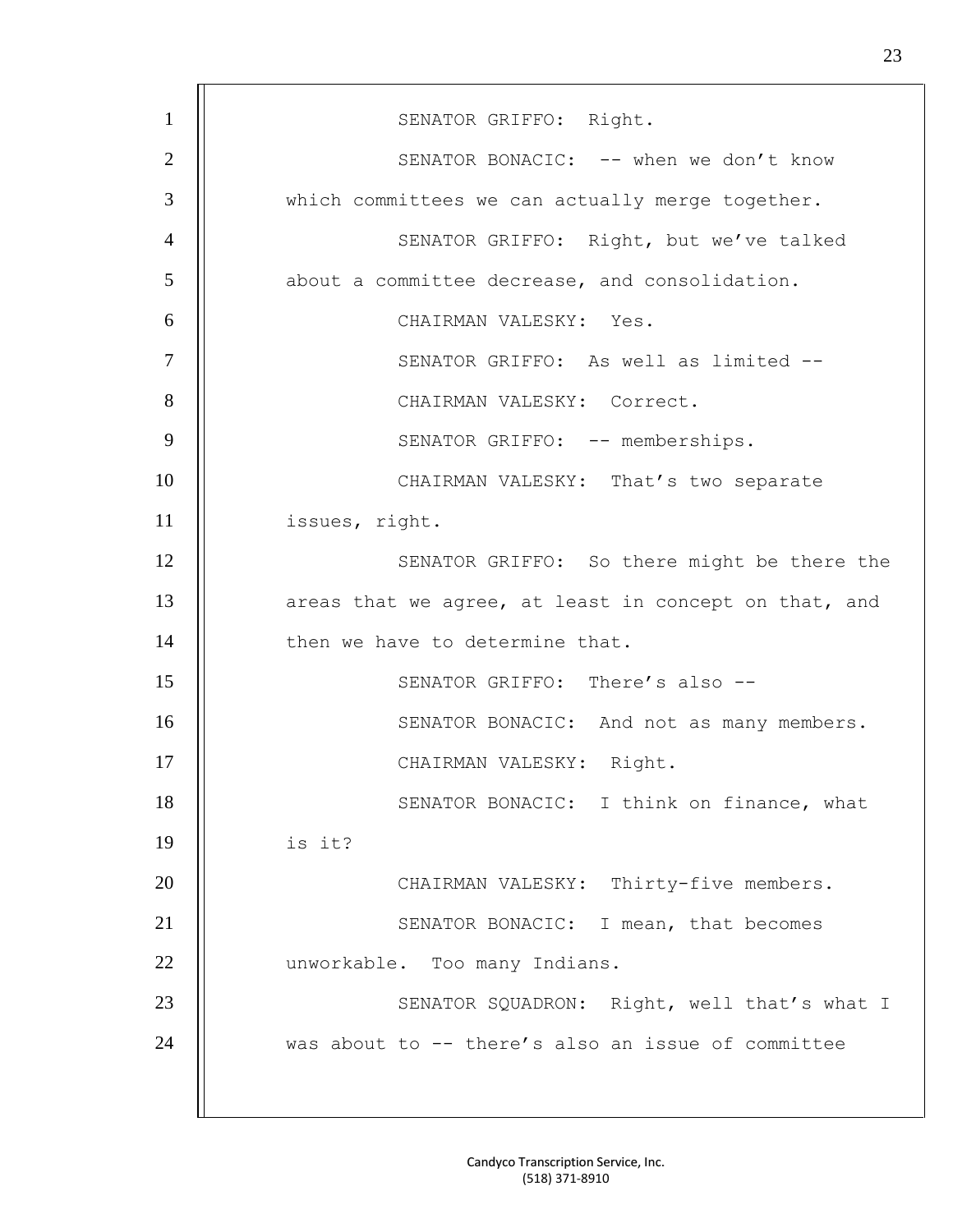| $\mathbf{1}$   | seats. You know, there's a math question. If we all   |
|----------------|-------------------------------------------------------|
| $\overline{2}$ | are on four in one, how many committees there are and |
| 3              | then how many seats there are. There's, $--$          |
| $\overline{4}$ | SENATOR BONACIC: It's a mechanical process            |
| 5              | that has to be worked out.                            |
| 6              | SENATOR SQUADRON: Right, exactly. Right.              |
| $\overline{7}$ | SENATOR BONACIC: But if we can agree that's           |
| 8              | the direction we want to go.                          |
| 9              | SENATOR SQUADRON: Absolutely.                         |
| 10             | SENATOR STEWART-COUSINS: I think so.                  |
| 11             | SENATOR WINNER: There's another issue that            |
| 12             | goes along with that that needs to be addressed too,  |
| 13             | is that, is the proportional representation by party, |
| 14             | as whether or not it will be equal proportionately -- |
| 15             | CHAIRMAN VALESKY: Based on the --                     |
| 16             | SENATOR WINNER: Percentages of --                     |
| 17             | CHAIRMAN VALESKY: Of the Senate, so                   |
| 18             | SENATOR WINNER: Of the House.                         |
| 19             | CHAIRMAN VALESKY: Right.                              |
| 20             | SENATOR WINNER: I don't see that in                   |
| 21             | anything here, but that's certainly a matter that     |
| 22             | needs to be discussed.                                |
| 23             | CHAIRMAN VALESKY: Any thoughts? About                 |
| 24             | adding that as an item?                               |
|                |                                                       |
|                |                                                       |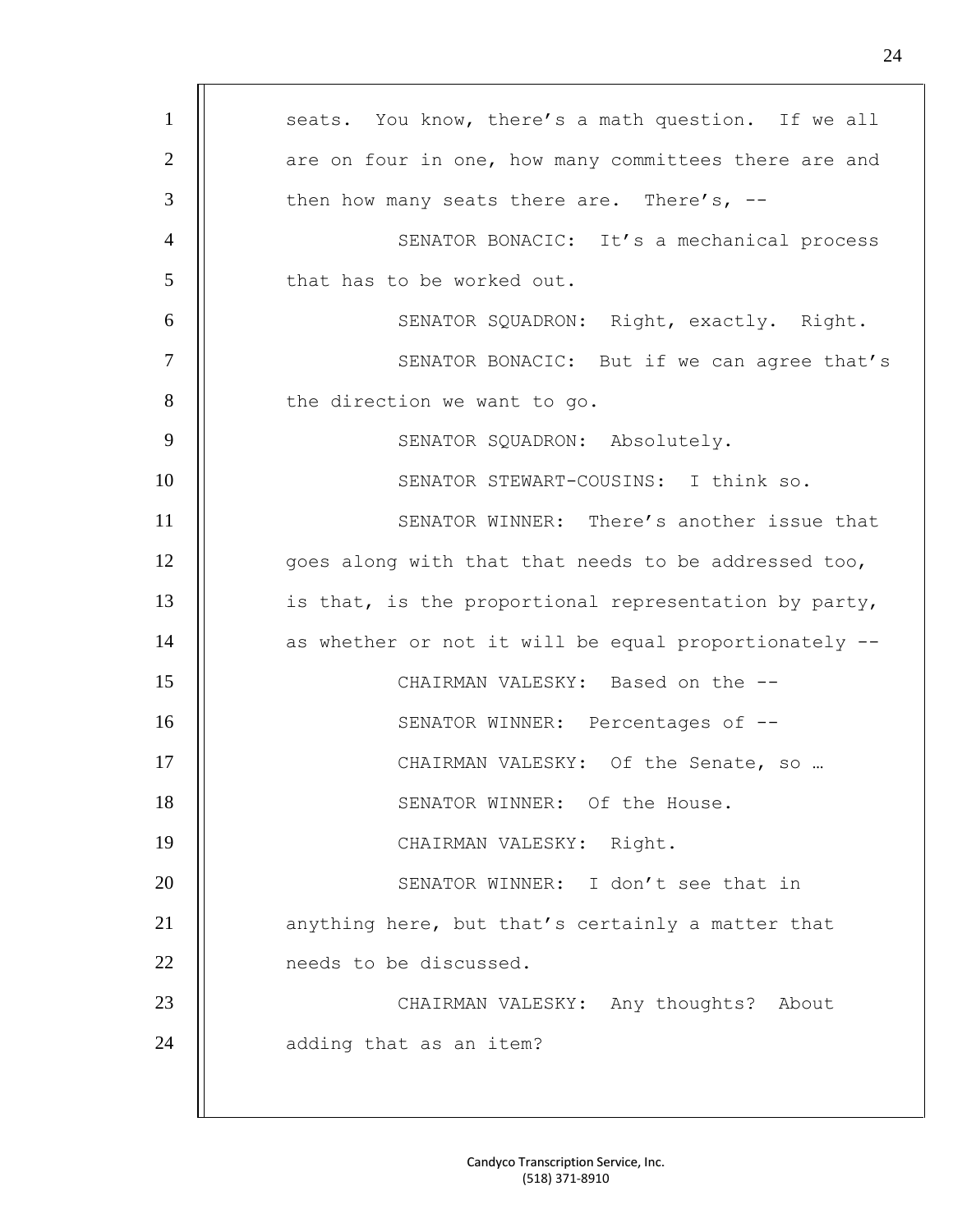| $\mathbf{1}$   | SENATOR WINNER: I mean, obviously the                  |
|----------------|--------------------------------------------------------|
| $\overline{2}$ | fairest thing is to proportion --                      |
| 3              | CHAIRMAN VALESKY: Right.                               |
| $\overline{4}$ | SENATOR WINNER: Proportion it based upon               |
| 5              | the number of majority and minority members.           |
| 6              | CHAIRMAN VALESKY: Yes.                                 |
| $\tau$         | SENATOR WINNER: I mean                                 |
| 8              | CHAIRMAN VALESKY: I happen to think you're             |
| 9              | right.                                                 |
| 10             | SENATOR WINNER: -- as they are.                        |
| 11             | CHAIRMAN VALESKY: Yes. I happen to think               |
| 12             | you're right.                                          |
| 13             | SENATOR WINNER: I mean, that's the fairest             |
| 14             | way.                                                   |
| 15             | CHAIRMAN VALESKY: Yes.                                 |
| 16             | SENATOR WINNER: I mean, obviously if                   |
| 17             | there's a whole number, if it worked out to an odd     |
| 18             | number, obviously I would not expect it not to be      |
| 19             | rounded in the majority's favor, but at the same time, |
| 20             | I do believe that it ought to start out initially as a |
| 21             | percentage based upon party.                           |
| 22             | SENATOR BONACIC: Yes.                                  |
| 23             | CHAIRMAN VALESKY: Let's look at that.                  |
| 24             | SENATOR BONACIC:<br>Okay.                              |
|                |                                                        |
|                |                                                        |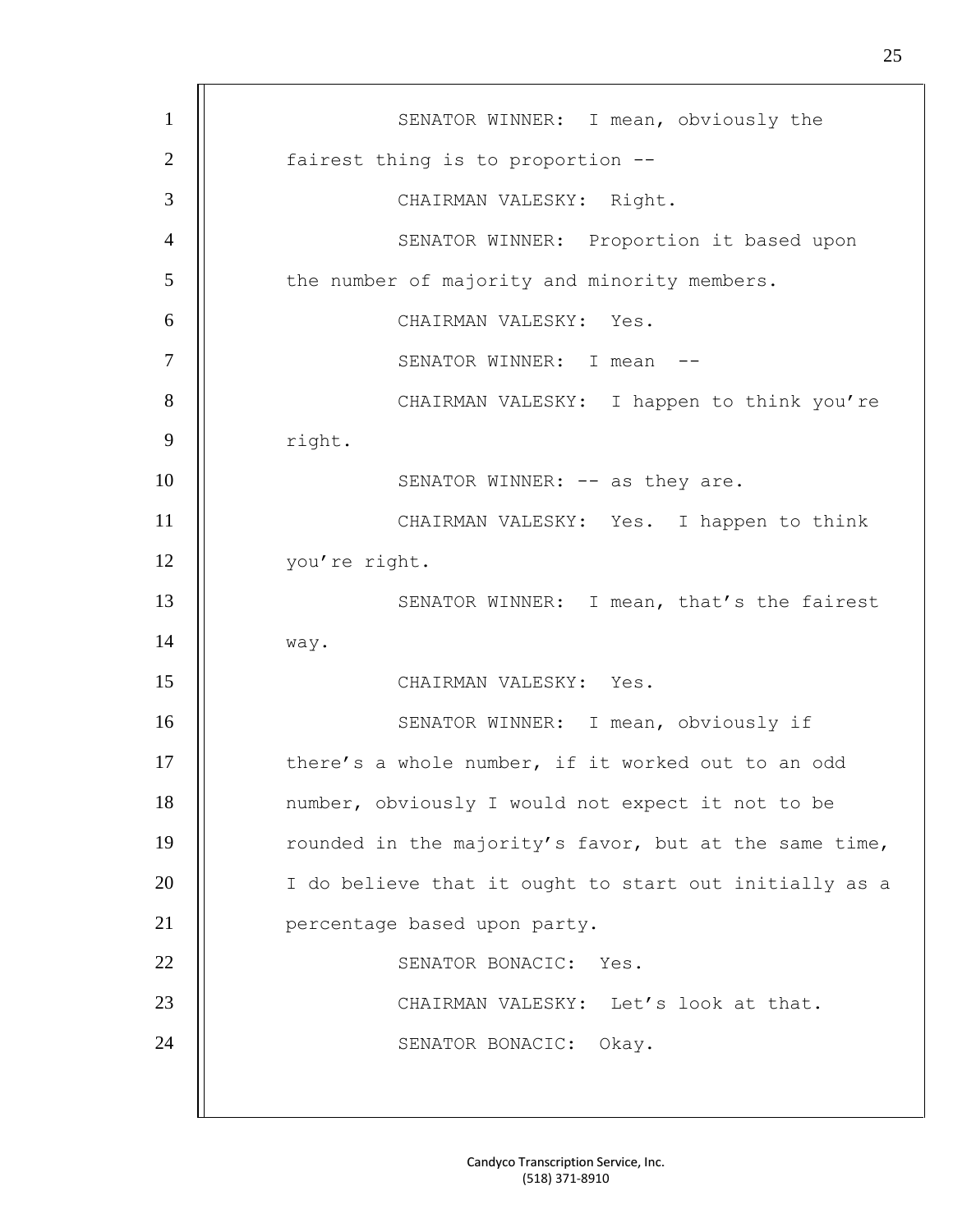| $\mathbf{1}$   | CHAIRMAN VALESKY: Let's put that on the               |
|----------------|-------------------------------------------------------|
| $\mathbf{2}$   | recommendation list.                                  |
| 3              | No one commented on the --                            |
| $\overline{4}$ | SENATOR BONACIC: Term limits.                         |
| 5              | CHAIRMAN VALESKY: -- term limits for                  |
| 6              | committee chairs. Now that's -- Go ahead.             |
| $\tau$         | SENATOR GRIFFO: I'm a strong proponent of             |
| 8              | that. In fact, I wish we could move that further. I   |
| 9              | don't know if that that would be under the purview of |
| 10             | this Committee, but I think we should consider that   |
| 11             | for the leadership too. Leadership positions as well  |
| 12             | as the committee chair positions. Jeff's smiling,     |
| 13             | because he's got an opportunity. So, but this is a    |
| 14             | congressional model. You know, six years we've talked |
| 15             | about, it serves Congress well, and I think it could  |
| 16             | work here, actually too. And I would just ask that we |
| 17             | consider extending that also to the leadership        |
| 18             | positions. Making that recommendation.                |
| 19             | SENATOR KLEIN: Well commenting on the                 |
| 20             | committee chairs, again, I served in the Assembly for |
| 21             | ten years, not to take anything away from some of my  |
| 22             | colleagues, but you had some members that served as   |
| 23             | chairs of committees for a very long time, as in the  |
| 24             | previous Majority.                                    |
|                |                                                       |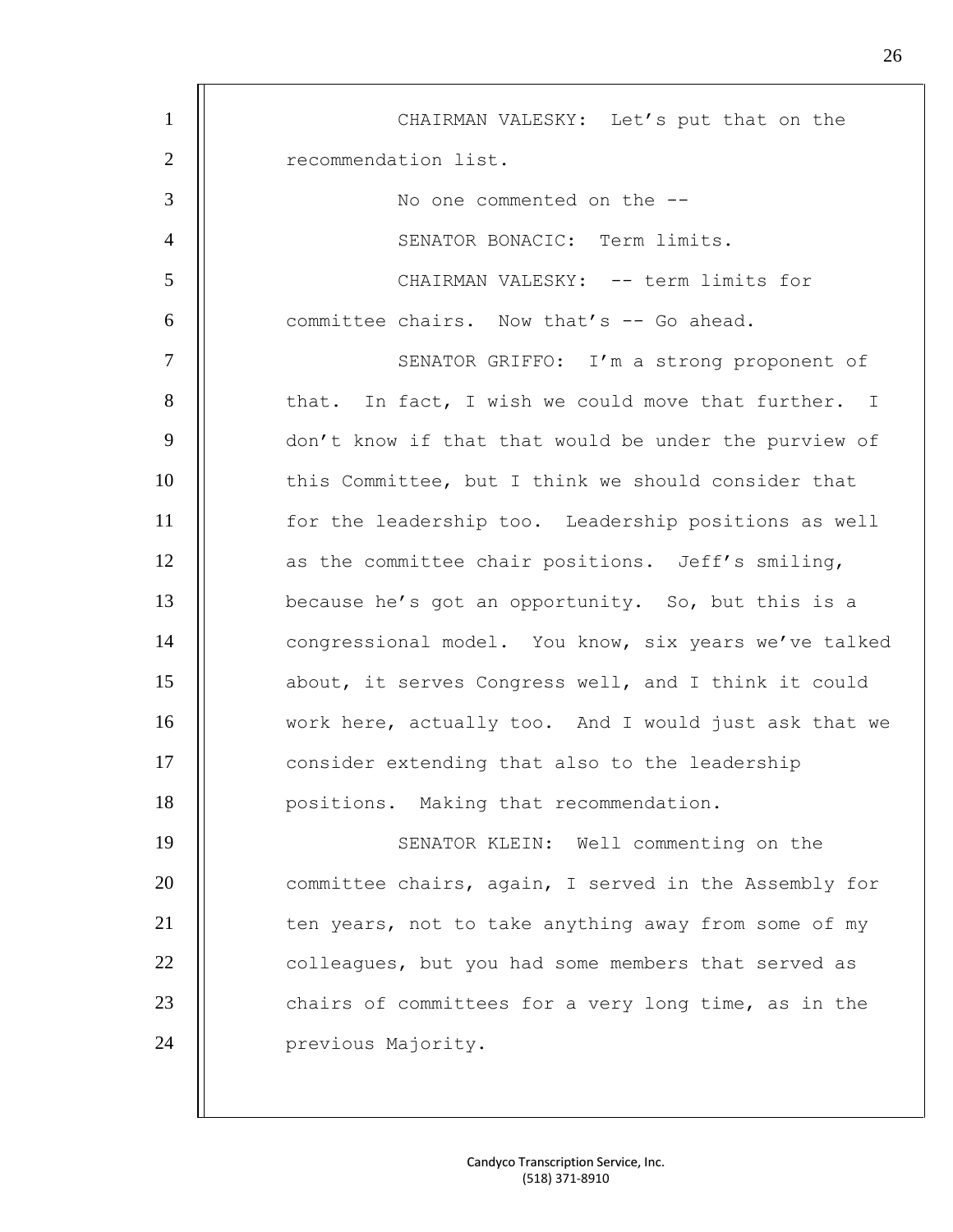| $\mathbf{1}$   | There's something to be said, I think, for             |
|----------------|--------------------------------------------------------|
| $\overline{2}$ | institutional knowledge. But I think that would be     |
| 3              | outweighed by giving people the ability to gain an     |
| $\overline{4}$ | area of expertise, you know, let's say every four      |
| 5              | years, every eight years, whatever number we decide    |
| 6              | on.                                                    |
| 7              | SENATOR BONACIC: Right.                                |
| 8              | SENATOR KLEIN: You know, to give people,               |
| 9              | and I think, you know, change in that respect, as far  |
| 10             | as committee chairs, would be a good thing. So I       |
| 11             | think that's something we should move towards.         |
| 12             | SENATOR BONACIC: I'd like to piggyback on              |
| 13             | Jeff, just this thought.                               |
| 14             | Normally that new chair would probably be a            |
| 15             | member of that committee. And the one that was the     |
| 16             | chair may just become a member of that committee, so   |
| 17             | you have, you keep that expertise, and it's, you know, |
| 18             | institutional knowledge. I'm sorry, Andrea.            |
| 19             | SENATOR STEWART-COUSINS: No, no, no.                   |
| 20             | That's fine. I was just going to wholeheartedly        |
| 21             | agree.                                                 |
| 22             | I have a record of not agreeing with term              |
| 23             | limits in elections, because I do think that voters    |
| 24             | given a choice will make that choice. But in a         |
|                |                                                        |
|                |                                                        |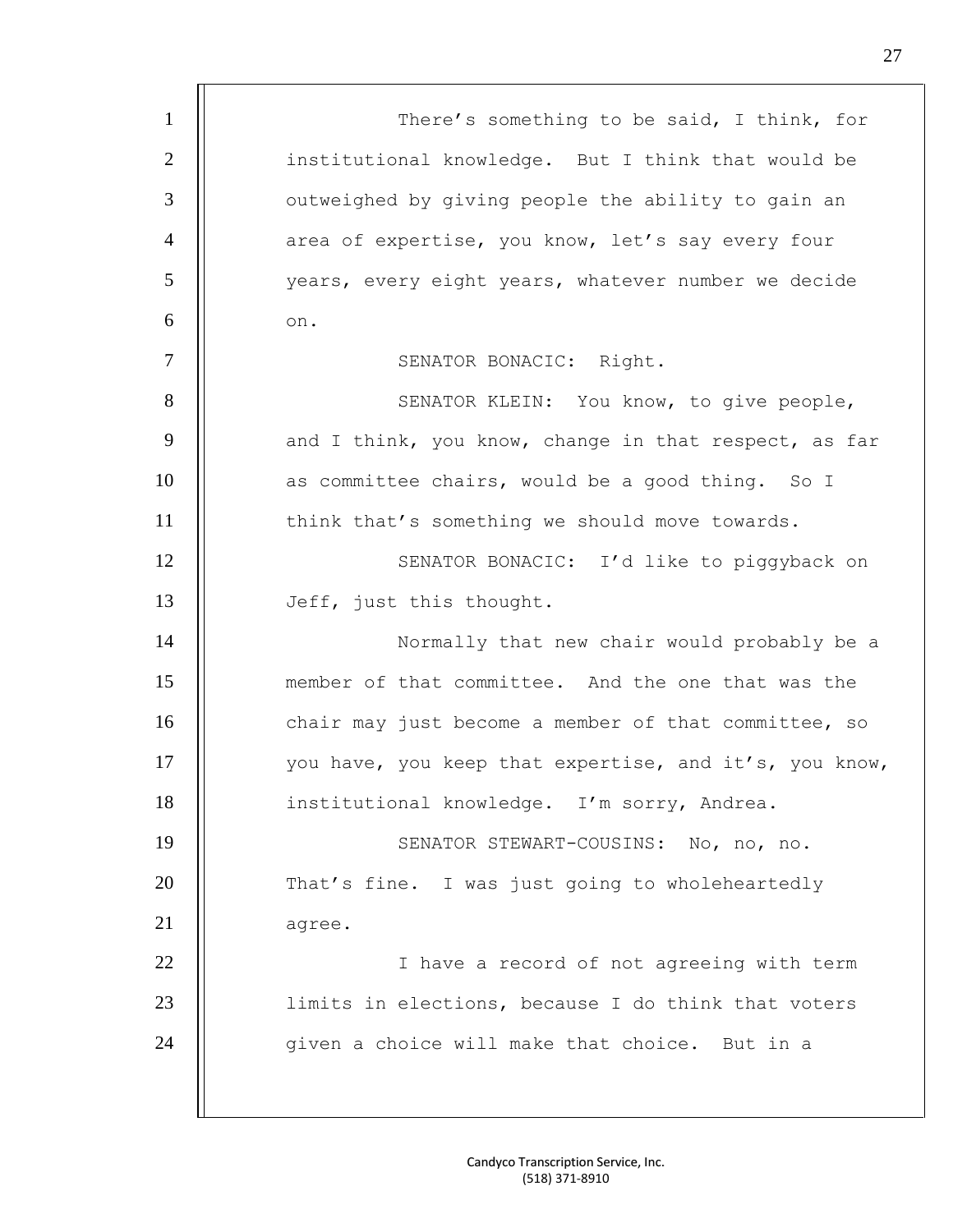1 | situation like this where there are no elections, 2 | where there are appointments, I certainly think that 3 | Iimiting four, six years for the chairs is quite 4 | enough. I think you have an opportunity to learn if 5 | vou didn't know your subject matter, and then I think 6 | vou have an opportunity to engage and implement 7 | anything that you would want to implement within 8 | certainly a six to eight year period. 9 | SENATOR SQUADRON: Yes. 10 || CHAIRMAN VALESKY: Okay, let's, we'll keep 11 | that on as sort of a general area of consensus. I 12 | think the one thing we have to be cognoscente of is as 13 we reduce the number of committees, therefore, the 14 | iurisdiction of that committee is going to be of a 15 much broader subject area. But I would think that the 16 | six, eight year, I mean that should still be within 17 | the realm of reasonable. 18 | SENATOR BONACIC: Sounds great. 19 | CHAIRMAN VALESKY: Okay, keep that. 20 || We had an item here at the Chair's 21 discretion, parties who are interested in specific 22 | legislation may be invited to address committee 23 meetings to give presentations so long as the ranking 24 | member is afforded an equal number of speakers and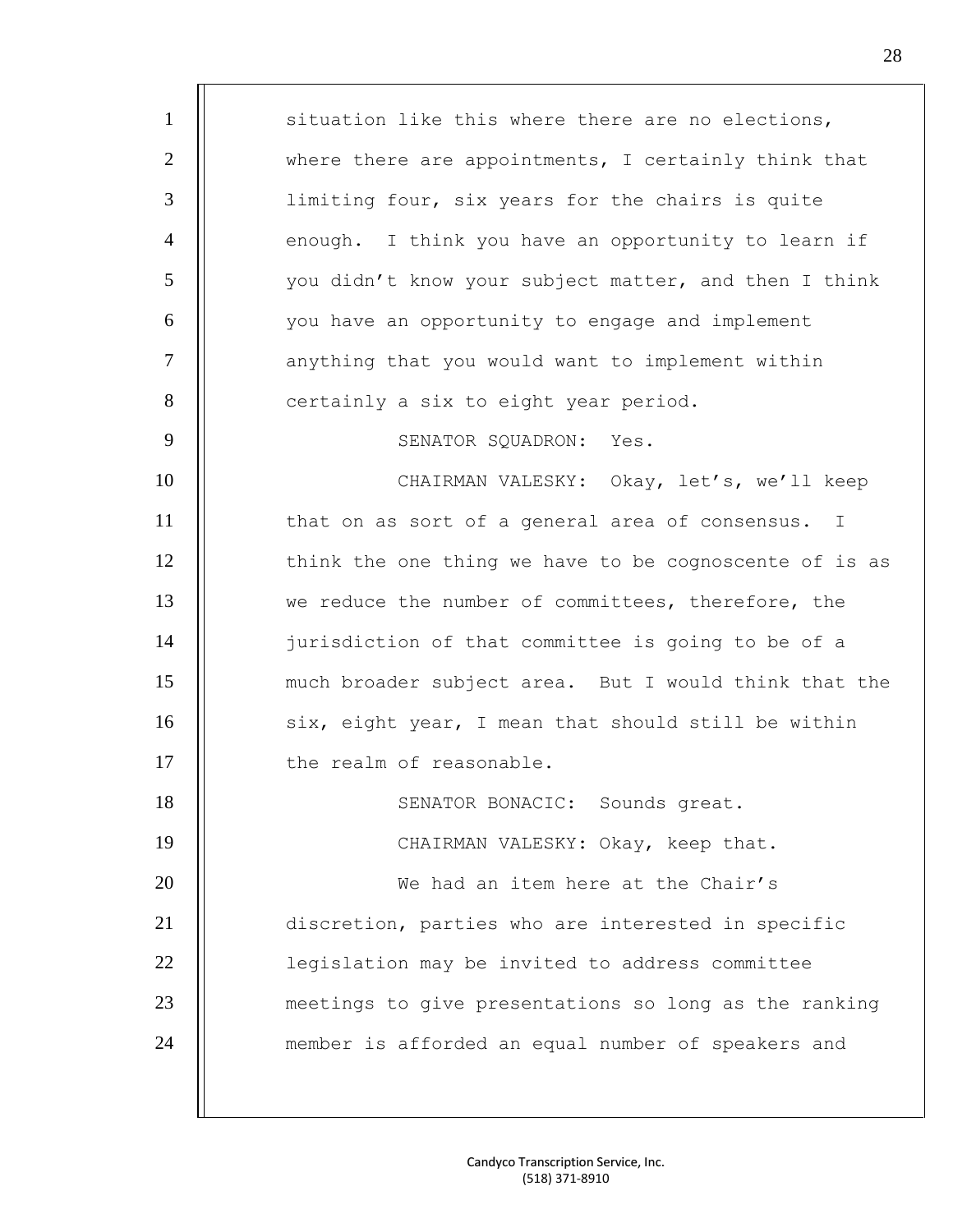1 | duration of time for each. 2 Some committee chairs, and I'm sure you're 3  $\parallel$  all aware and serve on some committees where committee 4 | | chairs allow advocates, interested members of the 5 public, to make presentations to the committees on a 6 | particular piece of legislation. That is not in the  $7$   $\parallel$  rules anywhere, and we thought that, in the interest 8 | of accepting additional input, that we move to a 9 | system where others have an opportunity to participate 10 | in committee meetings, you know, except the committee 11 || members themselves. Is that --12 | UNIDENTIFIED SENATOR: That's great. 13 | UNIDENTIFIED SENATOR: I think that's great. 14 | CHAIRMAN VALESKY: -- something that makes 15 || sense, or... 16 | SENATOR WINNER: Yes, the only thing is, 17 | from a practical standpoint of time --18 || CHAIRMAN VALESKY: Right, it gets --19 | SENATOR WINNER: -- in place. 20 || CHAIRMAN VALESKY: Right. 21 | SENATOR WINNER: If we have, I mean, you 22 | know, I don't disagree with the concept of public 23 | participation, but, you know, if we are lax in our 24 || ability to reduce the number of committees that we are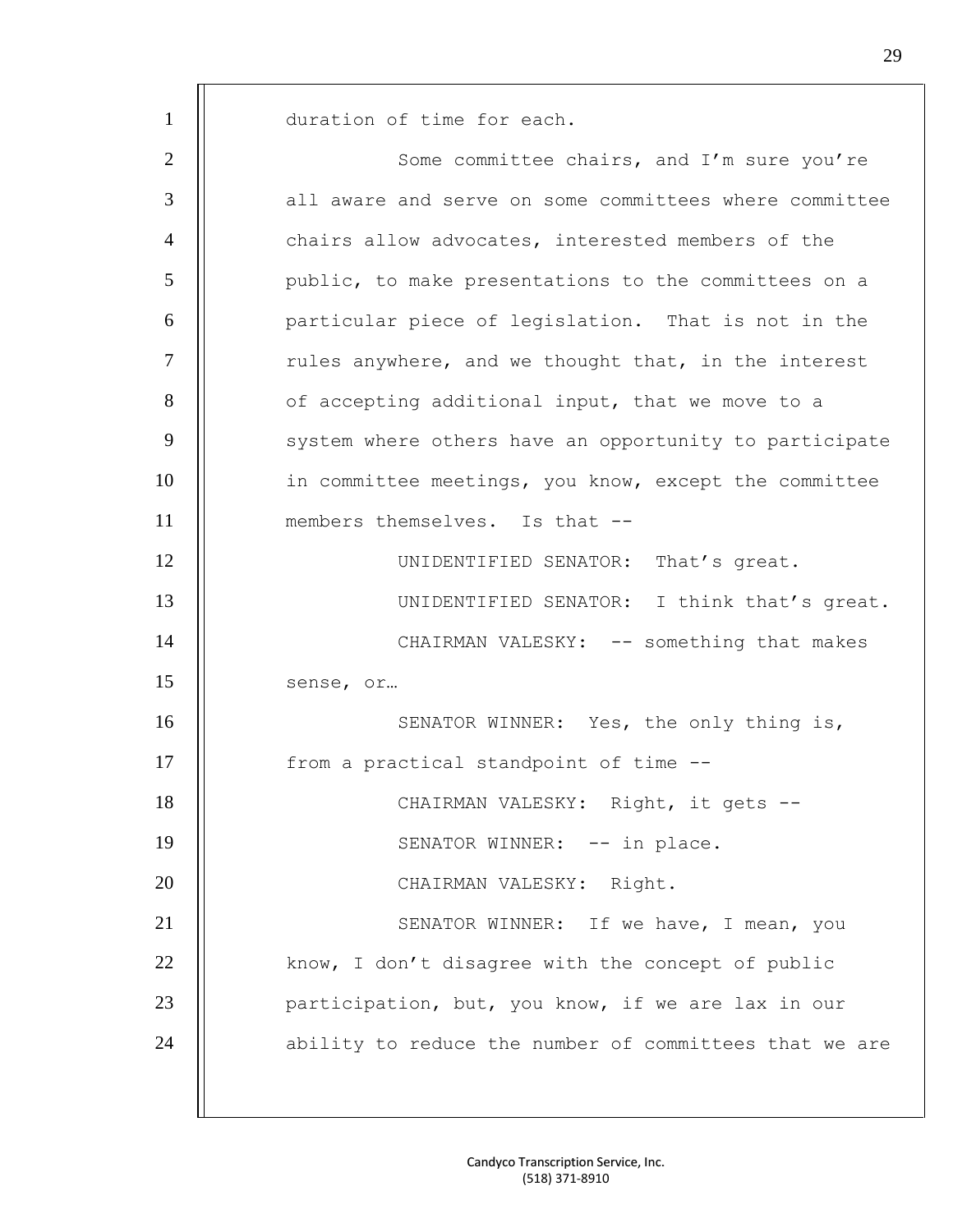1 | participating in --2 | CHAIRMAN VALESKY: Right. 3 | SENATOR WINNER: -- and then to open it up 4 | for everybody to come in and speak at any particular 5 | time, you're going to find yourselves in just as much 6 || problems on the, that we have. 7 || CHAIRMAN VALESKY: Yes. 8 | SENATOR WINNER: I mean, a few minutes, or 9 | at the discretion of the chairman with the agreement 10 | of the ranker, perhaps, would be a way to fashion such 11 a rule so that you can have a little bit better 12 management of the time rather than institutionalizing 13 | that every committee has 15 minutes in the front, 14 | because what, the other thing that's going to happen 15 is nobody's going to show up until 15 minutes after. 16 | CHAIRMAN VALESKY: Right. 17 | SENATOR WINNER: After the committee 18 | meeting's supported to start. 19 | SENATOR KLEIN: Yes, we discussed this 20 | internally. I think one of the things we wanted to do 21 | is really open up the committee process. And there's 22 | some states that actually have hearing on every bill. 23 | SENATOR WINNER: Right. 24 | | SENATOR KLEIN: Which I can't imagine how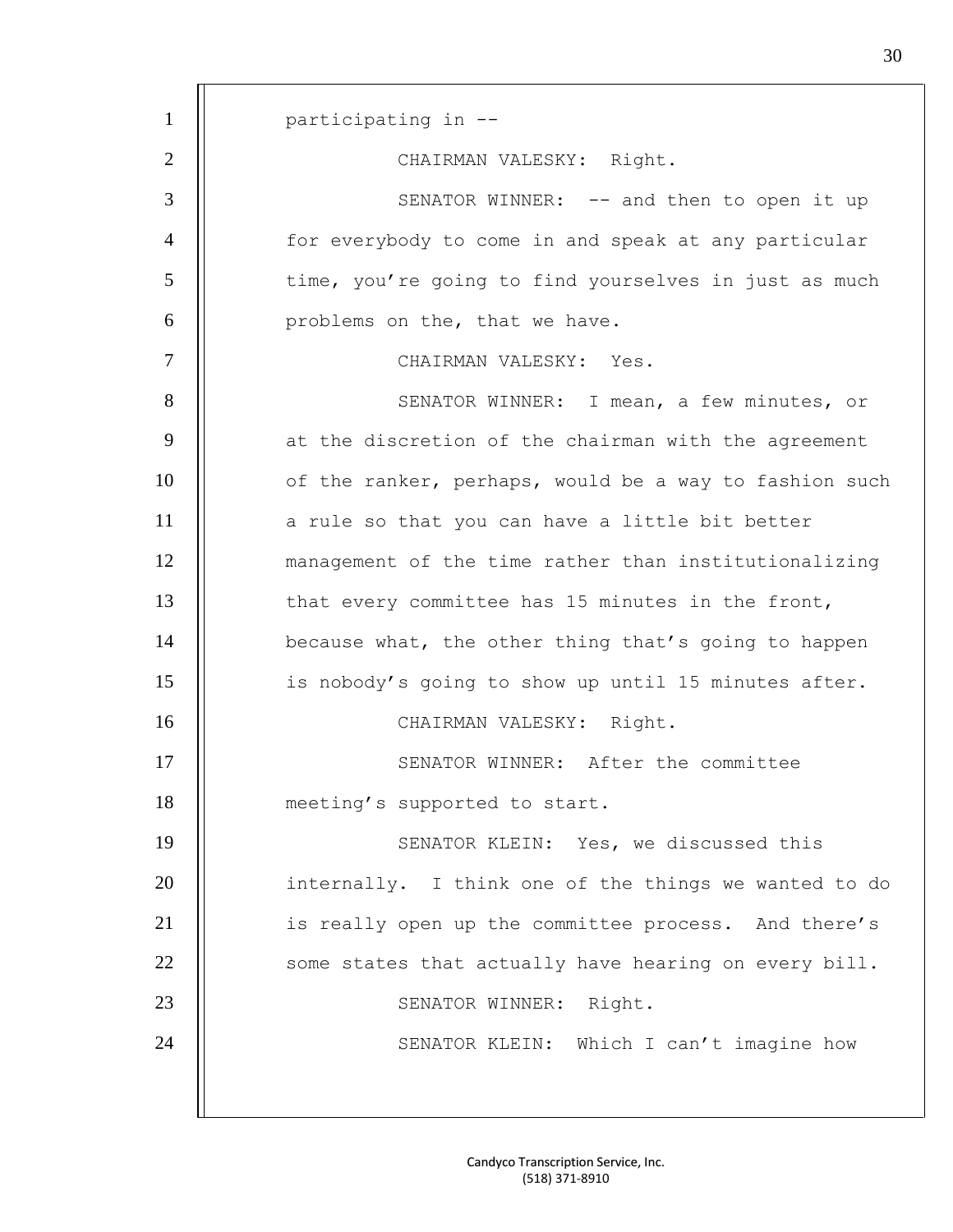| $\mathbf{1}$   | they can do that, but some of them attempt to do that. |
|----------------|--------------------------------------------------------|
| $\overline{2}$ | I quess much fewer bills.                              |
| 3              | So one of the things we talked about is at             |
| $\overline{4}$ | least giving the public and the committee members the  |
| 5              | opportunity to hear both sides on a very important     |
| 6              | issue. And we even talked about limiting it to, you    |
| $\tau$         | know, 15 minutes per speaker, and actually have it     |
| 8              | scheduled, you know, at every committee so we can      |
| 9              | actually make sure to get as many people as we can,    |
| 10             | taking two opposing views of the same piece of         |
| 11             | legislation.                                           |
| 12             | SENATOR BONACIC: I just don't, I want to,              |
| 13             | we might be getting ahead of ourselves. I just want    |
| 14             | to go back a couple of steps.                          |
| 15             | A new members comes in. Senator Squadron               |
| 16             | comes on. And whether he's the Majority or the         |
| 17             | Minority, it doesn't make a difference because         |
| 18             | somebody's gotta be Majority, somebody's gotta be      |
| 19             | Minority. I want to make sure that every elected       |
| 20             | official in the senate that puts a bill in, that that  |
| 21             | bill gets addressed. It gets addressed at the          |
| 22             | committee level, because that's the area where we're   |
| 23             | going to have debates as to merit of the bill.         |
| 24             | Now that doesn't happen here. Many a times,            |
|                |                                                        |
|                |                                                        |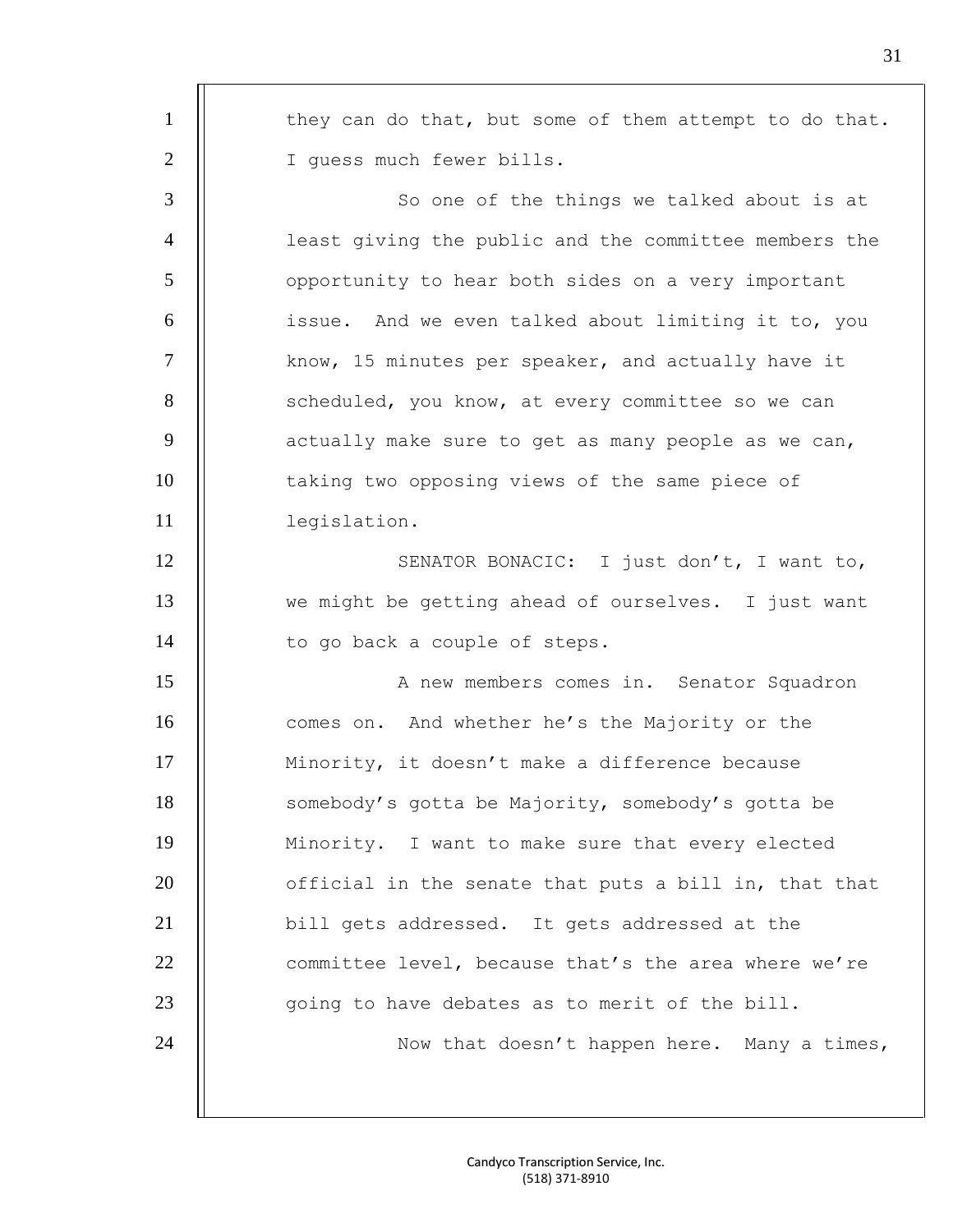| $\mathbf{1}$   | your bill will never reach committee. It'll be held.   |
|----------------|--------------------------------------------------------|
| $\overline{2}$ | The chair may not like it, may not like you. Or the    |
| 3              | leader may not like you.                               |
| $\overline{4}$ | SENATOR SQUADRON: Both likely scenarios.               |
| 5              | SENATOR BONACIC: Right, but you know what              |
| 6              | I'm saying. So your voice, and your bill, never gets   |
| $\tau$         | addressed. There's gotta be a process that every       |
| 8              | member that puts a bill in is going to be guaranteed   |
| 9              | that that bill is going to be heard in the appropriate |
| 10             | committee. Whether it's a 1099.                        |
| 11             | CHAIRMAN VALESKY: Right.                               |
| 12             | SENATOR BONACIC: You know, but they're                 |
| 13             | going to have a chance to have it addressed. It might  |
| 14             | get held. But your, you're going to have somebody      |
| 15             | respond to it.                                         |
| 16             | SENATOR SQUADRON: Now the true motion to               |
| 17             | discharge process, you know, that was instituted at    |
| 18             | the beginning of this session, does begin to address   |
| 19             | that. Right, because it, what it says is that on any   |
| 20             | bill the sponsor can file something similar to form    |
| 21             | 99, I forget how it's described in the rules, but it's |
| 22             | a similar to the Senator's form 99. And if the         |
| 23             | committee chair doesn't act on that within a certain   |
| 24             | number of days, I don't recall chapter and verse how   |
|                |                                                        |
|                |                                                        |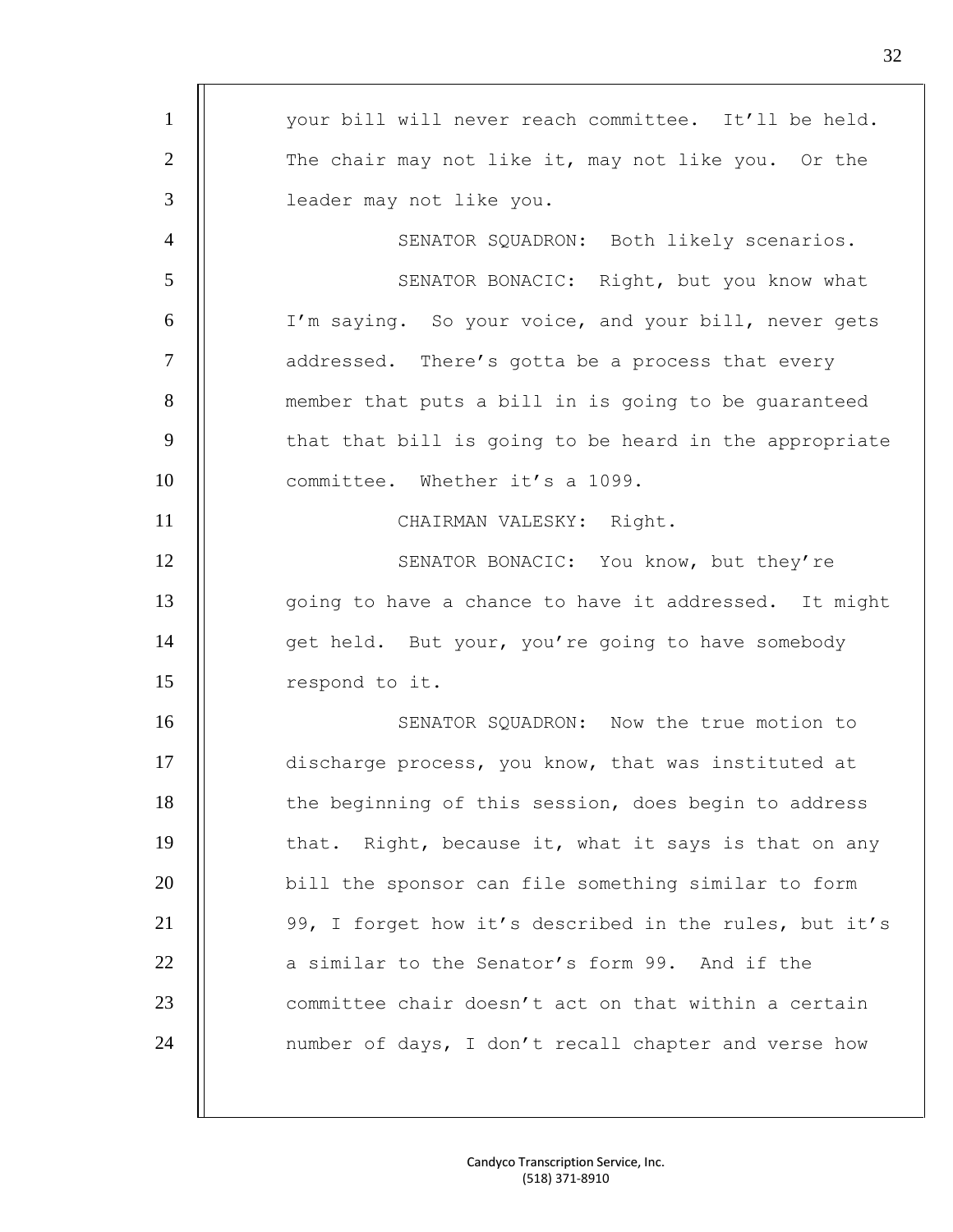| $\mathbf{1}$   | many it is, I believe it's 20, then that motion goes   |
|----------------|--------------------------------------------------------|
| $\overline{2}$ | to the floor for a full vote of the floor, and it's no |
| 3              | more of this canvass of agreement, which I think we    |
| $\overline{4}$ | would all agree was just shockingly undemocratic. No   |
| 5              | more of this closed debate and only 30 seconds for the |
| 6              | sponsor. That motion to discharge gets debated just    |
| $\tau$         | as the bill gets debated, on the floor. So, you know,  |
| 8              | that does, having the true motion to discharge process |
| 9              | does do what you're saying, it seems to me.            |
| 10             | SENATOR BONACIC: Yes.                                  |
| 11             | SENATOR KLEIN: And I would just add --                 |
| 12             | SENATOR BONACIC: Yes, yes, go ahead.                   |
| 13             | SENATOR KLEIN: And you can probably speak              |
| 14             | on this also, and George could speak on this, you      |
| 15             | know, in the Assembly, the 99 process that they have,  |
| 16             | is not the most open process. I mean --                |
| 17             | UNIDENTIFIED SENATOR: (Unintelligible) bill            |
| 18             | issue.                                                 |
| 19             | SENATOR KLEIN: Exactly. I mean, I always               |
| 20             | remember, you know, I had, you know, all of my bills   |
| 21             | that I introduced, I used to 99 most of them.<br>And   |
| 22             | then you would get the last week when most of the      |
| 23             | legislation is taken up, unfortunately, you would get  |
| 24             | the call from the chair, and he would ask you to move  |
|                |                                                        |
|                |                                                        |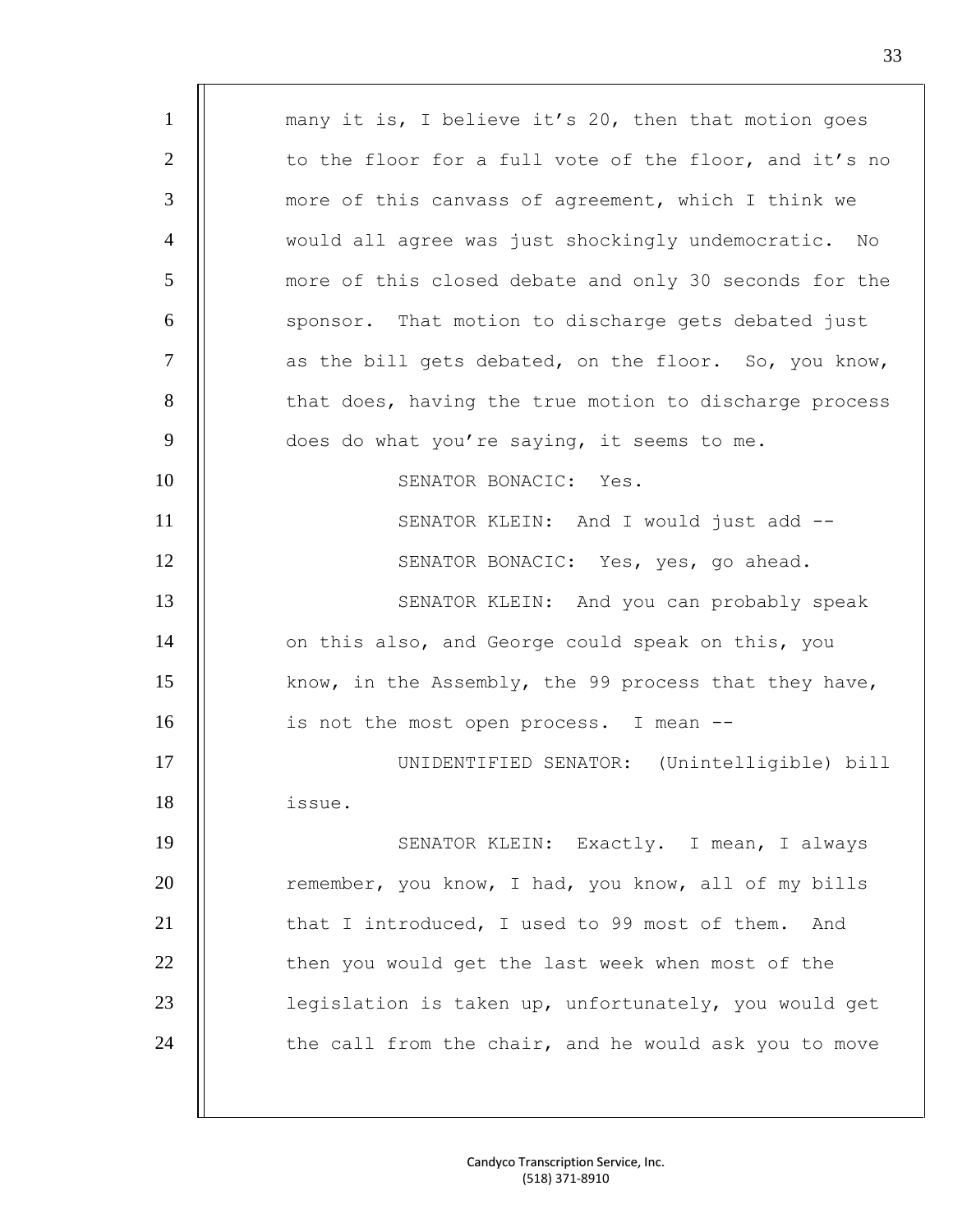| $\mathbf{1}$   | your 99. And, you know, sometimes you did, sometimes   |
|----------------|--------------------------------------------------------|
| $\overline{2}$ | you didn't, but inevitably, it didn't cause your bill  |
| 3              | to be voted out of committee. So I think we need a     |
| $\overline{4}$ | different process, and I think what Dan has outlined   |
| 5              | would probably be a much better process for really     |
| 6              | debating.                                              |
| $\overline{7}$ | SENATOR SQUADRON: And --                               |
| 8              | SENATOR KLEIN: Legislation.                            |
| 9              | SENATOR SQUADRON: And it does have to be --            |
| 10             | SENATOR KLEIN: And ideas, for that matter.             |
| 11             | SENATOR SQUADRON: When we debated the                  |
| 12             | resolution on these rules, I remember Senator Winner   |
| 13             | asked a number of questions about this motion process, |
| 14             | you know, whether it would only allow, you know,       |
| 15             | effectively three days, and other issues like that. I  |
| 16             | think it's very important that we look at it and make  |
| 17             | sure that the process that was instituted does         |
| 18             | respond, you know, my sense of it, I'm new here, so    |
| 19             | some of these rules you can read, some of them are a   |
| 20             | question of practice. But I think that those issues    |
| 21             | that you asked sort of testing whether the motion      |
| 22             | process was real are very important.                   |
| 23             | SENATOR WINNER: I just get back to the                 |
| 24             | whole principal of accountability.                     |
|                |                                                        |
|                |                                                        |

m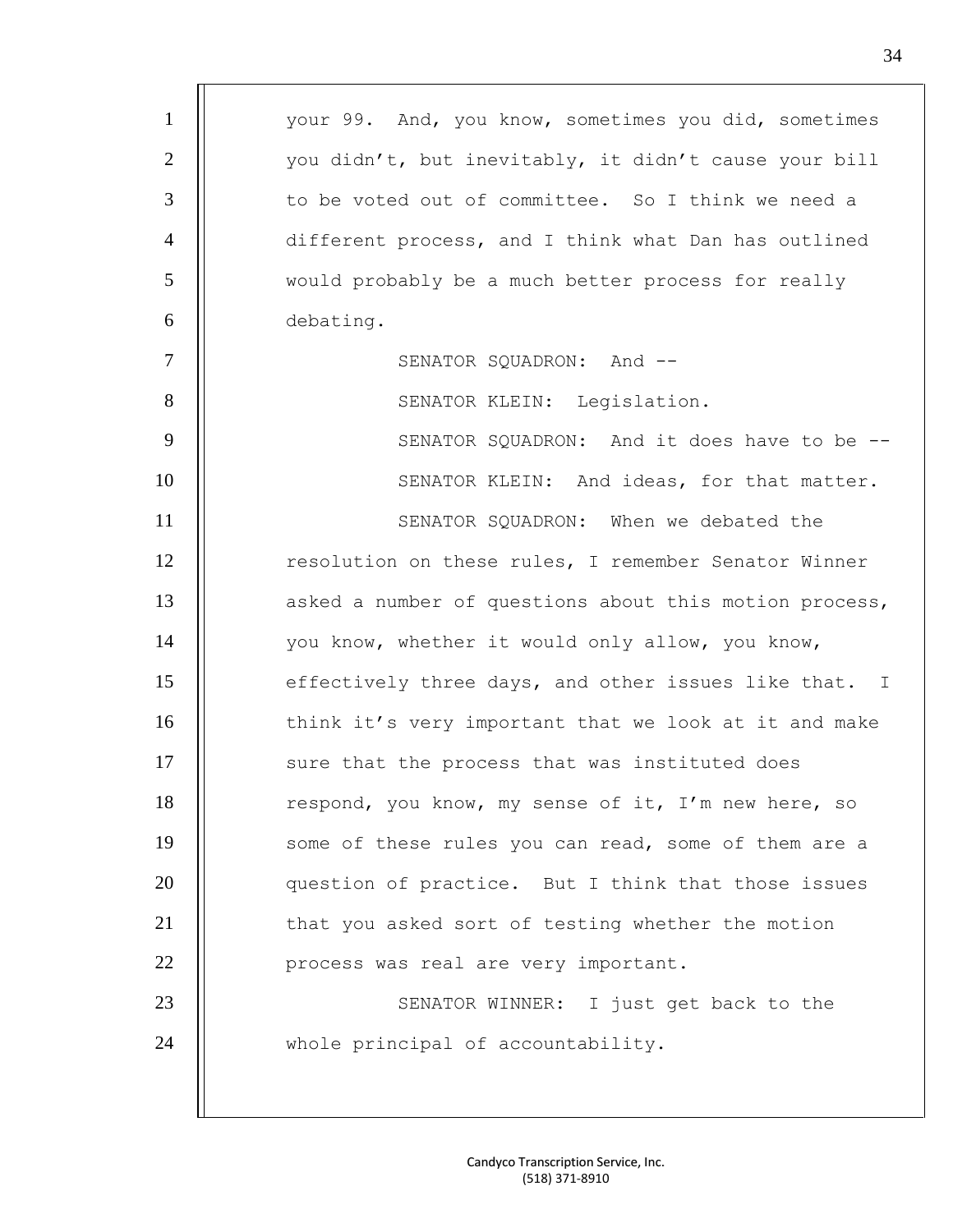| $\mathbf{1}$   | SENATOR SQUADRON: Right.                              |
|----------------|-------------------------------------------------------|
| $\overline{2}$ | SENATOR WINNER: I just think that every,              |
| 3              | you've got to have ability to have votes that mean    |
| $\overline{4}$ | something, that are votes on the merits, not          |
| 5              | procedural dodges, and that, whether it's a more      |
| 6              | liberalized motion to discharge process within the    |
| $\tau$         | committee that would allow a member who wants to have |
| 8              | his bill considered by the committee to be able to    |
| 9              | have an ability to move, to be discharged from the    |
| 10             | committee at any time during the session, is a way to |
| 11             | address that. I would agree, I think that's very      |
| 12             | perceptive, but one thing I want to take issue with   |
| 13             | you, Senator Bonacic, is that you indicated that you  |
| 14             | used, unfortunately, you fell into that Assembly trap |
| 15             | and utilized the thing about whether it's held for    |
| 16             | consideration.                                        |
| 17             | SENATOR BONACIC: No, I didn't finish --               |
| 18             | SENATOR WINNER: I just                                |
| 19             | SENATOR BONACIC: -- my remarks.                       |
| 20             | SENATOR WINNER: I just don't want to have             |
| 21             | that piece of the --                                  |
| 22             | SENATOR BONACIC: I understand.                        |
| 23             | SENATOR WINNER: -- way it is considered,              |
| 24             | because as you know, Jeff, the Assembly had the whole |
|                |                                                       |
|                |                                                       |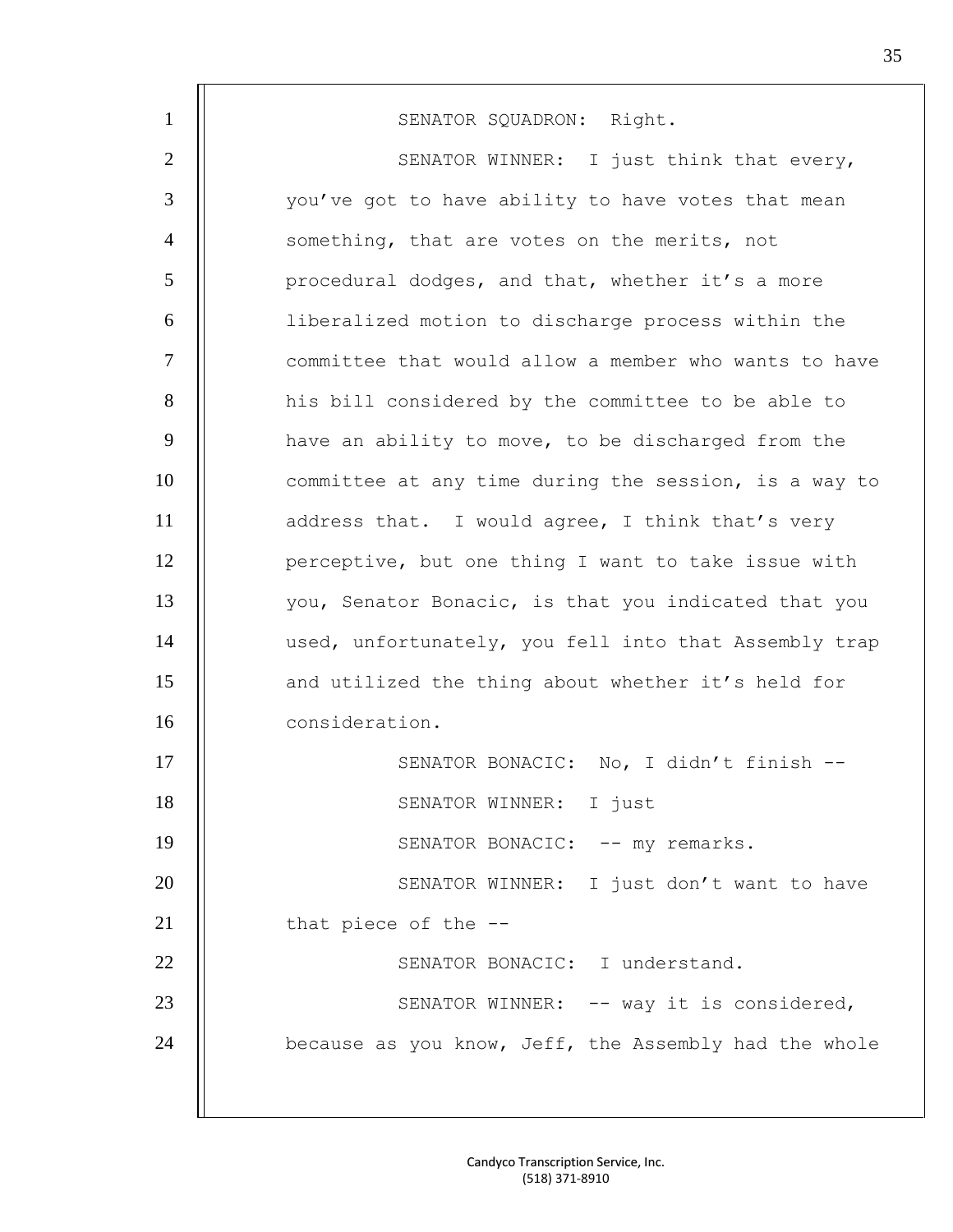| $\mathbf{1}$   | kill calendar, particularly in the Ways and Means      |
|----------------|--------------------------------------------------------|
| $\overline{2}$ | Committee, that was, you know, and it was this big. I  |
| 3              | mean, it went, and you took one motion to hold ever -- |
| $\overline{4}$ | SENATOR BONACIC: Right.                                |
| 5              | SENATOR WINNER: It must have been 15, or               |
| 6              | two or 3,000 bills. So, it was a, it was a really      |
| $\overline{7}$ | most ridiculous scene you ever saw.                    |
| 8              | SENATOR BONACIC: Well let's --                         |
| 9              | SENATOR WINNER: And that was the                       |
| 10             | consideration under the rule of the Assembly as to     |
| 11             | having consideration of every bill, and --             |
| 12             | SENATOR BONACIC: Okay.                                 |
| 13             | SENATOR WINNER: -- you know. So that was,              |
| 14             | that was their definition of how it was considered in  |
| 15             | that way.                                              |
| 16             | SENATOR BONACIC: Let me come --                        |
| 17             | SENATOR WINNER: And that's something I just            |
| 18             | think that we just need to avoid.                      |
| 19             | SENATOR BONACIC: Let me come back to the               |
| 20             | example I gave on Dan's bill.                          |
| 21             | We want that bill to come to committee.                |
| 22             | Forget the motion to discharge, because that's where   |
| 23             | the expertise is, and we want your bill debated. And   |
| 24             | maybe amended, maybe not. Maybe with your consent,     |
|                |                                                        |
|                |                                                        |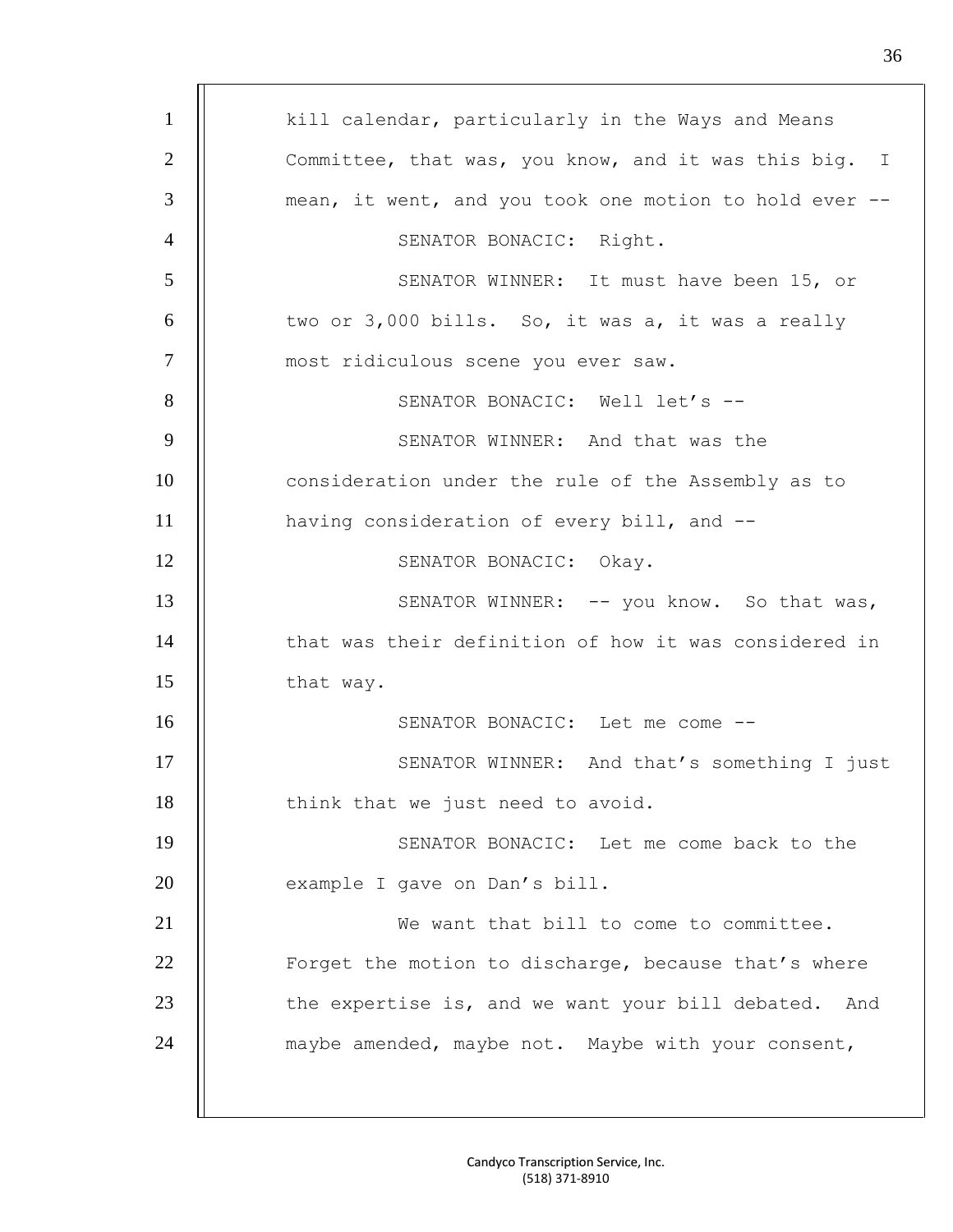1 | maybe not. But that's the incubator, the filter 2 | process, before we do these motions to discharge. 3 | SENATOR WINNER: No. And I think you're 4 missing the point. The motion to discharge would be 5 | available within the committee, as well as on the 6 floor. So -- 7 | SENATOR BONACIC: Time, no, no. 8 | SENATOR WINNER: That's why you'll be able  $9$  | to be, to have this bill considered. 10 | SENATOR BONACIC: No, no, time out. Time 11 | out. Part of, when you get through the first two 12 | sheets. 13 || SENATOR SQUADRON: Right. 14 | SENATOR BONACIC: We get through the rest of 15 | the sheets. Any three members of a committee can move 16 it to the floor. 17 | SENATOR WINNER: Right, but that's, you  $18$   $\parallel$  know  $-$ 19 **II** SENATOR BONACIC: That's --20 | SENATOR WINNER: That's another suggestion  $21$  | plus. 22 | | SENATOR SQUADRON: All right, just to read, 23 | to refer to the rule, and thank you, Andrew for 24 | helping me with this.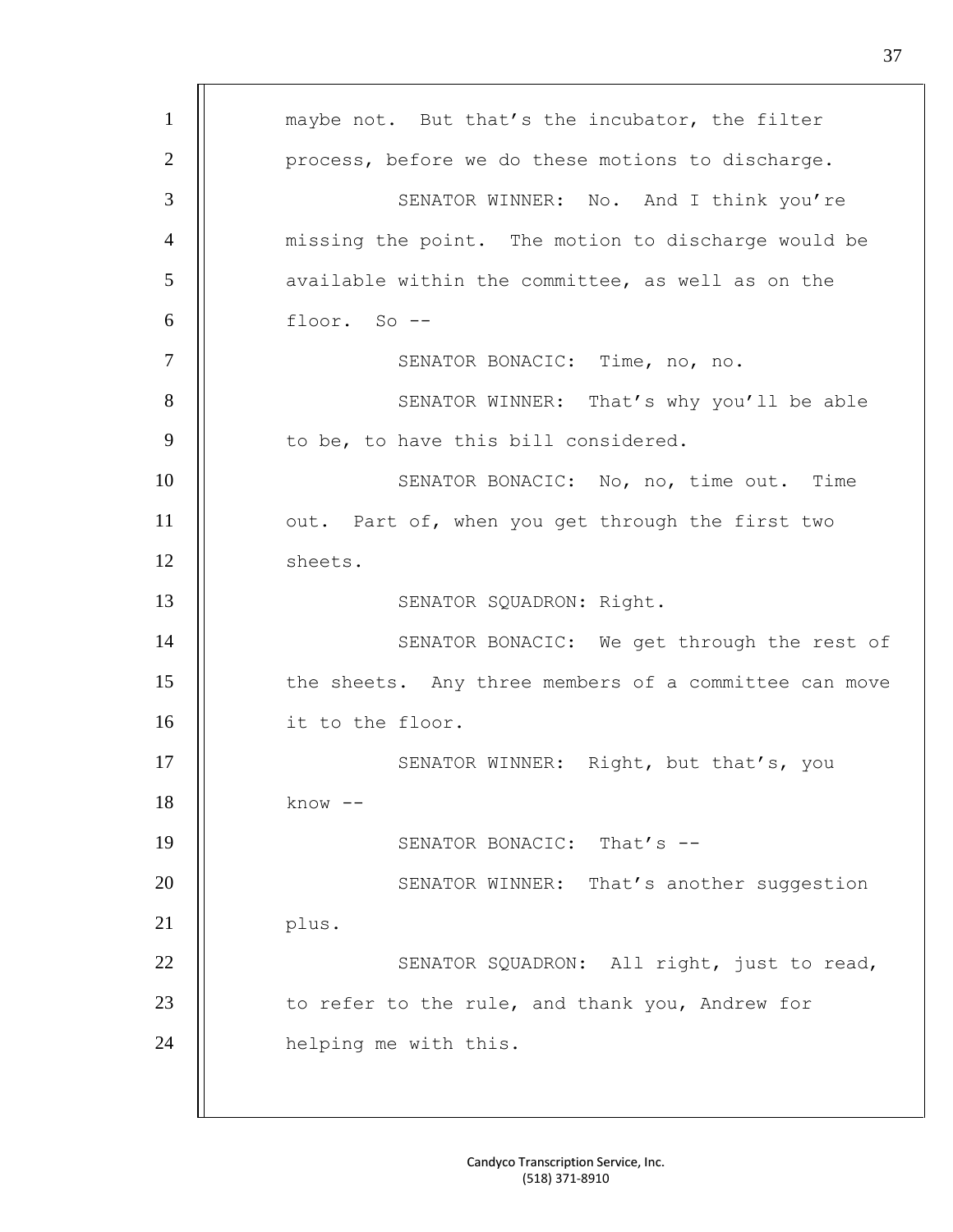| $\mathbf{1}$   | So the rule of motion, the new rule, as                |
|----------------|--------------------------------------------------------|
| $\overline{2}$ | amended in this Senate session, so the reformed motion |
| $\mathfrak{Z}$ | to discharge procedure:                                |
| $\overline{4}$ | "Motion to discharge may be brought either             |
| 5              | before the standing committee," may be brought either  |
| 6              | before the standing committee, "to which the bill or   |
| $\tau$         | resolution is assigned, or before the House. And such  |
| 8              | motion shall require a majority of members appointed   |
| 9              | to the standing committee, to which the bill is        |
| 10             | assigned, or a majority of members elected to the      |
| 11             | House agree to such motion." And then, and then        |
| 12             | there's none of the committee on rules. But that's     |
| 13             | the $--$                                               |
| 14             | SENATOR BONACIC: I'm not sure I understand             |
| 15             | that.                                                  |
| 16             | SENATOR SQUADRON: Essentially the motion to            |
| 17             | discharge, as written now, as reformed this January,   |
| 18             | can be done either into a committee, and then there's  |
| 19             | a majority vote within the committee, or onto the      |
| 20             | floor, and then there's a majority vote on the floor.  |
| 21             | Again, with an aging process of 20 days. So that does  |
| 22             | now, and again, these are recorded votes in both       |
| 23             | cases, so that process that's already in place does,   |
| 24             | if utilized, create what you're talking about, it      |
|                |                                                        |
|                |                                                        |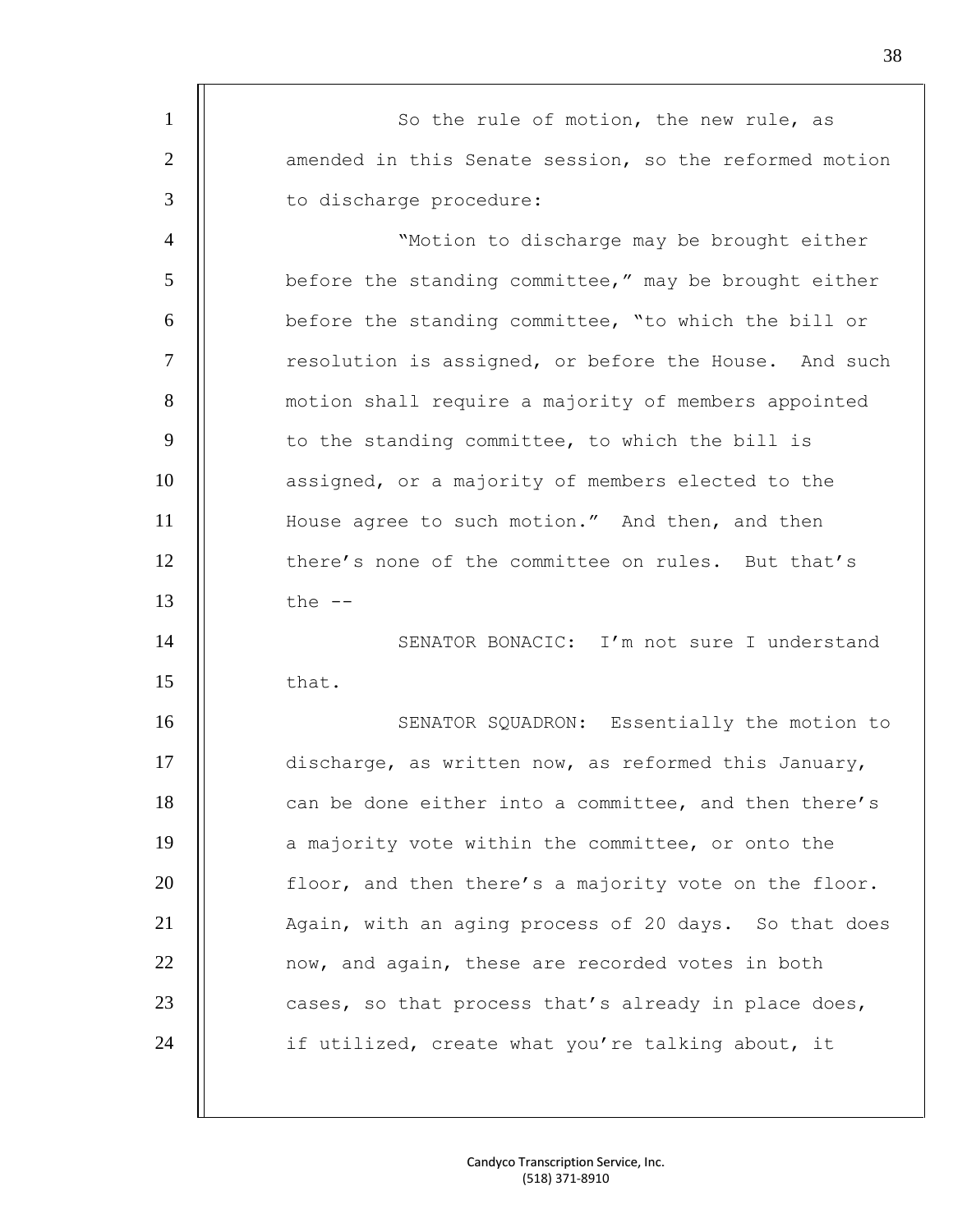1 | seems to me. 2 | | SENATOR BONACIC: Well, you've indicated, 3 | well let's go back to the committee. And the 4 | committee, a majority of the members say, hold, we 5 want to hold the bill. Okay. 6 SENATOR WINNER: There's no such motion. 7 | There cannot be any such motion in order. 8 | SENATOR BONACIC: Right. Exactly right, 9 | George, under the new process. 10 | SENATOR WINNER: Right. 11 | SENATOR BONACIC: The new process says, if 12 | vou have any three members of that committee that 13 Wanted to go to the floor, that member will be 14 | quaranteed a vote on the floor. It may go down. It 15 may go down on the floor. That's -- George. 16 | SENATOR WINNER: Well, I guess my only, I 17 | understand exactly what the debate, what we're all 18 looking, at least those that are arguing in this 19 fashion, are looking for an ability to have a member's 20 bill considered in committee on the merits at some 21 | point. And whether the mechanism is, I mean, and I  $22$   $||$  take your argument in good faith because I think 23 | vou're arguing that that is, in your judgment, the 24 | mechanism under which you undertake that process. And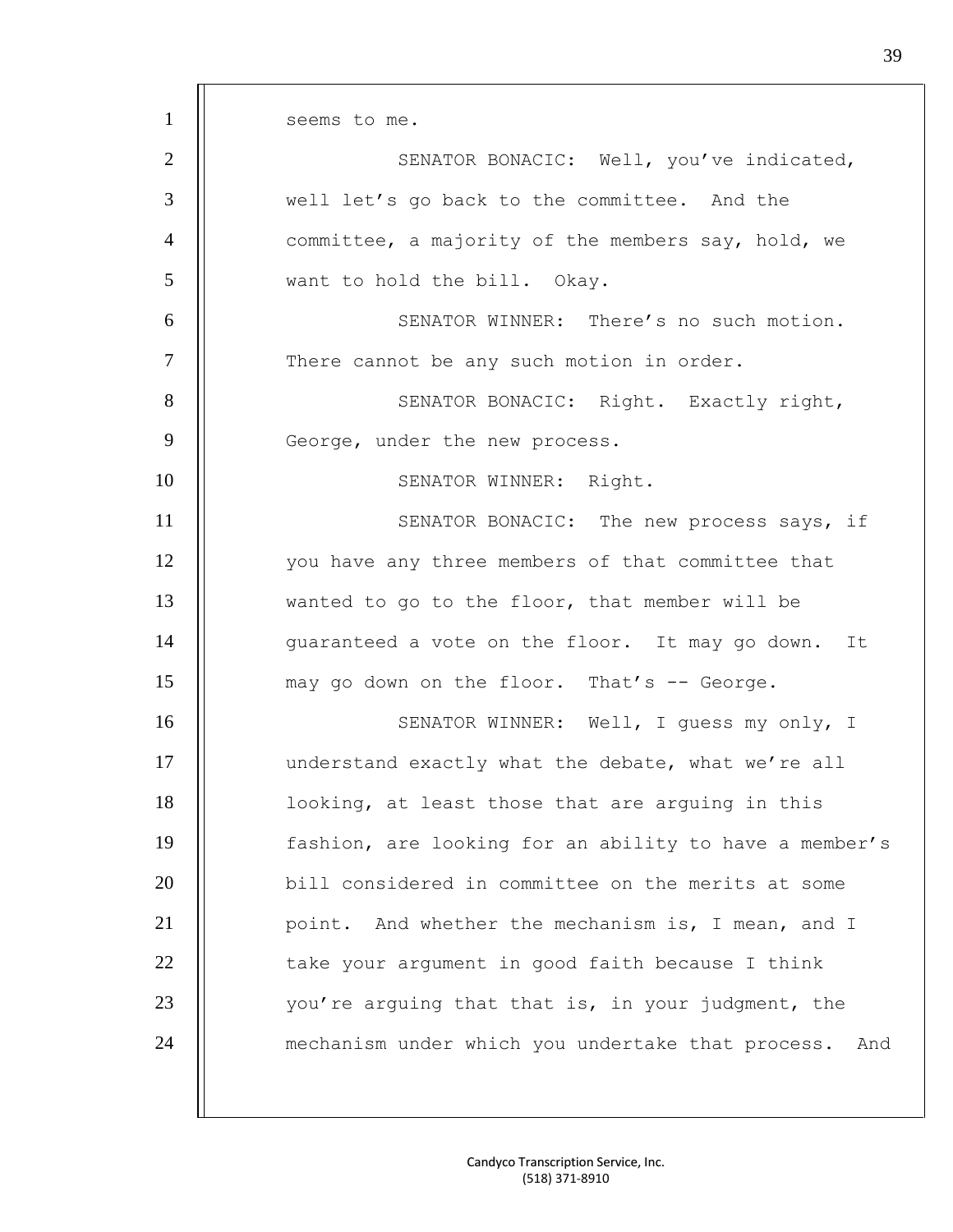| $\mathbf{1}$   | I do agree with you principally.                       |
|----------------|--------------------------------------------------------|
| $\overline{2}$ | There are a couple of caveats that I would             |
| 3              | point out that could be done. Now, first of all,       |
| $\overline{4}$ | your, you would be able to allow the member who is     |
| 5              | seeking to have his bill considered, may not be a      |
| 6              | member of the committee. So under those                |
| $\overline{7}$ | circumstances, there has to be a mechanism under which |
| 8              | the ranker, or another member, can actually make a     |
| 9              | motion on behalf of another member, member's bill, to  |
| 10             | have it considered in the committee, if that's the     |
| 11             | process under, road in which we travel.                |
| 12             | SENATOR SQUADRON: Even if you're not on the            |
| 13             | committee.                                             |
| 14             | SENATOR WINNER: Right.                                 |
| 15             | SENATOR SQUADRON: You can make the motion              |
| 16             | to the chair.                                          |
| 17             | SENATOR WINNER: Right.                                 |
| 18             | SENATOR SQUADRON: Under the current rule.              |
| 19             | SENATOR WINNER: And additionally, the                  |
| 20             | motion must be an order, not withstanding whether the  |
| 21             | bill is referred. I mean, at least the one, the one    |
| 22             | that goes to the floor. That's another point that I    |
| 23             | hope will not be forgotten, because that was a gain    |
| 24             | that was significantly played in the Assembly, and     |
|                |                                                        |
|                |                                                        |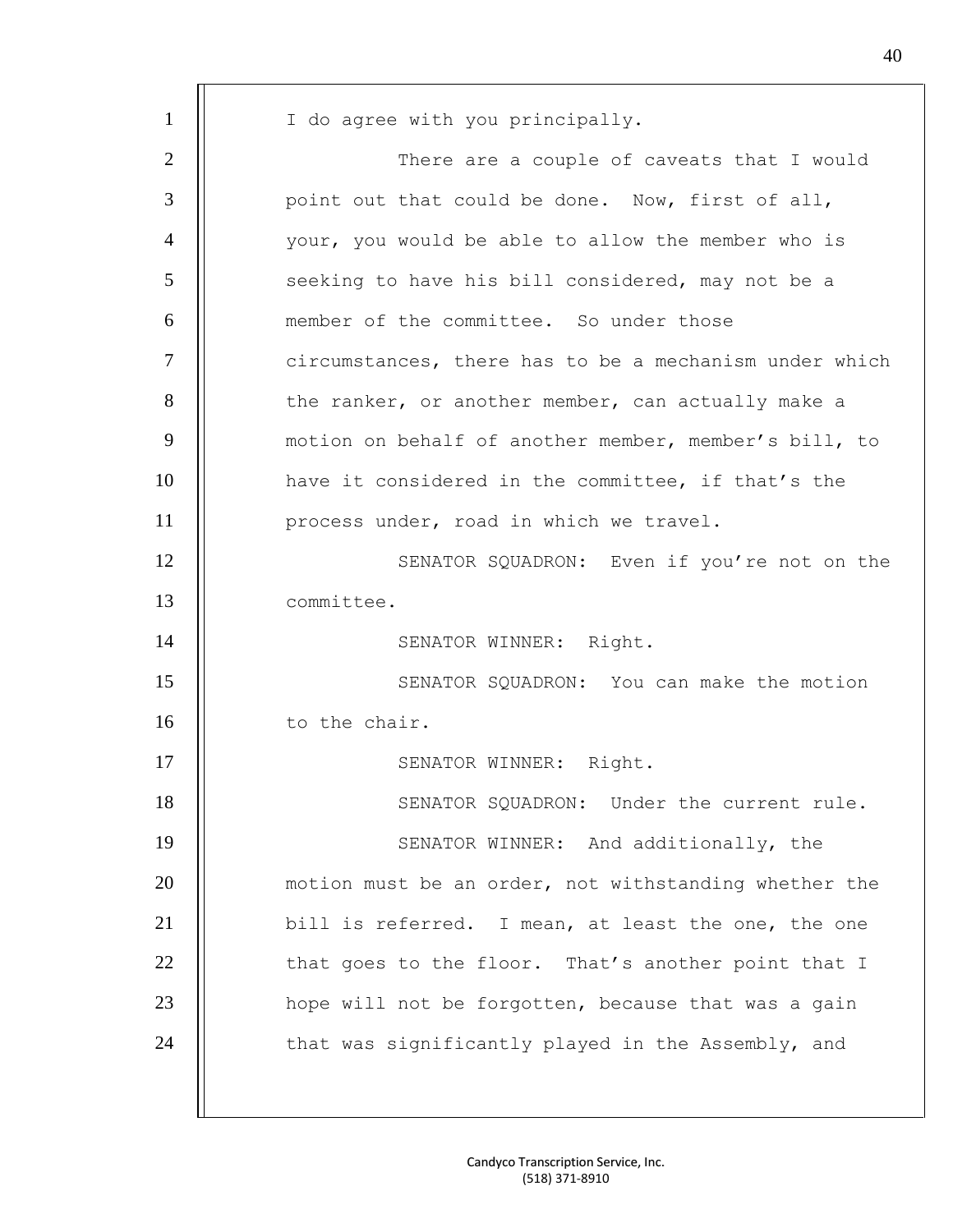| $\mathbf{1}$   | that is, the day of the motion was scheduled in        |
|----------------|--------------------------------------------------------|
| 2              | committee, committee X would move the bill to          |
| 3              | committee Y and, therefore, defeat the motion. And     |
| 4              | so, and therefore, said that there was full            |
| 5              | consideration of the bill and the motion was untimely. |
| 6              | So, therefore, under those circumstances, we would     |
| $\overline{7}$ | have to make sure that those motions are in order.     |
| 8              | But, you know, I have no, I mean, I think              |
| 9              | you and John are arguing --                            |
| 10             | SENATOR BONACIC: The same thing.                       |
| 11             | SENATOR WINNER: Are arguing the same thing.            |
| 12             | SENATOR BONACIC: I think so.                           |
| 13             | SENATOR WINNER: We just need to make sure              |
| 14             | that we have a rule that reflects the ability to have  |
| 15             | a member bill debated on the merits, whether it's      |
| 16             | through a motion to discharge or a motion by a number  |
| 17             | of members to move the bill.                           |
| 18             | CHAIRMAN VALESKY: Debated on its merits.               |
| 19             | At the committee level.                                |
| 20             | SENATOR BONACIC: At the committee level.               |
| 21             | SENATOR WINNER: At the committee level.                |
| 22             | SENATOR BONACIC: Right, right.                         |
| 23             | CHAIRMAN VALESKY: I think that's --                    |
| 24             | SENATOR WINNER: Well obviously we have some            |
|                |                                                        |
|                |                                                        |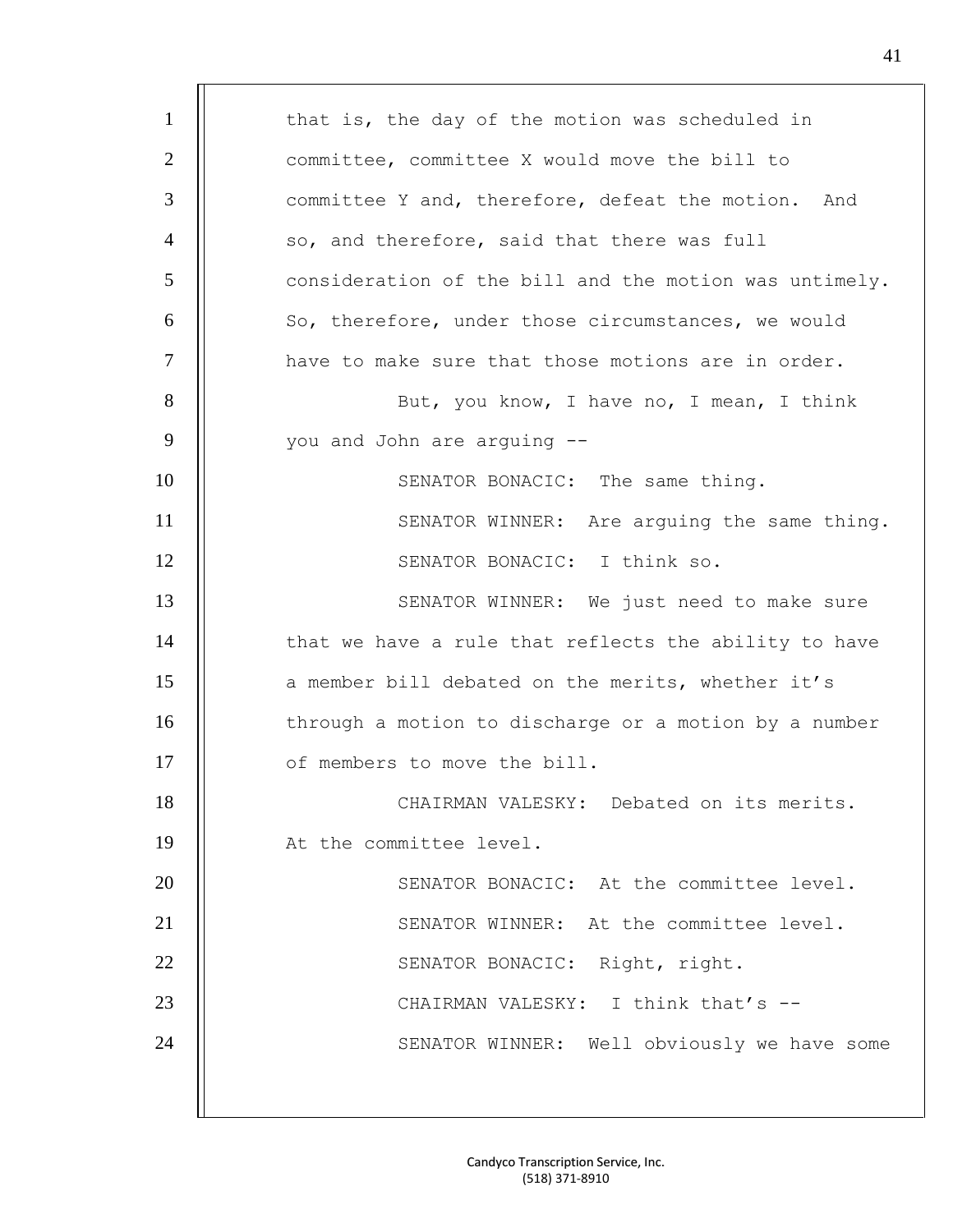| $\mathbf{1}$   | suggestions on the floor as well, but --               |
|----------------|--------------------------------------------------------|
| $\overline{2}$ | CHAIRMAN VALESKY: Right, right.                        |
| 3              | SENATOR WINNER: But let's take the first               |
| $\overline{4}$ | step. First step at a time.                            |
| 5              | SENATOR GRIFFO: I think this is, you're                |
| 6              | talking about flow of process, but I think another     |
| $\overline{7}$ | point that has to be addressed at some point, because  |
| 8              | we're talking about bills also right now, and I know   |
| 9              | NYPIRG has done an annual study of the preponderance   |
| 10             | of bills and these one house bills --                  |
| 11             | SENATOR STEWART-COUSINS: Exactly.                      |
| 12             | SENATOR GRIFFO: -- that we should look at              |
| 13             | putting an end to, and that could be done with         |
| 14             | limitation of the number of bills that can be          |
| 15             | introduced. So I think that's got to be a topic of     |
| 16             | discussion here at some point related to, right now    |
| 17             | you're talking about the flow of the bill process, but |
| 18             | we have to talk about the bills itself because that    |
| 19             | complicates some of the, that's some of the problems   |
| 20             | that we have here.                                     |
| 21             | SENATOR STEWARD-COUSINS: Yes. Right. I                 |
| 22             | would certainly concur in terms of, and again, I'm not |
| 23             | for necessarily limiting the number of bills members   |
| 24             | can introduce. But I think that if we're going to      |
|                |                                                        |
|                |                                                        |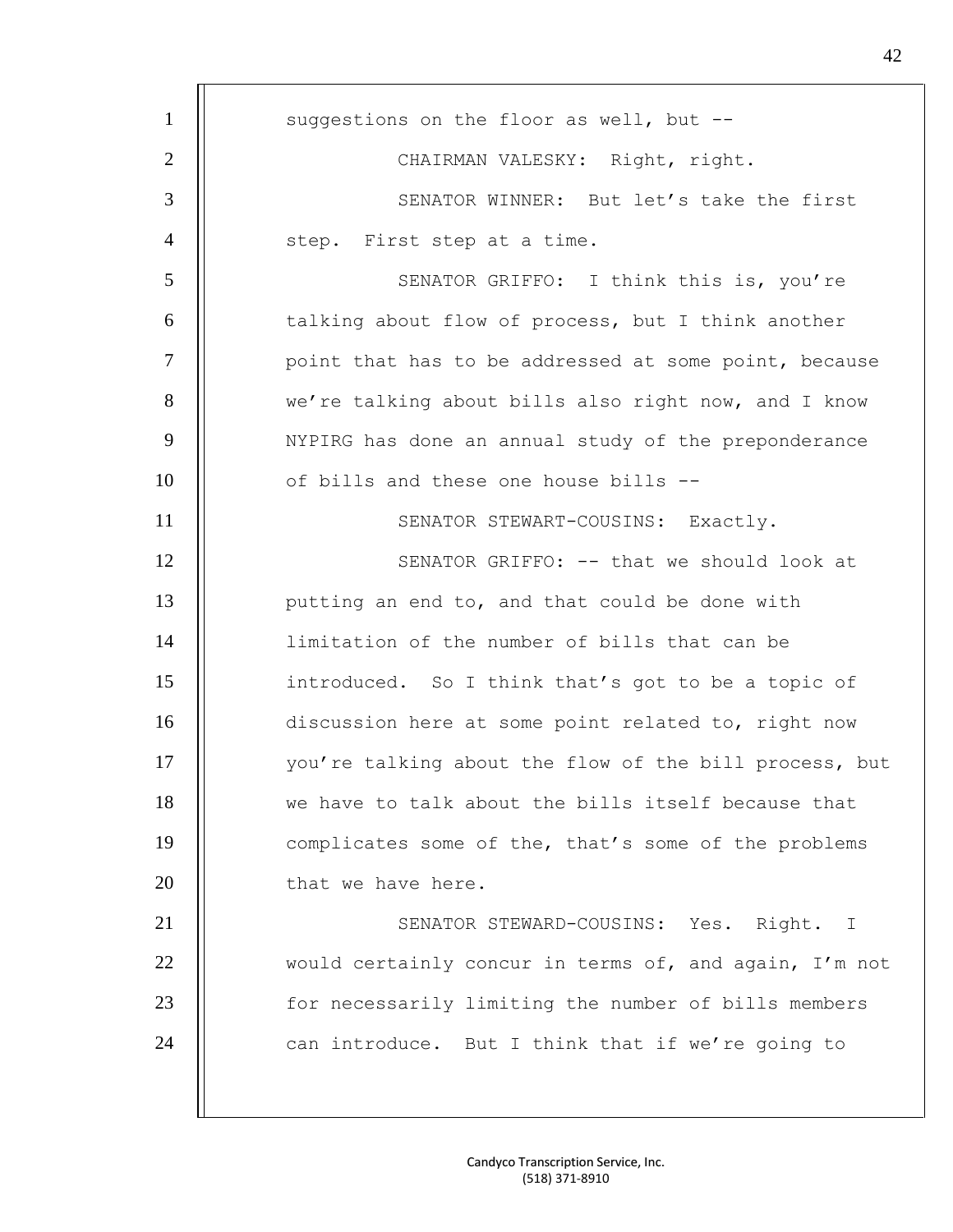| $\mathbf{1}$   | seriously entertain every bill entertained in every    |
|----------------|--------------------------------------------------------|
| $\overline{2}$ | committee, obviously that can't happen --              |
| 3              | CHAIRMAN VALESKY: From some working --                 |
| $\overline{4}$ | SENATOR STEWART-COUSINS: -- if everybody's             |
| 5              | able to introduce an unlimited amount of bills. So, I  |
| 6              | think this is an important discussion that we should   |
| $\overline{7}$ | continue to work through.                              |
| 8              | SENATOR SQUADRON: And looking at other                 |
| 9              | states that have not been accused of having the most   |
| 10             | dysfunctional State Legislature do actually, there are |
| 11             | frequently gates, not so much in order to avoid        |
| 12             | talking about a topic, but just in terms of the        |
| 13             | ability to actually work on those issues which you're  |
| 14             | debating and talking about, as opposed to having, you  |
| 15             | know, every member be able to talk about any issue     |
| 16             | they want for an unlimited number of time.             |
| 17             | SENATOR STEWART-COUSINS: Exactly.                      |
| 18             | SENATOR WINNER: Well I mean --                         |
| 19             | SENATOR SQUADRON: So there's some good                 |
| 20             | examples that --                                       |
| 21             | SENATOR WINNER: -- I don't think our                   |
| 22             | members are, I mean, I've been here for, forever, and  |
| 23             | that's why I cannot advocate term limits because, but  |
| 24             | in any event, I mean, from a practical standpoint, you |
|                |                                                        |
|                |                                                        |

m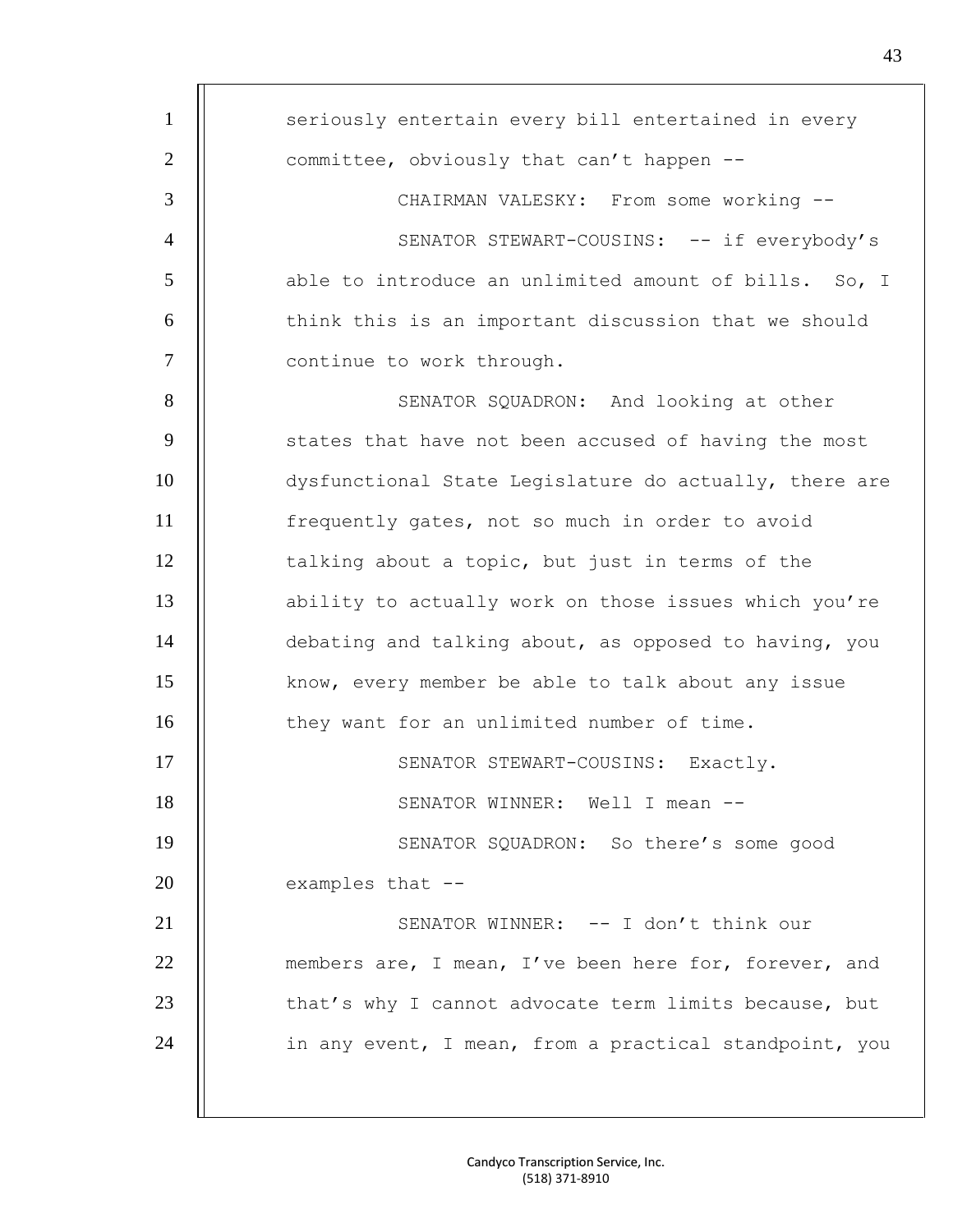| $\mathbf{1}$   | know, I may introduce 50 bills, I mean, you know, I'm  |
|----------------|--------------------------------------------------------|
| $\overline{2}$ | not necessarily going to want, even if I file them,    |
| 3              | you know, so called 99 on the wall, that doesn't mean  |
| $\overline{4}$ | that I, you know, the Chair, or somebody say to me,    |
| 5              | you know, this is probably not such a great idea, and  |
| 6              | I'm not going to want to insist, I just can't see      |
| $\overline{7}$ | myself insisting on having all 50 bills of mine        |
| 8              | seriously taken up for a vote in the committee, as     |
| 9              | they are initially introduced. I mean, they're going   |
| 10             | to need work, amendments, and suggestions by others,   |
| 11             | so I just think that from a practical standpoint,      |
| 12             | we're not looking, I don't think, Senator, at a        |
| 13             | gridlock of demand to have every bill debated under    |
| 14             | ever circumstance.                                     |
| 15             | SENATOR SQUADRON: Although certainly the               |
| 16             | other concern would be that being used as a technique  |
| 17             | in order to gunk up the works of the House on the      |
| 18             | other side. I mean, you, you could imagine a scenario  |
| 19             | in which a frustrated legislator, or a frustrated      |
| 20             | minority party, used that, not as a way to talk about  |
| 21             | the issues and have an open debate on the substance,   |
| 22             | which was something that absolutely we have to do, but |
| 23             | uses that as a way to prevent the agenda of the House  |
| 24             | from moving forward. And so, you know, --              |
|                |                                                        |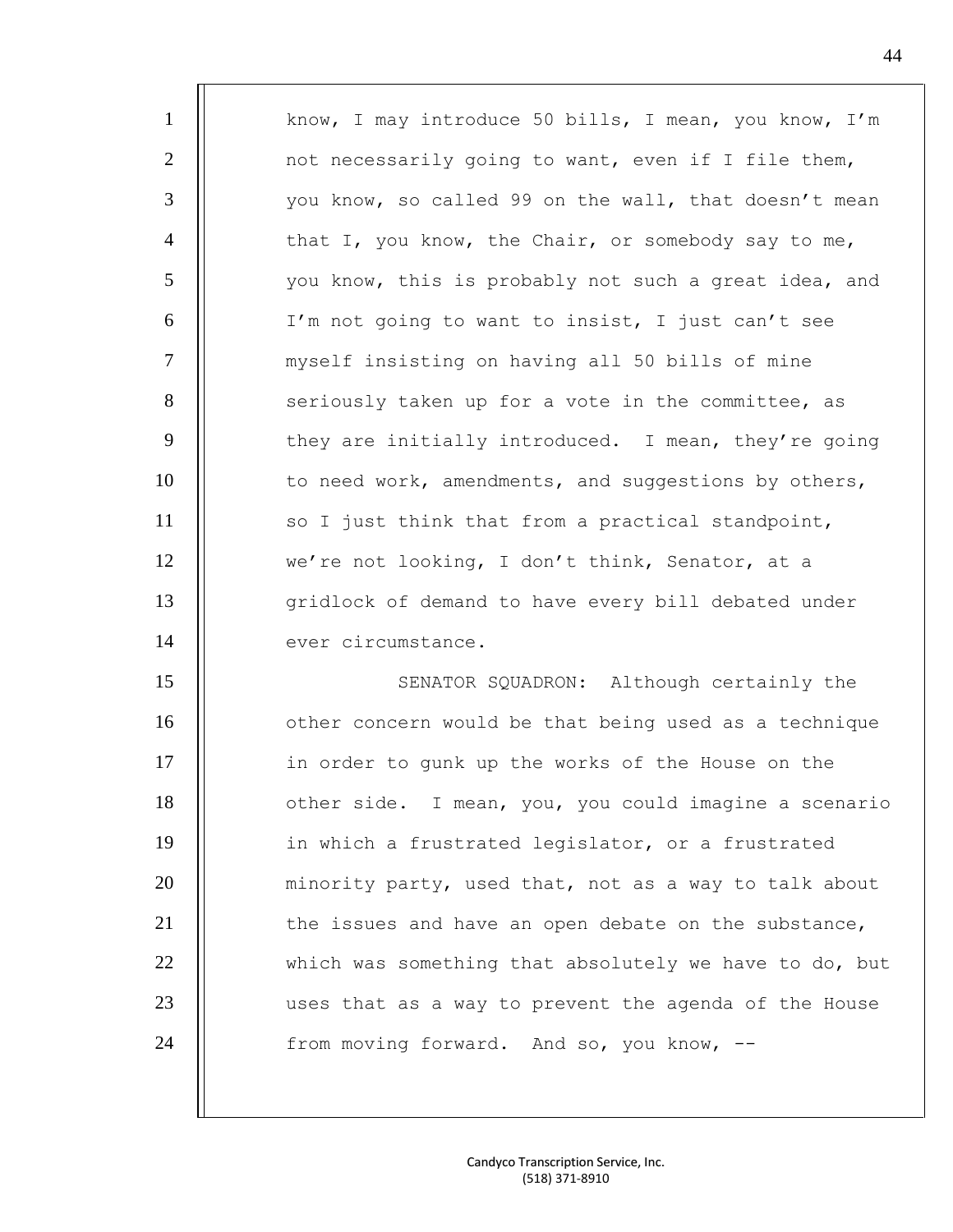| $\mathbf{1}$   | SENATOR WINNER: And I think that mechanism             |
|----------------|--------------------------------------------------------|
| $\overline{2}$ | exists so that --                                      |
| 3              | SENATOR BONACIC: Yes.                                  |
| $\overline{4}$ | SENATOR WINNER: -- the current rules, as               |
| 5              | far as the recalcitrant member wants to muck up the    |
| 6              | rules of the House on, I can lay it out for you if you |
| $\overline{7}$ | want to (laughing).                                    |
| 8              | SENATOR SQUADRON: That I might see it at               |
| 9              | some point.                                            |
| 10             | SENATOR WINNER: Right.                                 |
| 11             | SENATOR BONACIC: We envision that, well,               |
| 12             | let's go back.                                         |
| 13             | An elected official may put a bill in to               |
| 14             | pander to a constituent. But they don't, they know     |
| 15             | the bills not going anywhere, but they want to get a   |
| 16             | constituent, or group off their back. So they say, I   |
| 17             | put a bill in. But they don't advance it, or they      |
| 18             | don't file a 1099.                                     |
| 19             | And by the way, the cost of a bill to the              |
| 20             | taxpayer is anywhere between a thousand and \$1,500,   |
| 21             | per bill. So if you put a limit, and I don't know      |
| 22             | what that limit is, if we could get a consensus, it's  |
| 23             | also, you know, it's, you're going to weigh something  |
| 24             | substitutive when you put a bill in, and you're going  |
|                |                                                        |
|                |                                                        |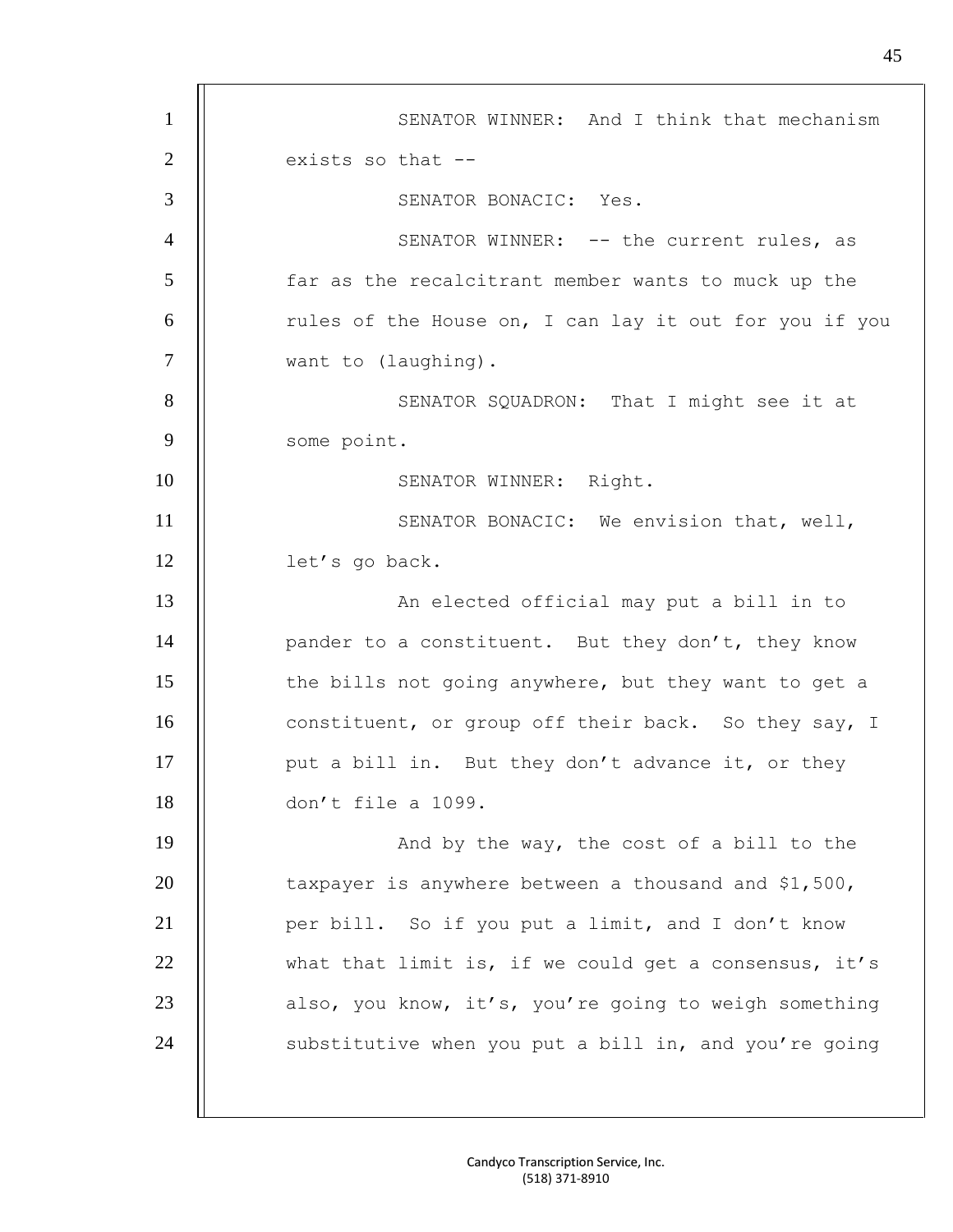1 | to save taxpayers money, and people that are going 2 || nuts putting 100 in, or 200. 3 CHAIRMAN VALESKY: Okay, let's put some 4 | attention to developing some sort of a rule that gets  $5$  || at, I think, what everyone's talking about. I think 6 | we just need more work on this particular topic. I 7 | want to make sure we continue to cover as much as we  $8$  | can here  $-$ 9 | SENATOR BONACIC: Okay. 10 CHAIRMAN VALESKY: -- because we're still on 11 | the committee process, and we're at ten of 1. Not 12 | that we can't reconvene next week, which I think we're 13 | going to have to. 14 | The notion of conducting hearings. 15 We heard at our public hearings that we 16 | don't do enough public hearings, our committees. 17 | Senator Klein, I know you particularly from 18 | the perspective of budget hearings outside of Albany, 19 which I think is -- 20 || SENATOR BONACIC: A good idea. 21 | CHAIRMAN VALESKY: -- a very good idea, and 22  $\parallel$  I get concerned that our April 1<sup>st</sup> deadline may 23  $\parallel$  constrain a bit of that being able to happen, but  $-$ 24 | | SENATOR KLEIN: We'll start them earlier.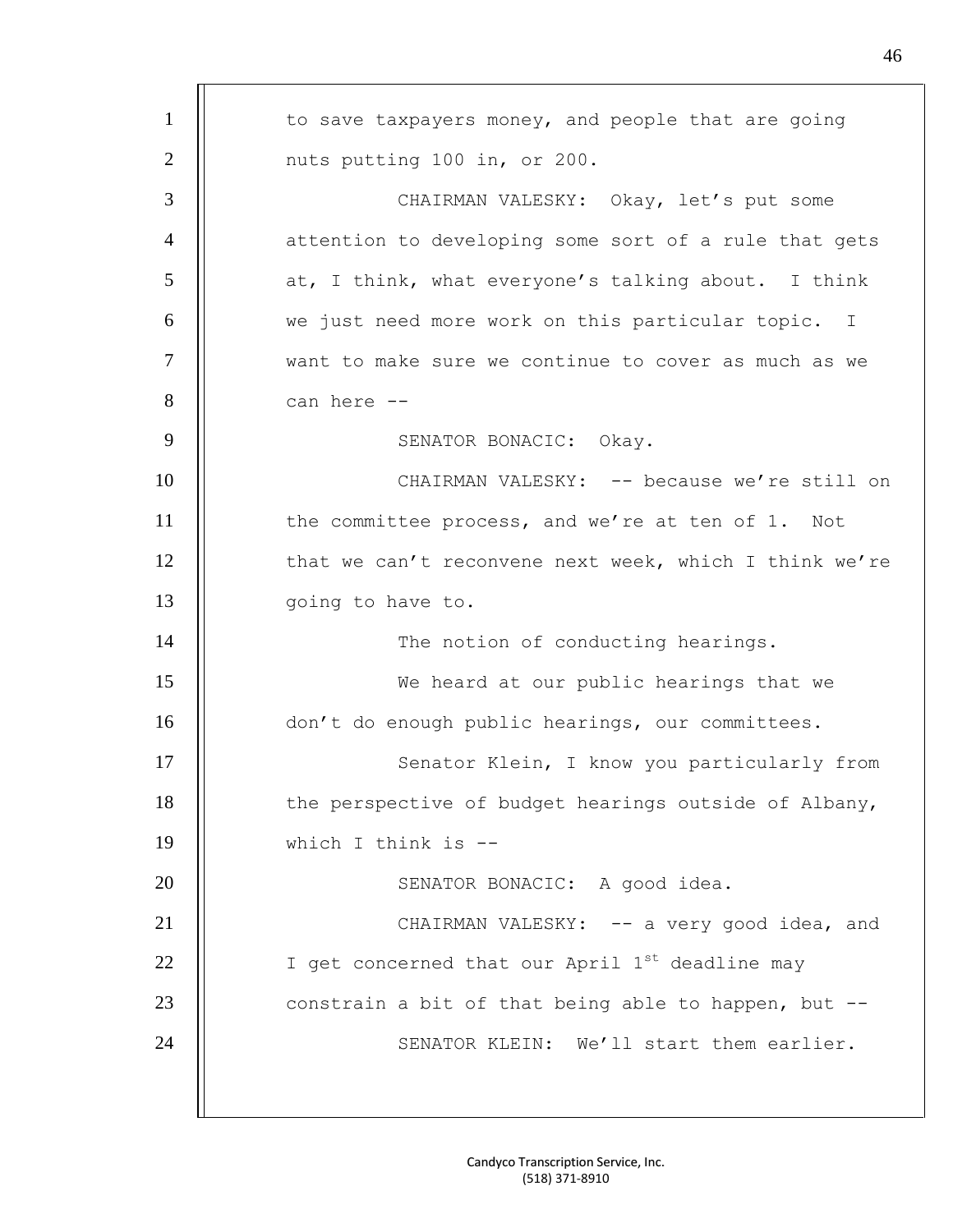| $\mathbf{1}$   | CHAIRMAN VALESKY: That's true, we don't                |
|----------------|--------------------------------------------------------|
| $\overline{2}$ | have to wait till the Governor's Budget --             |
| 3              | SENATOR KLEIN: We don't have to wait for               |
| $\overline{4}$ | the Governor's Budget.                                 |
| 5              | CHAIRMAN VALESKY: -- comes out. Right, we              |
| 6              | can do it in                                           |
| $\overline{7}$ | SENATOR KLEIN: Right. Well if I can --                 |
| 8              | CHAIRMAN VALESKY: October, November.                   |
| 9              | SENATOR KLEIN: -- just, you know, one of               |
| 10             | the things that I've been pushing for years now, is to |
| 11             | have regional budget hearings. I think from the point  |
| 12             | of view of being to educate our constituents on how we |
| 13             | craft a budget in New York State, and also to actually |
| 14             | have a true assessment of local needs. Having your     |
| 15             | not-for-profits in an area come out and say why they   |
| 16             | need x-amount of dollars. Having your local fire       |
| 17             | departments, school districts. These are things that   |
| 18             | I think would really open up our process, and I know   |
| 19             | we're all going to discuss, eventually, the member-    |
| 20             | item process, the discretionary funds process.<br>I    |
| 21             | think this is a very, very important way to determine  |
| 22             | what actual need is in a region, and a senate          |
| 23             | district, so individuals aren't left out just because  |
| 24             | they happen to be in the minority party.               |
|                |                                                        |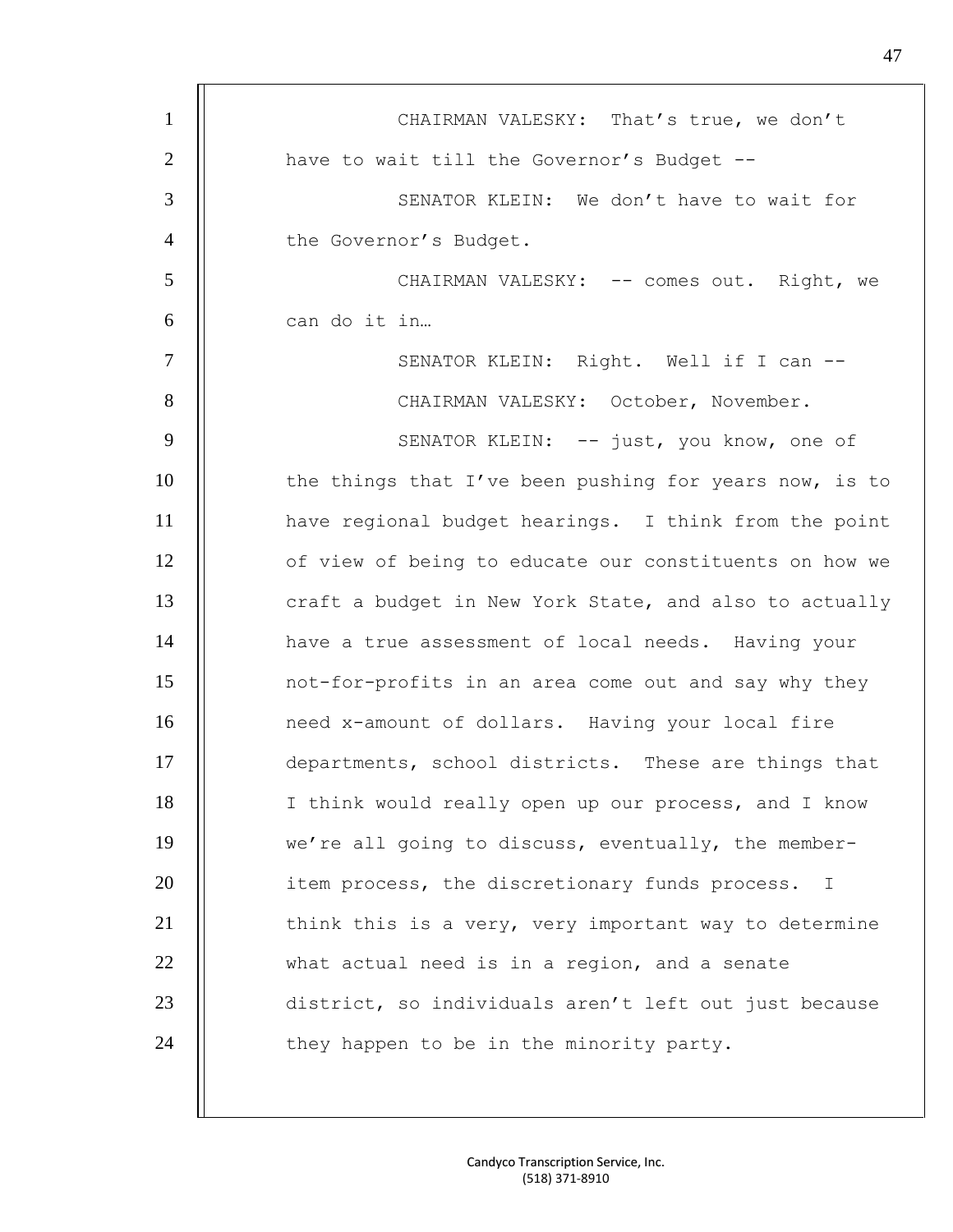| $\mathbf{1}$   | SENATOR GRIFFO: That's a great idea. How               |
|----------------|--------------------------------------------------------|
| $\overline{2}$ | do you structure it?                                   |
| 3              | SENATOR KLEIN: Again, I think --                       |
| $\overline{4}$ | SENATOR GRIFFO: Do you go district by                  |
| 5              | district, or do you do it by regions, like Central and |
| 6              | Northern?                                              |
| $\tau$         | SENATOR KLEIN: I think it has to be, I                 |
| 8              | would recommend that it be done by region. I think it  |
| 9              | should be done in consultation with members, you know, |
| 10             | on both sides of the aisle who happen to be in a       |
| 11             | specific region. I think giving you the opportunity    |
| 12             | to invite the people, you know, who you have contact   |
| 13             | with who are asking for support from the State.        |
| 14             | I think also, as David said, we were                   |
| 15             | concerned about the timeline, but again, I think we    |
| 16             | still can assess need --                               |
| 17             | CHAIRMAN VALESKY: We can back up before --             |
| 18             | SENATOR KLEIN: -- way before, you know the             |
| 19             | Governor, --                                           |
| 20             | CHAIRMAN VALESKY: Yes.                                 |
| 21             | SENATOR KLEIN: -- you know, actually                   |
| 22             | CHAIRMAN VALESKY: Right.                               |
| 23             | SENATOR KLEIN: -- puts out his budget.                 |
| 24             | SENATOR GRIFFO: You could start it right               |
|                |                                                        |
|                |                                                        |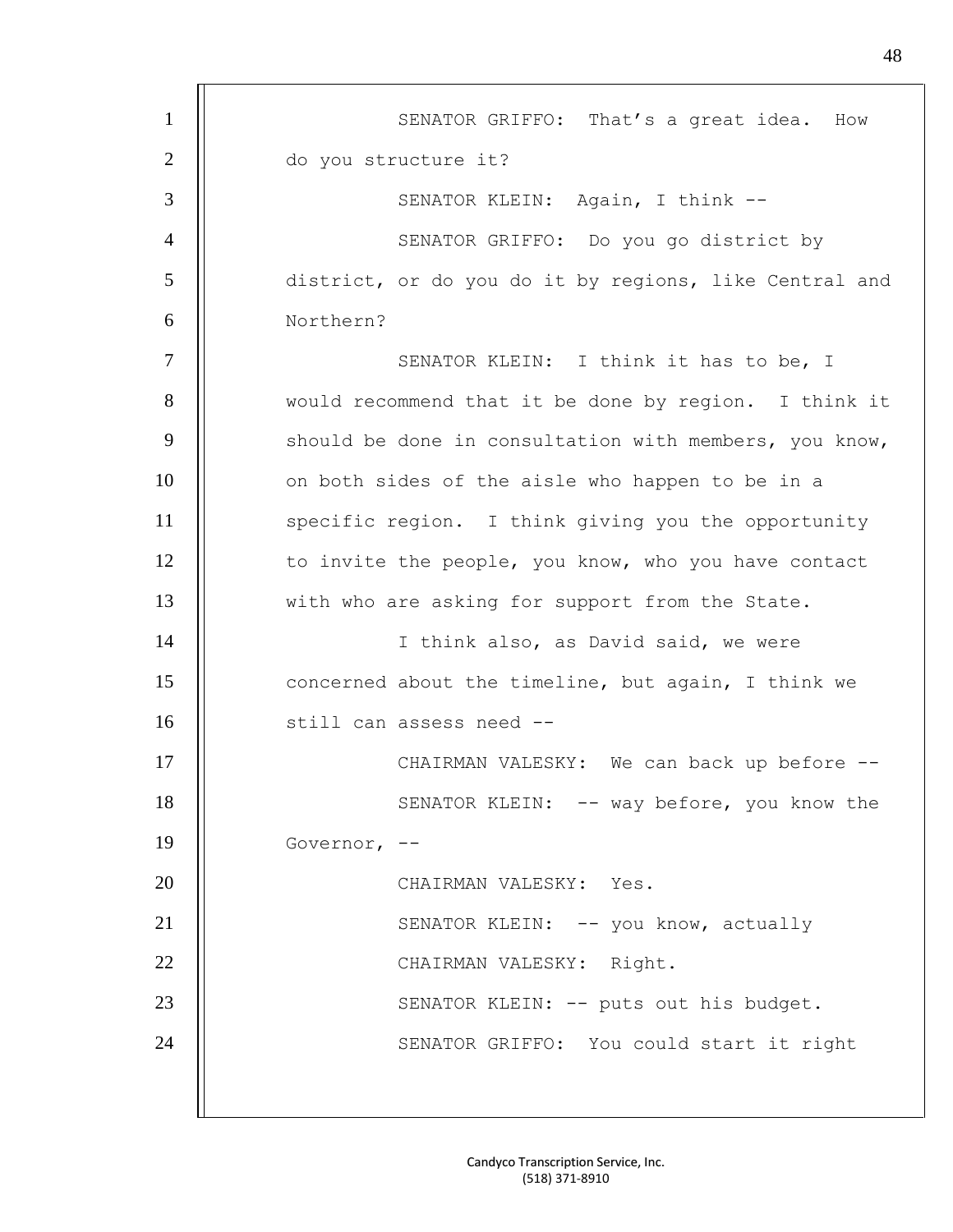| $\mathbf{1}$   | after the State of the State, really.                  |
|----------------|--------------------------------------------------------|
| $\overline{2}$ | SENATOR KLEIN: Correct.                                |
| 3              | SENATOR GRIFFO: And, do you perceive that              |
| $\overline{4}$ | the Finance Committee would hold those hearings?       |
| 5              | CHAIRMAN VALESKY: I think you would have               |
| 6              | to.                                                    |
| $\tau$         | SENATOR GRIFFO: Along with a host senator?             |
| 8              | CHAIRMAN VALESKY: I was just going to say              |
| 9              | that.                                                  |
| 10             | SENATOR KLEIN: It would be, I quess you                |
| 11             | could --                                               |
| 12             | SENATOR GRIFFO: Or at least a couple                   |
| 13             | members of the Finance Committee.                      |
| 14             | SENATOR KLEIN: It would be, you know,                  |
| 15             | certainly the Finance Committee Chair would have to be |
| 16             | there. I guess it could even be, in some cases,        |
| 17             | members of the Finance Committee in conjunction with   |
| 18             | $local --$                                             |
| 19             | CHAIRMAN VALESKY: With local members,                  |
| 20             | right.                                                 |
| 21             | SENATOR KLEIN: -- members, who happen not              |
| 22             | to be on the Finance Committee.                        |
| 23             | CHAIRMAN VALESKY: Right.                               |
| 24             | SENATOR KLEIN: So I think there's ways to              |
|                |                                                        |
|                |                                                        |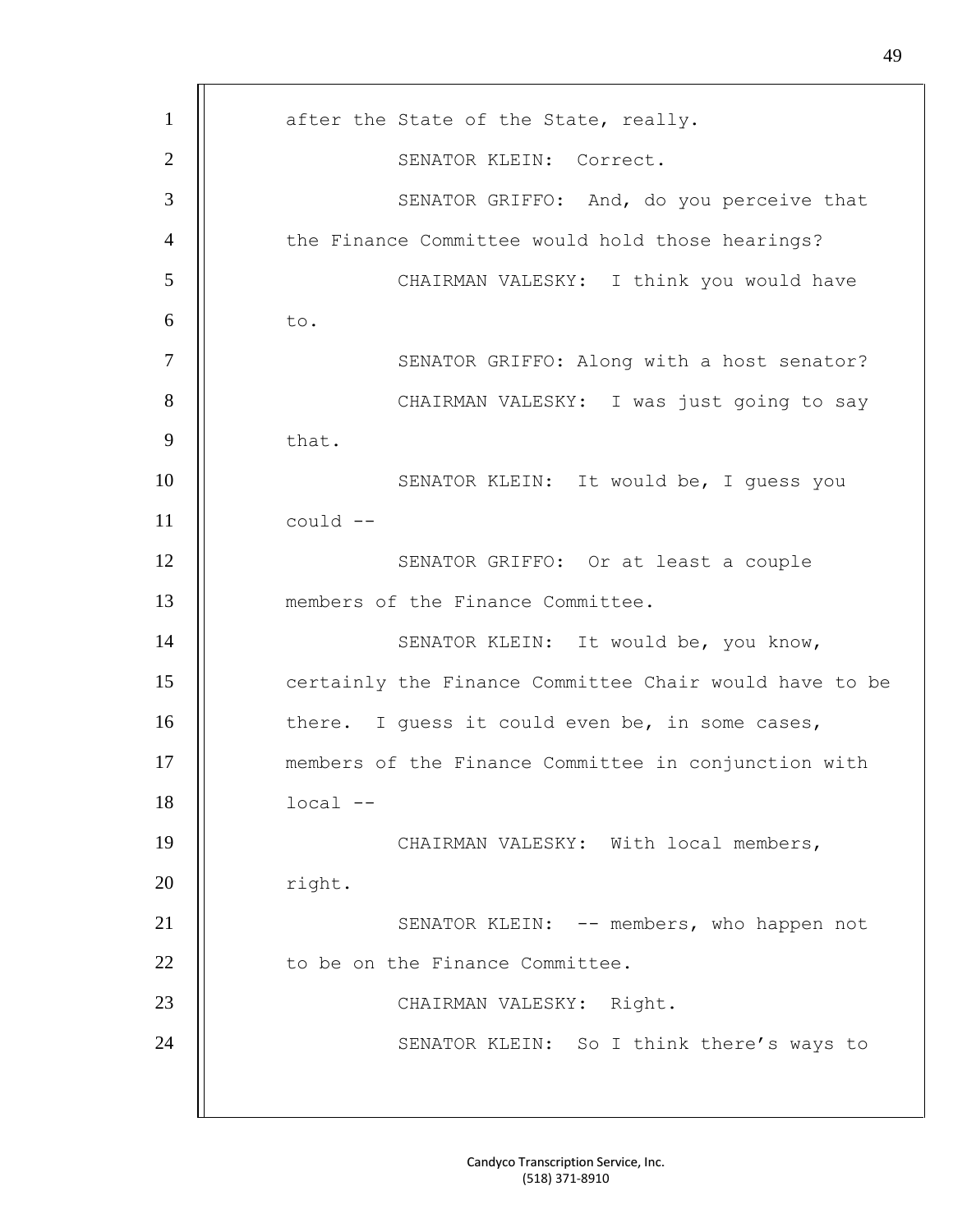| $\mathbf{1}$   | do it, but I think the most important thing is to      |
|----------------|--------------------------------------------------------|
| $\overline{2}$ | really be able to have that blueprint, that would come |
| 3              | out of these regional hearings, to make sure that      |
| $\overline{4}$ | we're really fulfilling the needs of the entire state  |
| 5              | of New York.                                           |
| 6              | SENATOR BONACIC: I think it's a good idea.             |
| $\overline{7}$ | CHAIRMAN VALESKY: Makes sense.                         |
| 8              | SENATOR BONACIC: I think we should proceed             |
| 9              | to develop that.                                       |
| 10             | CHAIRMAN VALESKY: Let me add to that in                |
| 11             | terms of hearings.                                     |
| 12             | I think we heard it at a couple of our                 |
| 13             | public hearings, the notion that we, as Senate         |
| 14             | Standing Committees, don't necessarily do what we      |
| 15             | should be doing by way of oversight of executive       |
| 16             | agencies. So we put on here, and this is just a        |
| 17             | suggestion, committees will be encouraged to devote    |
| 18             | resources to oversight, and conduct at least one       |
| 19             | oversight hearing annually on a State Agency program   |
| 20             | or contract within its jurisdiction. That'd be         |
| 21             | separate than finance hearings on the budget.          |
| 22             | But for example, the Labor Committee, or               |
| 23             | whatever a new consolidated Labor Committee would be,  |
| 24             | would be required to hold a hearing, an oversight      |
|                |                                                        |
|                |                                                        |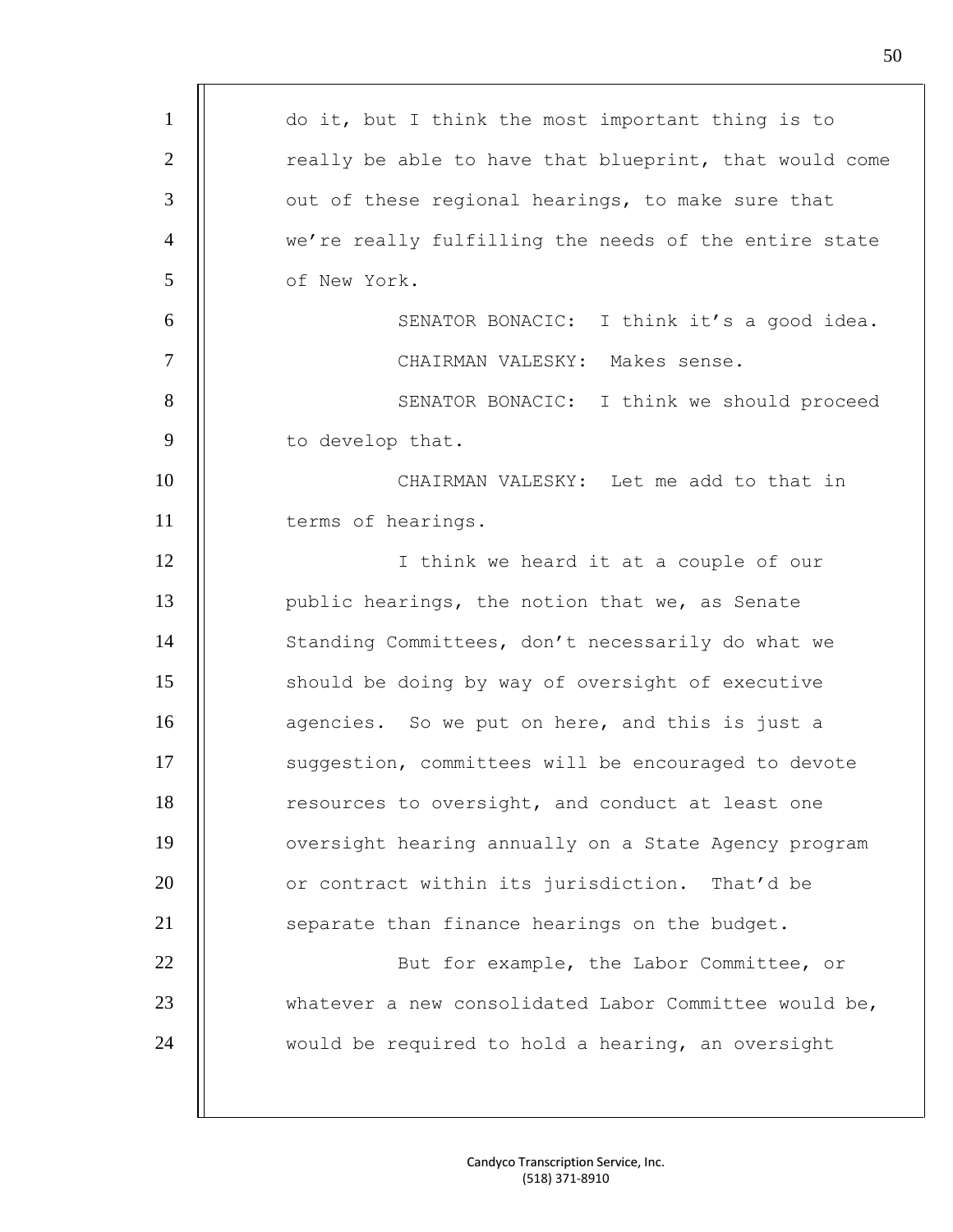| $\mathbf{1}$   | hearing over the New York State Department of Labor,   |
|----------------|--------------------------------------------------------|
| $\overline{2}$ | and its operations and practices. My understanding is  |
| 3              | that the Federal Government does that.                 |
| $\overline{4}$ | SENATOR SERRANO: That's what they do at the            |
| 5              | City Council. Yes, that's a great idea. That's what    |
| 6              | we did in the New York City Counsel, and it was around |
| $\overline{7}$ | budget, but I can understand your desire to keep that  |
| 8              | separate, but I think what was great about the process |
| 9              | we had, was that it gave commissioners the             |
| 10             | opportunity, well it gave members the opportunity to   |
| 11             | put commissioners under oath, and asked them to give   |
| 12             | testimony about what the impact, what the budget       |
| 13             | impact would be. So sure, the commissioner was there   |
| 14             | on behalf of their executive, but they were giving us  |
| 15             | the true information that we needed to then formulate  |
| 16             | our response.                                          |
| 17             | So I think it's a great idea to have it on             |
| 18             | your end as far as the budget goes, but I think        |
| 19             | overall oversight, is something that will give us a    |
| 20             | better opportunity to formulate meaningful legislation |
| 21             | and reduce the one-house meaningless bills that we do, |
| 22             | and actually help the agencies conduct their business  |
| 23             | in a better way, so I think it's a great idea.         |
| 24             | SENATOR KLEIN: And, you know, we all talk              |
|                |                                                        |
|                |                                                        |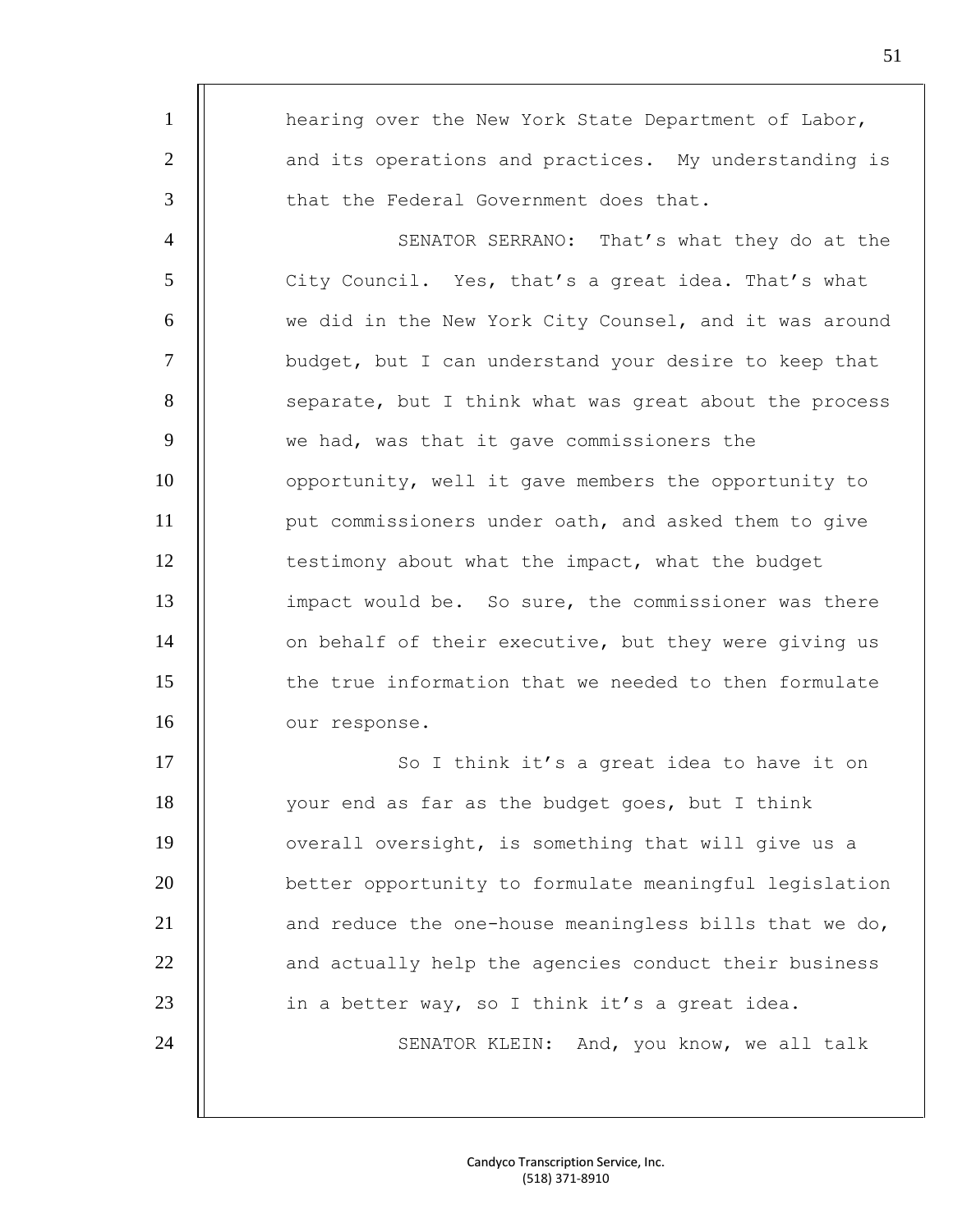1 | about, you know, doing something about, you know, 2 | | Government waste and reducing spending. This gives us  $3$  | the true opportunity to do that. 4 | I think, you know, one of the things that 5 | I've seen in my experience in the legislature is, 6 | there's bureaucratic red tape in all administrations. 7 | You know, I sort of dealt with it in the Pataki 8 | Administration, the Spitzer Administration, and now in 9 | the Paterson Administration. So just the fact of 10 | having an agency, you know, that our constituents rely 11 | on, that we want to make sure they're actually doing  $12$  | the job that they're supposed to be doing. 13 || CHAIRMAN VALESKY: Good. 14 | | SENATOR SERRANO: Yes, I mean, we have 15 || oversight --16 || SENATOR KLEIN: I think --17 | | SENATOR SERRANO: -- responsibilities, and 18 || over --19 | SENATOR KLEIN: Yes, and I think --20 | SENATOR SERRANO: -- executive 21 | responsibilities. 22 | SENATOR KLEIN: I think it's worth its 23 Weight in gold. 24 | | SENATOR WINNER: One thought that you might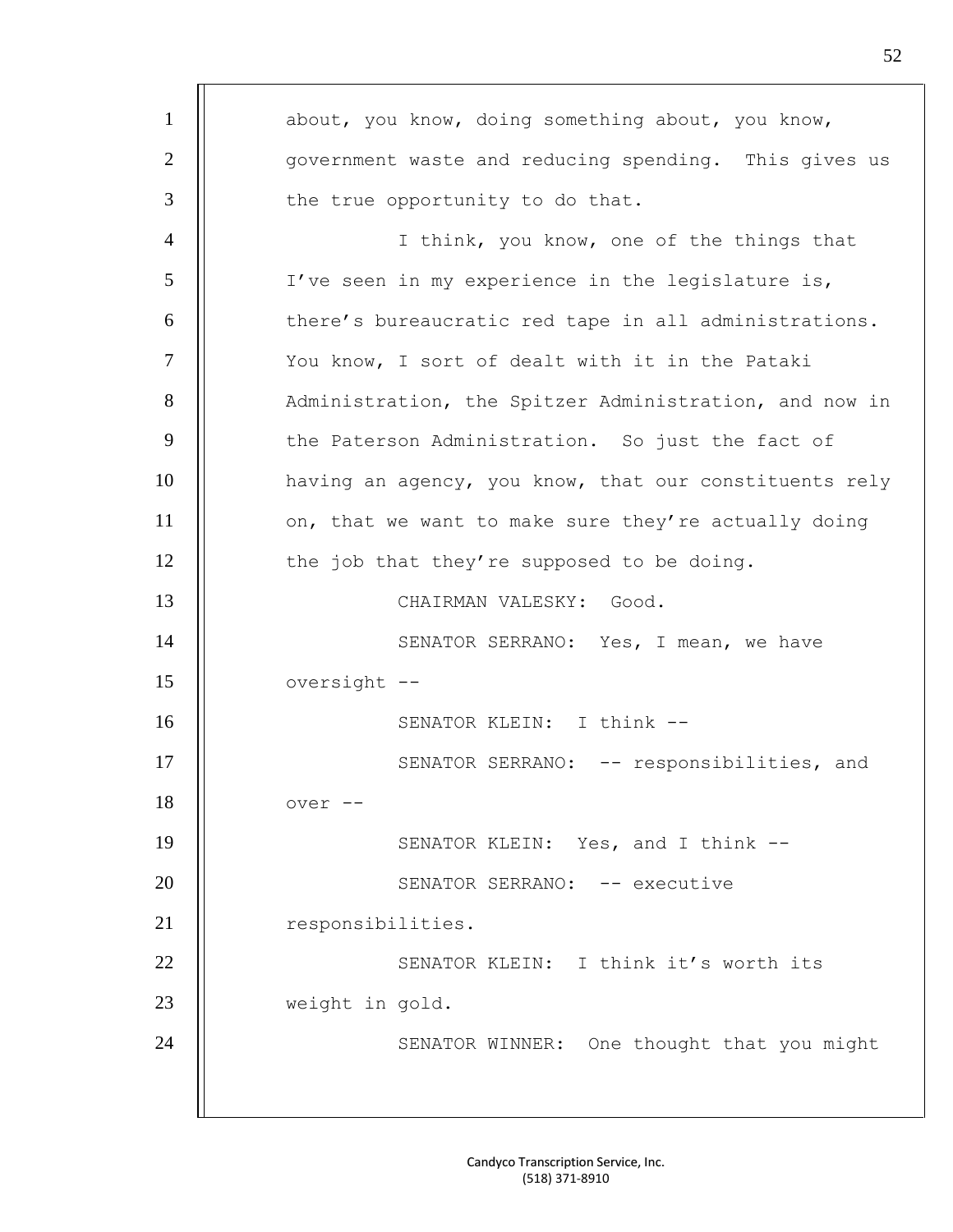| $\mathbf{1}$   | give in the development of this particular process of  |
|----------------|--------------------------------------------------------|
| $\overline{2}$ | agency oversight, is that currently, obviously there   |
| 3              | is the circumstance where each department has so       |
| $\overline{4}$ | called department bills.                               |
| 5              | CHAIRMAN VALESKY: Right.                               |
| 6              | SENATOR WINNER: And those department bills             |
| $\tau$         | are referred to committees in the jurisdiction, and    |
| 8              | the committees that receive those department bills     |
| 9              | could be said that they have a significant impact upon |
| 10             | the operation of the agency, maybe the subject, maybe  |
| 11             | an area in which you could more define that which you  |
| 12             | need to have a hearing on. I mean, just a thought.     |
| 13             | CHAIRMAN VALESKY: Mm-hmm.                              |
| 14             | SENATOR BONACIC: Keep in mind that whatever            |
| 15             | we do, there's gonna be little bumps and refinements.  |
| 16             | And what we're trying to do is generically agree;      |
| 17             | budget hearings outside Albany, at least, I'm hearing  |
| 18             | on an oversight agency. These are all good things.     |
| 19             | So these are things we agree on. Okay.                 |
| 20             | Let's keep moving.                                     |
| 21             | CHAIRMAN VALESKY: Okay.                                |
| 22             | I think, shall we move off the committee               |
| 23             | process? I mean we've covered all the areas related    |
| 24             | to the committee process.                              |
|                |                                                        |
|                |                                                        |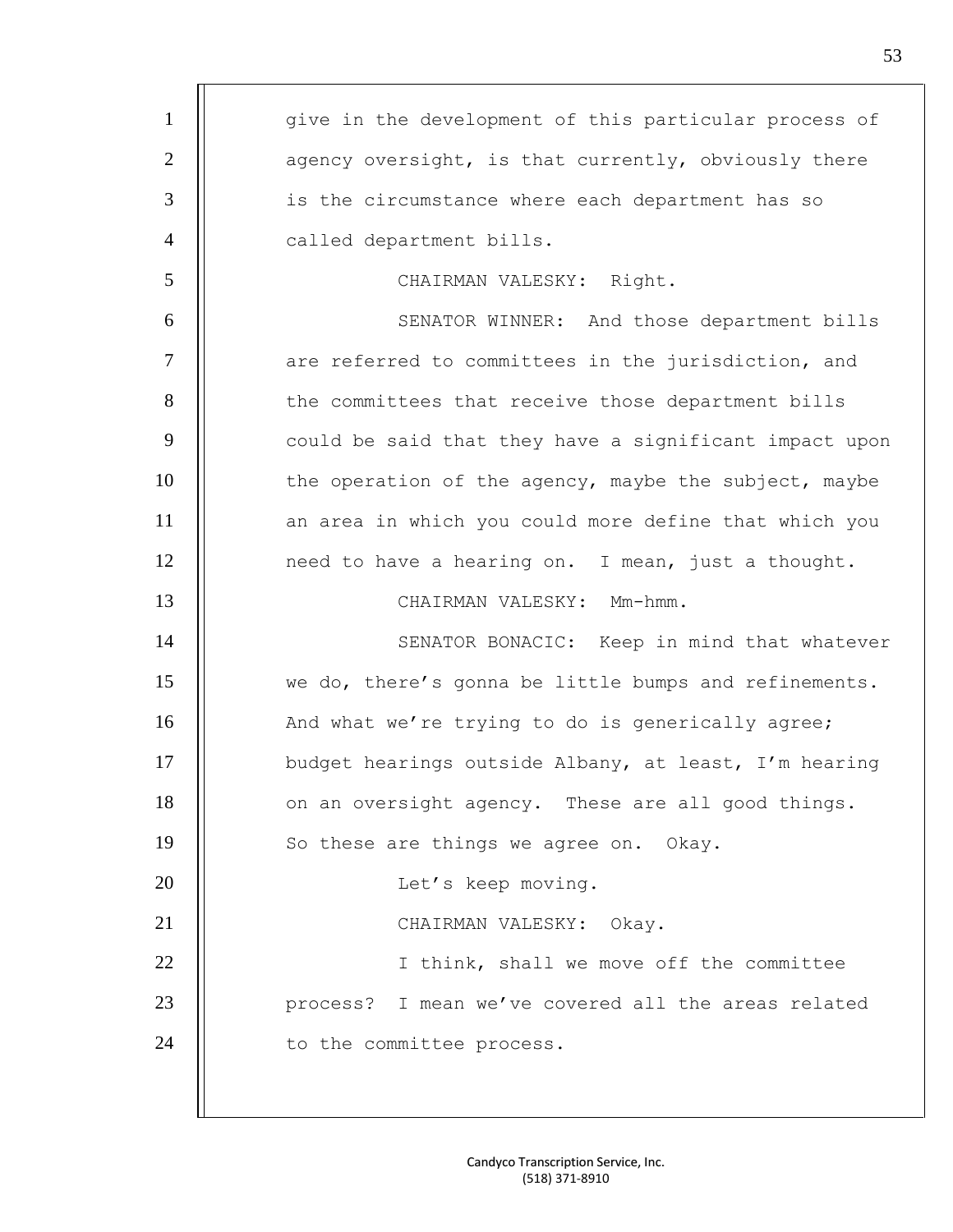| $\mathbf{1}$     | SENATOR STEWART-COUSINS: Mm-hmm.                       |
|------------------|--------------------------------------------------------|
| $\overline{2}$   | SENATOR BONACIC: Sure.                                 |
| 3                | CHAIRMAN VALESKY: The chamber. Move --                 |
| 4                | SENATOR BONACIC: One thing, one thing we               |
| 5                | didn't do.                                             |
| 6                | We have to spend money for the chairman and            |
| $\overline{7}$   | the ranker to hire expertise in the committee. For     |
| 8                | example, if Jeff is chairing finance, he needs a       |
| $\boldsymbol{9}$ | finance clerk, and he needs a financial analyst.       |
| 10               | The ranker needs an analyst. And where                 |
| 11               | those analysts agree, so be it. Where they disagree,   |
| 12               | so be it.                                              |
| 13               | The chairman will have more money than the             |
| 14               | ranker, but if we're going to try to have the          |
| 15               | committee process be the incubator for bills and       |
| 16               | ideas, then we need pros for each the chairman and the |
| 17               | ranker to do the honest job of the merits of a bill.   |
| 18               | I just share that.                                     |
| 19               | CHAIRMAN VALESKY: Any thoughts?                        |
| 20               | SENATOR BONACIC: Otherwise, if you stack               |
| 21               | it, and there's not that independent, there's not that |
| 22               | independence of ideas, it's just become, you don't     |
| 23               | want it to become a patronage mill.                    |
| 24               | CHAIRMAN VALESKY: Right.                               |
|                  |                                                        |
|                  |                                                        |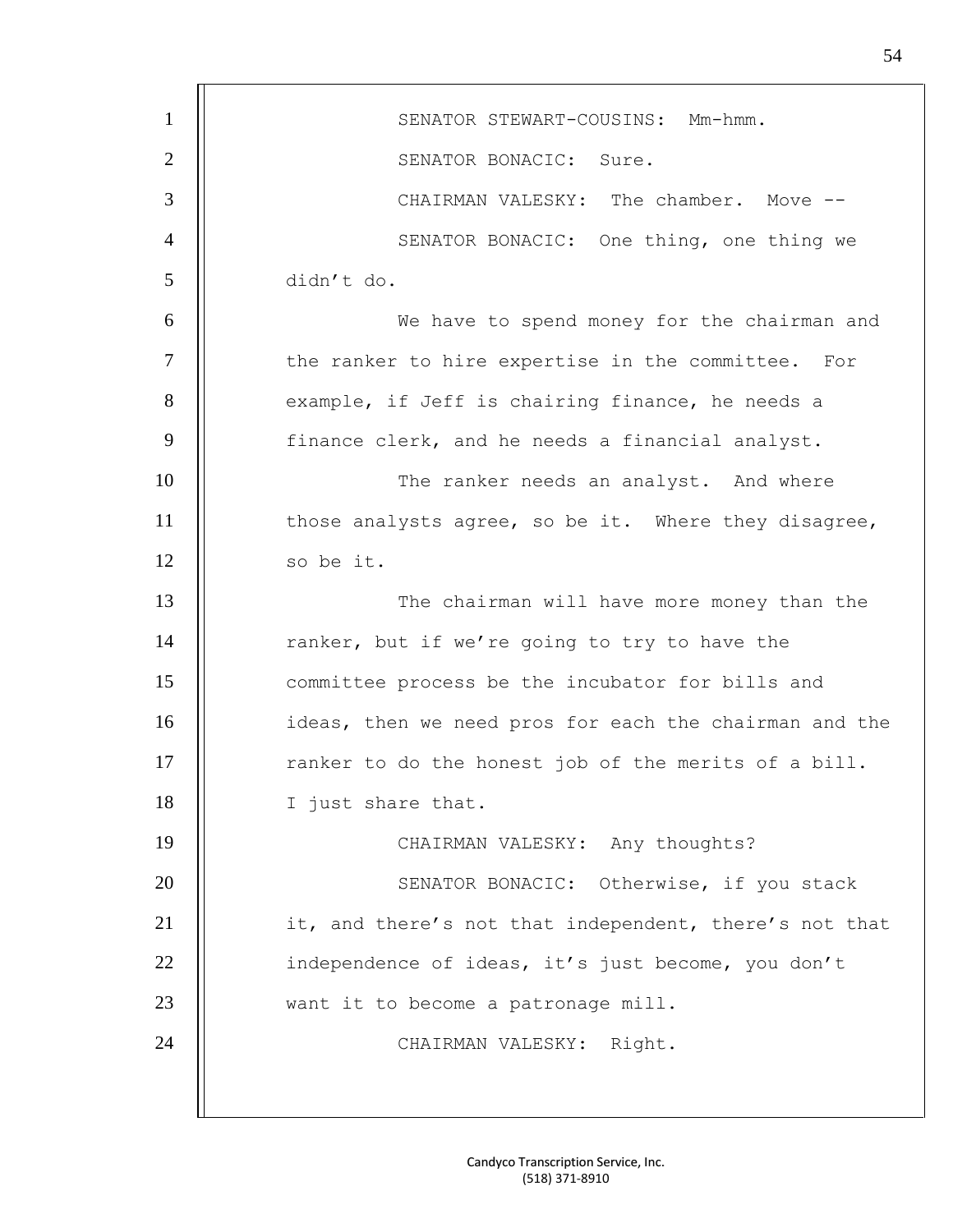| $\mathbf{1}$   | SENATOR KLEIN: Well let me just what, you              |
|----------------|--------------------------------------------------------|
| $\overline{2}$ | know, what Majority Leader Smith has done is, he's     |
| 3              | allowed the chairs to hire all their committee staff.  |
| $\overline{4}$ | They have their committee clerk, the counsel, as well  |
| 5              | as the committee director, all hired by the individual |
| 6              | committee chair. So I don't know how it works or how   |
| $\overline{7}$ | it worked in the past, to be honest with you, and who  |
| 8              | had the opportunity, you know, to hire the committee   |
| 9              | chair.                                                 |
| 10             | CHAIRMAN VALESKY: Is that different from               |
| 11             | the former majority?                                   |
| 12             | SENATOR WINNER: I hired my own.                        |
| 13             | CHAIRMAN VALESKY: You did?                             |
| 14             | SENATOR BONACIC: Yes, we did. But what I'm             |
| 15             | suggesting though, is there's going to be more         |
| 16             | pressure on the committee, they're going to have to    |
| 17             | work harder to actually understand what they're doing. |
| 18             | And when you pick a chair for housing or mental        |
| 19             | health, hopefully you're going to pick people that     |
| 20             | have a passion or experience, but they're going to     |
| 21             | need a right arm, someone that knows what they're      |
| 22             | doing, not a friend, not a patron, if it's truly going |
| 23             | to work. I just, with specialized talent, experience,  |
| 24             | education. It's, that's the key.                       |
|                |                                                        |

I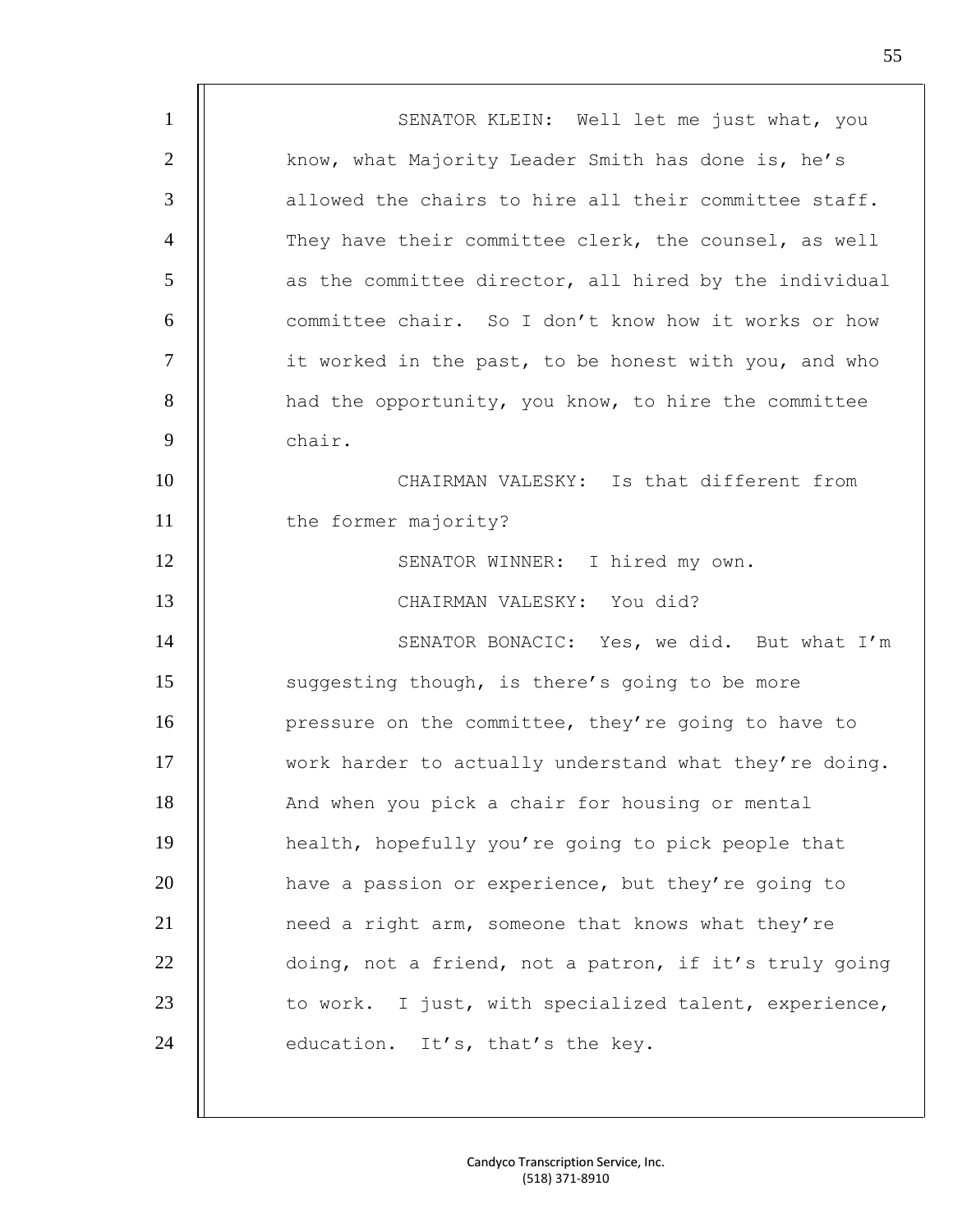| $\mathbf{1}$   | I just throw it out now, and each side has                     |
|----------------|----------------------------------------------------------------|
| $\overline{2}$ | to be able to hand -- hire that pro, because you want          |
| 3              | a discussion of ideas.                                         |
| $\overline{4}$ | SENATOR STEWART-COUSIN: Mm-hmm.                                |
| 5              | SENATOR BONACIC: They may not agree.                           |
| 6              | CHAIRMAN VALESKY: Right.                                       |
| $\overline{7}$ | SENATOR BONACIC: Where they can agree, it                      |
| 8              | will make us better. That's the thinking, okay.                |
| 9              | SENATOR STEWART-COUSINS: Okay.                                 |
| 10             | SENATOR BONACIC: So                                            |
| 11             | SENATOR GRIFFO: I have just a procedural                       |
| 12             | question here, when you're talking about, and I know           |
| 13             | you're taking notes on the basic categories here.              |
| 14             | SENATOR BONACIC: Yes.                                          |
| 15             | SENATOR GRIFFO: But I also am looking at                       |
| 16             | draft rule proposals, and I mean, are you going to             |
| 17             | just recant some of these too, or we're not voting             |
| 18             | specifically, like one that I would have a question on         |
| 19             | right now is that, I like that fact that 1/3 of the            |
| 20             | members of the committee can vote to schedule a public         |
| 21             | hearing on a specific topic, but it says unless                |
| 22             | rejected by majority members of the committee.<br>$\mathbb{I}$ |
| 23             | think that, to me, is a disconnect. Either you're              |
| 24             | going to allow 1/3 of the committee to ask for a               |
|                |                                                                |

 $\overline{\phantom{a}}$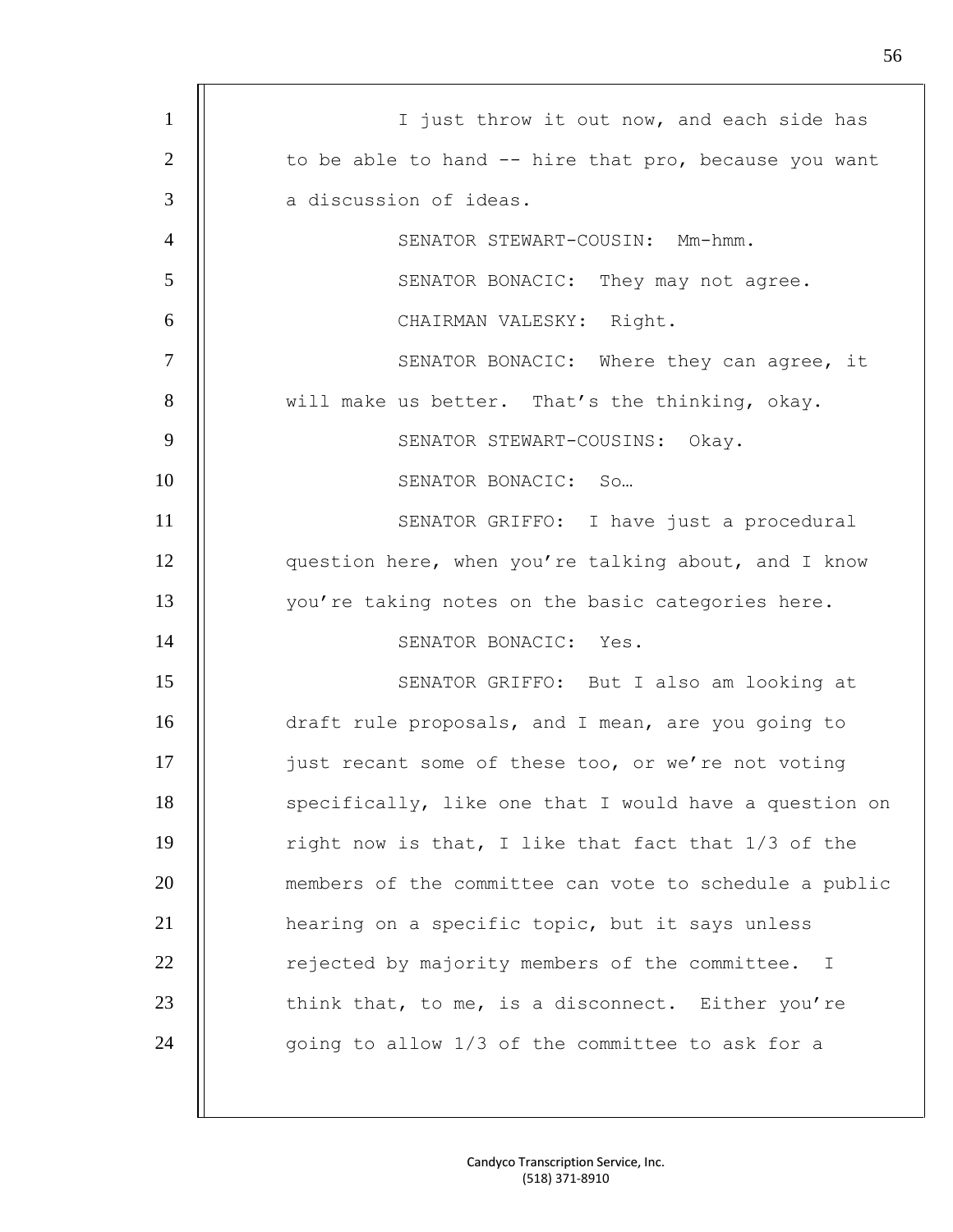| $\mathbf{1}$   | public hearing on an issue, with nobody to have a veto              |
|----------------|---------------------------------------------------------------------|
| $\overline{2}$ | power. So I think, you know, that would be my                       |
| 3              | concern, which, you know.                                           |
| $\overline{4}$ | And I don't know if, this may not be                                |
| 5              | relevant right now, you know, --                                    |
| 6              | CHAIRMAN VALESKY: Yes, no.                                          |
| $\tau$         | SENATOR GRIFFO: -- what I'm saying, because                         |
| 8              | I'm not sure if we're responding to some of these or                |
| 9              | just going over --                                                  |
| 10             | CHAIRMAN VALESKY: Yes.                                              |
| 11             | SENATOR GRIFFO: -- general topics right                             |
| 12             | now, so that's why it's a procedural question.                      |
| 13             | CHAIRMAN VALESKY: Yes, I actually, I didn't                         |
| 14             | mean to skip that item.                                             |
| 15             | SENATOR GRIFFO: Okay.                                               |
| 16             | CHAIRMAN VALESKY: I think that came right                           |
| 17             | out of the Brennan Center Report actually, but the                  |
| 18             | process that I see it, we're charged with a report                  |
| 19             | that has to be delivered to the majority minority                   |
| 20             | leaders by April $13^{th}$ .                                        |
| 21             | What I think we ought to be doing is                                |
| 22             | continuing this process, we can't finish this process               |
| 23             | today, we'll meet again as a committee, that at some                |
| 24             | point prior to April 13 <sup>th</sup> , before the break week, that |
|                |                                                                     |
|                |                                                                     |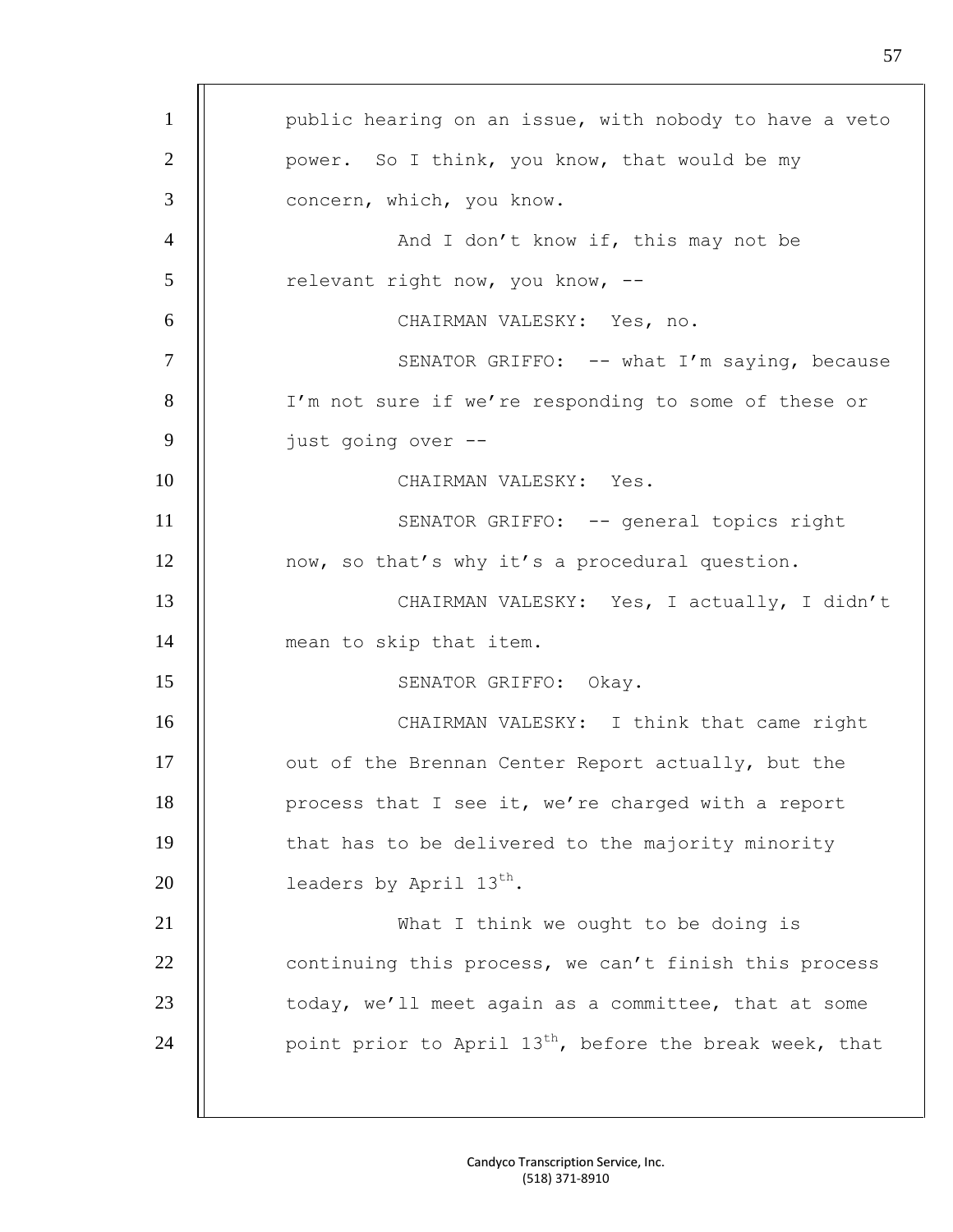| $\mathbf{1}$   | we would come back as a committee to actually take a      |
|----------------|-----------------------------------------------------------|
| $\overline{2}$ | vote as a committee, on the referring, the written        |
| 3              | report to the majority minority leaders. I mean is        |
| $\overline{4}$ | that $--$                                                 |
| 5              | SENATOR BONACIC: Yes.                                     |
| 6              | CHAIRMAN VALESKY: I mean, that's sort of my               |
| 7              | sense of --                                               |
| 8              | SENATOR WINNER: I would think we're going                 |
| 9              | to have to have another meeting.                          |
| 10             | CHAIRMAN VALESKY: I would think so.                       |
| 11             | SENATOR BONACIC: Yes, sure. Sure.                         |
| 12             | CHAIRMAN VALESKY: We're obviously not going               |
| 13             | to get through all of this.                               |
| 14             | SENATOR GRIFFO: I just didn't know if this                |
| 15             | was a topic that should be discussed now or not           |
| 16             | because, I mean, we can better the Brennan Report in      |
| 17             | this case, you know, by just saying that $1/3$ is $1/3$ , |
| 18             | and that's it, and there's no veto. How's that,           |
| 19             | Andrew?                                                   |
| 20             | SENATOR KLEIN: I think we put it in there                 |
| 21             | to allow it to be more manageable. Is that, was that      |
| 22             | the reason behind that?                                   |
| 23             | SENATOR GRIFFO: I think it's --                           |
| 24             | SENATOR KLEIN: So ultimately --                           |
|                |                                                           |
|                |                                                           |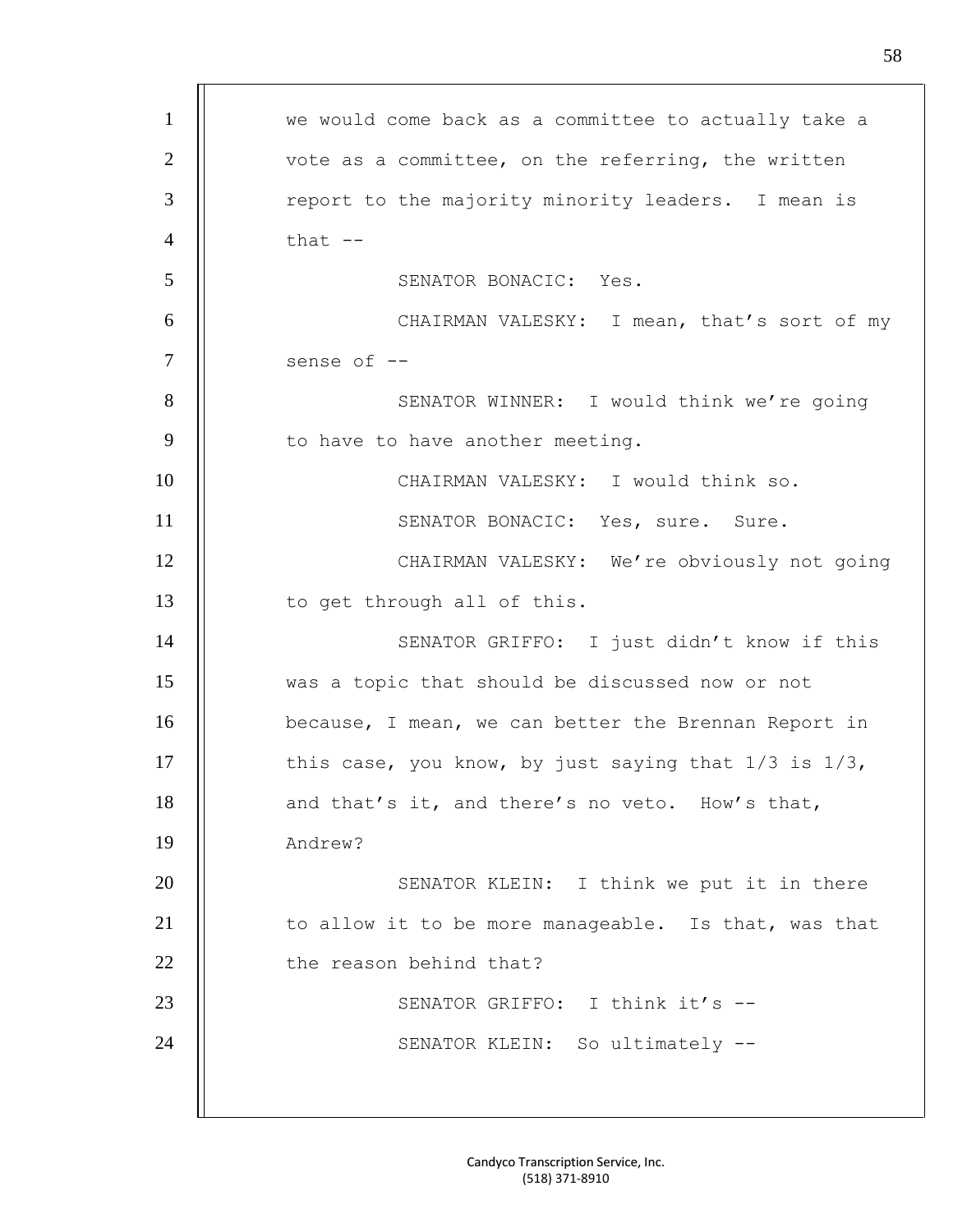| $\mathbf{1}$   | SENATOR GRIFFO: I see it more as a veto,               |
|----------------|--------------------------------------------------------|
| $\overline{2}$ | Jeff, not as a manageable thing.                       |
| 3              | SENATOR KLEIN: Well also --                            |
| $\overline{4}$ | SENATOR GRIFFO: One third is one third.                |
| 5              | SENATOR KLEIN: I think you're giving, I                |
| 6              | think you're giving the committee chair, you know, a   |
| $\overline{7}$ | real role here as to what, I think that had a lot to   |
| 8              | do with it too.                                        |
| 9              | SENATOR GRIFFO: But to me, it's a                      |
| 10             | disconnect. Either, if 1/3 of the members can call     |
| 11             | for a hearing but then the majority can overrule that, |
| 12             | you're being a manager --                              |
| 13             | SENATOR KLEIN: And I think that's why we               |
| 14             | did it, we made the recommendation of having these     |
| 15             | meetings to take, you know, different positions on     |
| 16             | specific important legislation, otherwise, you know,   |
| 17             | it could be a scenario where you're just bogged down   |
| 18             | on having a hearing on every single bill.              |
| 19             | SENATOR GRIFFO: Yes, right.                            |
| 20             | SENATOR BONACIC: I don't have a problem                |
| 21             | with that, that the majority can reject the public     |
| 22             | hearing. Because members --                            |
| 23             | SENATOR GRIFFO: I just wanted to raise it.             |
| 24             | SENATOR BONACIC: Yes, members can go on                |
|                |                                                        |
|                |                                                        |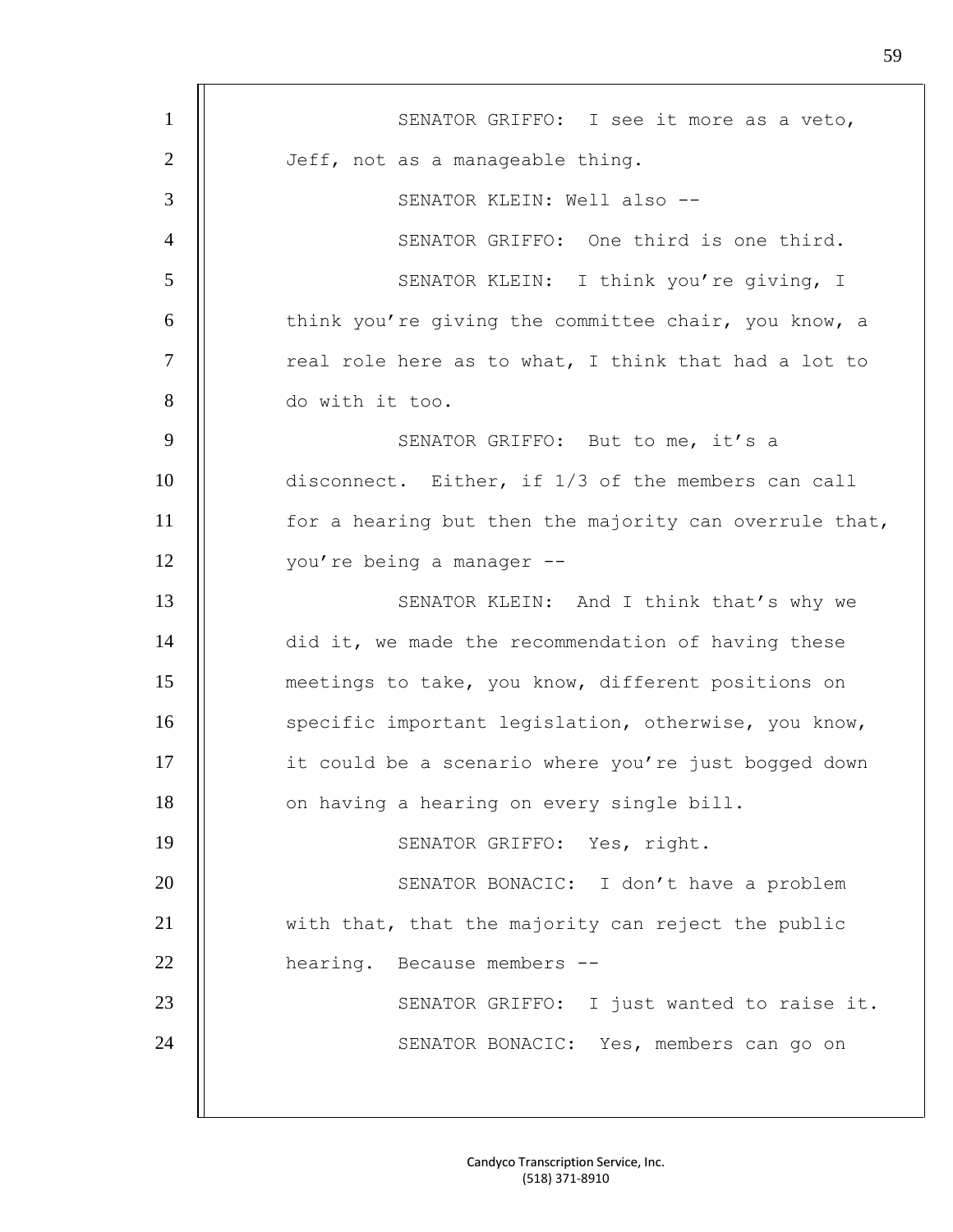| $\mathbf{1}$   | their own on a public hearing, if they want. |
|----------------|----------------------------------------------|
| $\overline{2}$ | SENATOR STEWART-COUSINS: Or --               |
| $\mathfrak{Z}$ | SENATOR WINNER: You're correct in your       |
| $\overline{4}$ | observations.                                |
| 5              | SENATOR BONACIC: Yes.                        |
| 6              | SENATOR WINNER: You know, the majority does  |
| $\tau$         | rule, so you've --                           |
| 8              | SENATOR BONACIC: You've got to have some     |
| 9              | control over the activity.                   |
| 10             | SENATOR STEWART-COUSINS: Absolutely.         |
| 11             | SENATOR BONACIC: So I think this sounds      |
| 12             | pretty good to me.                           |
| 13             | SENATOR STEWART-COUSINS: Yes, I mean either  |
| 14             | that or the majority $-$ -                   |
| 15             | SENATOR KLEIN: And that's the reason that    |
| 16             | we put those meetings in there --            |
| 17             | SENATOR WINNER: The majority would have to   |
| 18             | take a vote.                                 |
| 19             | SENATOR STEWART-COUSINS: Yes.                |
| 20             | SENATOR BONACIC: Yes. Okay.                  |
| 21             | CHAIRMAN VALESKY: All right.                 |
| 22             | SENATOR BONACIC: Dave, we're ready.          |
| 23             | SENATOR GRIFFO: So we'll reconvene at a --   |
| 24             | SENATOR BONACIC: Well let's, you want to     |
|                |                                              |
|                |                                              |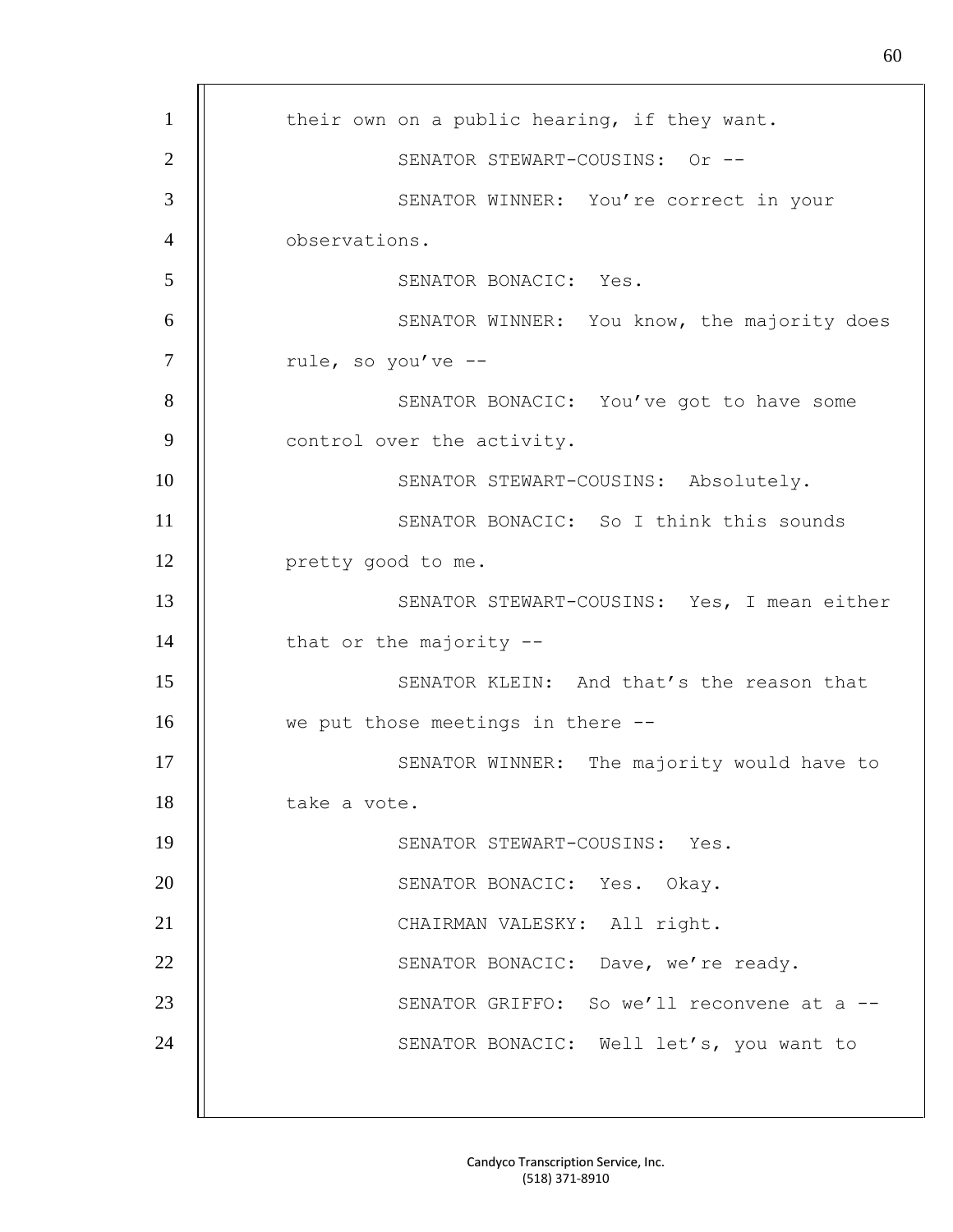1 | end it, or you want to keep going? 2 | CHAIRMAN VALESKY: We're an hour in, how's 3 | everyone's schedules? 4 | SENATOR WINNER: Yes, mine's not good. 5 CHAIRMAN VALESKY: Not good, all right. 6 | Ket's, I think this is a good place to take 7 a break. 8 | SENATOR BONACIC: Okay. 9 | CHAIRMAN VALESKY: Because we're moving 10 | towards an area, a different topic area. Let's break 11 here. 12 | SENATOR WINNER: Well just one comment. 13 || CHAIRMAN VALESKY: Yes. 14 | SENATOR WINNER: I mean fairly we had, I 15 | mean, there was some head nodding, anyway, with regard 16 | to the issue of professional staffing on both sides. 17 | I mean, that again, once again, gets into the whole 18 | subject matter of resources, and so -- granny in the 19 | attic, but at the same time, granny's in the attic. 20 | SENATOR KLEIN: Well, I think I want to go 21  $\parallel$  all through this, and, you know, I didn't have an 22 | opportunity to read Senator Bonacic, and I'm sure he 23 || has that in there. 24 | SENATOR BONACIC: And you'll see, Jeff, some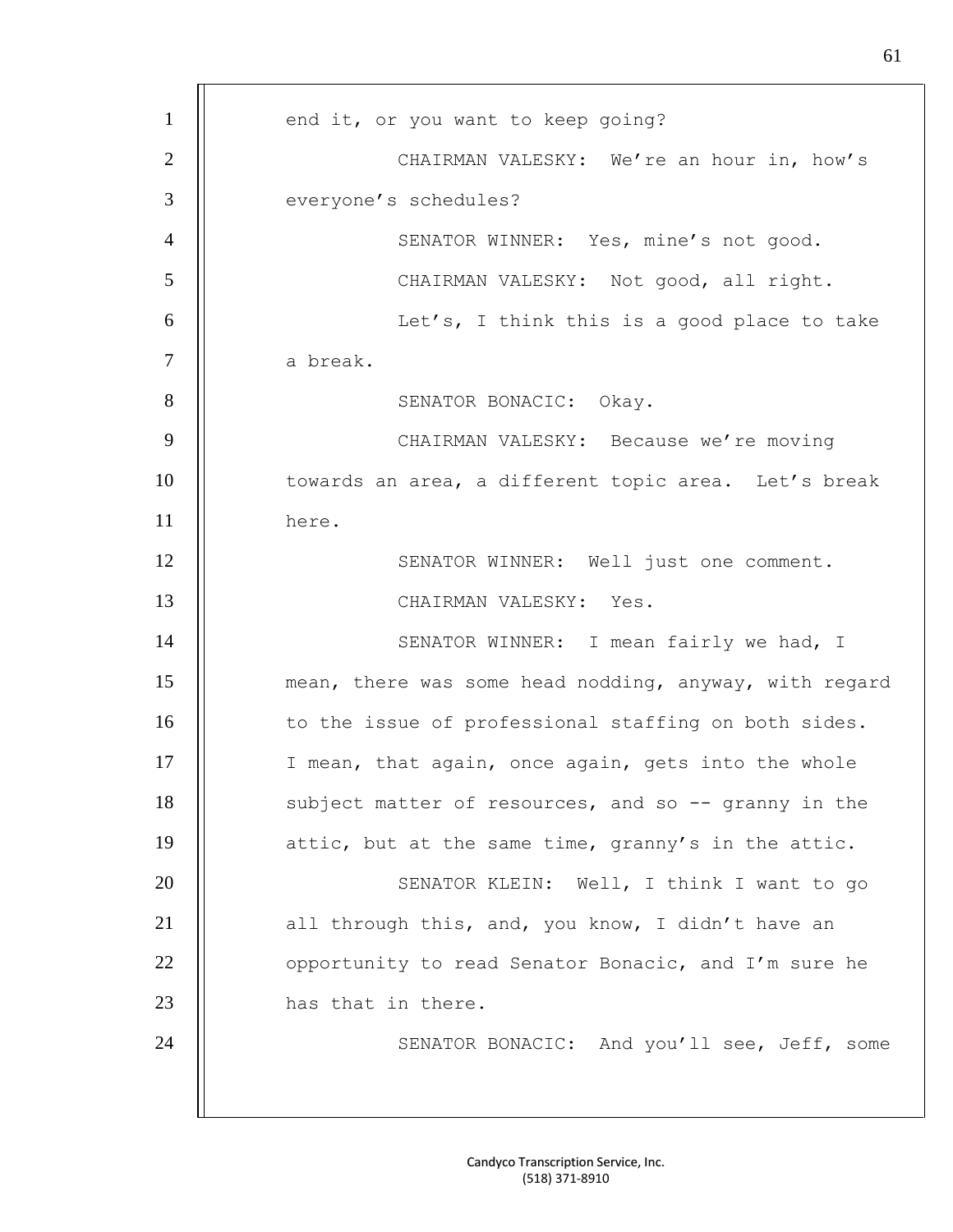1 | overlapping that we've covered today. 2 | CHAIRMAN VALESKY: Quite a bit, I think, 3 actually. 4 | SENATOR BONACIC: And I think we've covered 5 || quite a lot of it. 6 SENATOR STEWART-COUSINS: And I think that 7 | one of the things that Senator Klein was saying too is  $8$  || that we, at this point, are, we don't know how it  $9$   $\parallel$  worked when the other, when you were in the majority. 10 || But we are really, I think each of us who are chairing 11 | are looking for that expertise, and not hiring, you 12 | know, friends who think they like the subject too. So 13 | we are going through a process that has been 14 | encouraged by the leader to actually get people who do 15 have expertise. 16 || SENATOR BONACIC: Right. 17 | | SENATOR STEWART-COUSINS: And help with  $18$  || this, and  $-$ 19 | SENATOR KLEIN: And by the way, in the 20 | Assembly, the Assembly Chairs did not hire their own 21 | committee. They were all, it was all central staff,  $22$  || it was not --23 | SENATOR STEWART-COUSINS: Yes. So we might 24  $\parallel$  have, I think that may be why there's a disconnect in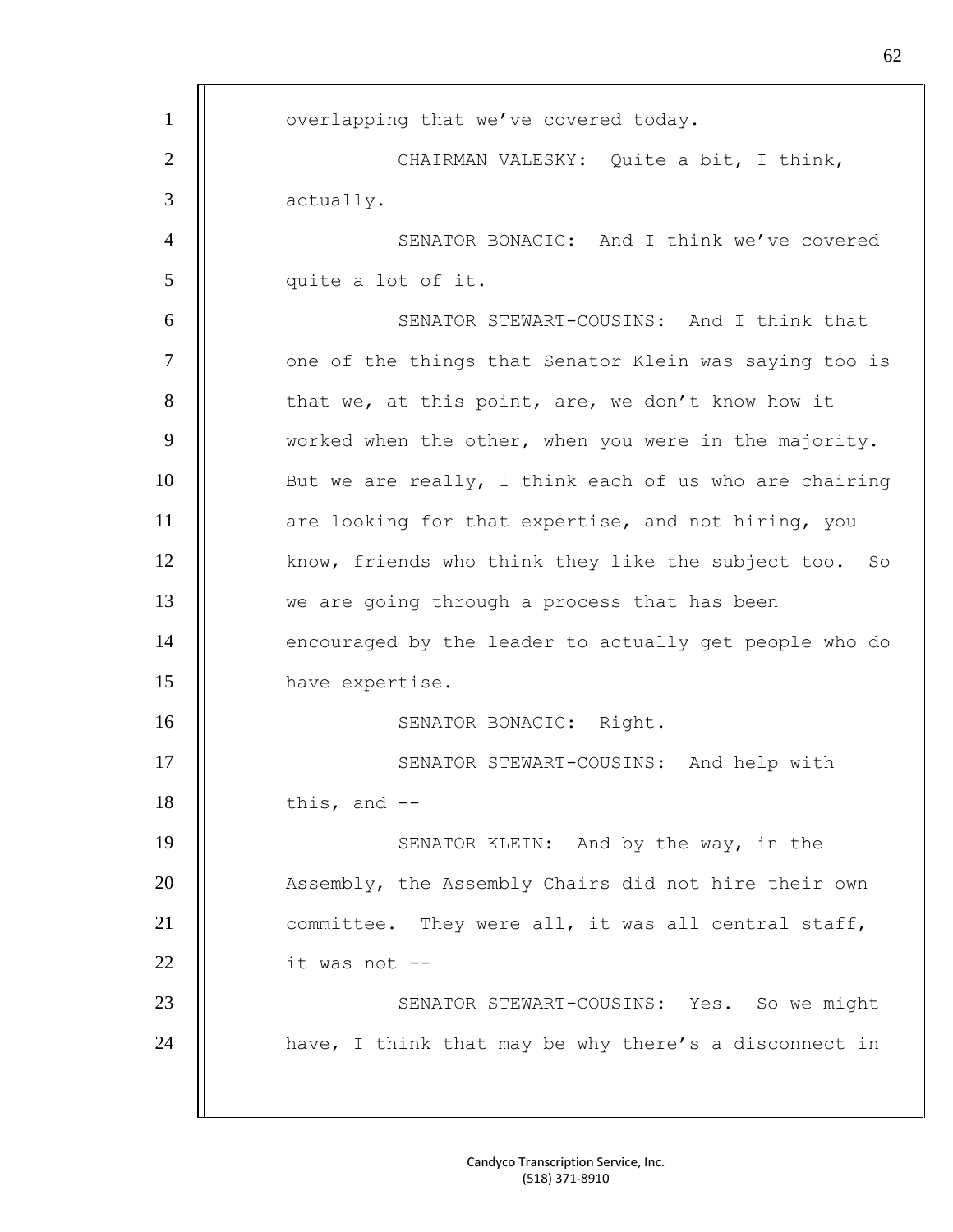| $\mathbf{1}$   | terms of responding because we're actually doing that. |
|----------------|--------------------------------------------------------|
| $\overline{2}$ | SENATOR BONACIC: Right. Good.                          |
| 3              | CHAIRMAN VALESKY: So let's look at that,               |
| $\overline{4}$ | particularly also in the light, George, of, I mean if  |
| 5              | we're going to from 32 committees to 16 committees,    |
| 6              | the amount of expertise that's required when you       |
| $\overline{7}$ | shrink the number of committees increases.             |
| 8              | SENATOR WINNER: Sure.                                  |
| 9              | CHAIRMAN VALESKY: So let's see what we can             |
| 10             | figure out.                                            |
| 11             | SENATOR BONACIC: Do you think that we                  |
| 12             | should have, or Andrew and Langdon --                  |
| 13             | CHAIRMAN VALESKY: Yes.                                 |
| 14             | SENATOR BONACIC: -- just put a consensus of            |
| 15             | what it appeared we've agreed on, and then we start on |
| 16             | the new areas?                                         |
| 17             | CHAIRMAN VALESKY: I think that makes sense.            |
| 18             | SENATOR BONACIC: Because Kevin wasn't here             |
| 19             | today, and he would have (unintelligible).             |
| 20             | CHAIRMAN VALESKY: Let's do that. Okay.                 |
| 21             | SENATOR BONACIC: All right, thank you,                 |
| 22             | Jeff.                                                  |
| 23             | CHAIRMAN VALESKY: And we'll call a meeting             |
| 24             | for next week. And we'll ask to stay on schedule       |
|                |                                                        |
|                |                                                        |